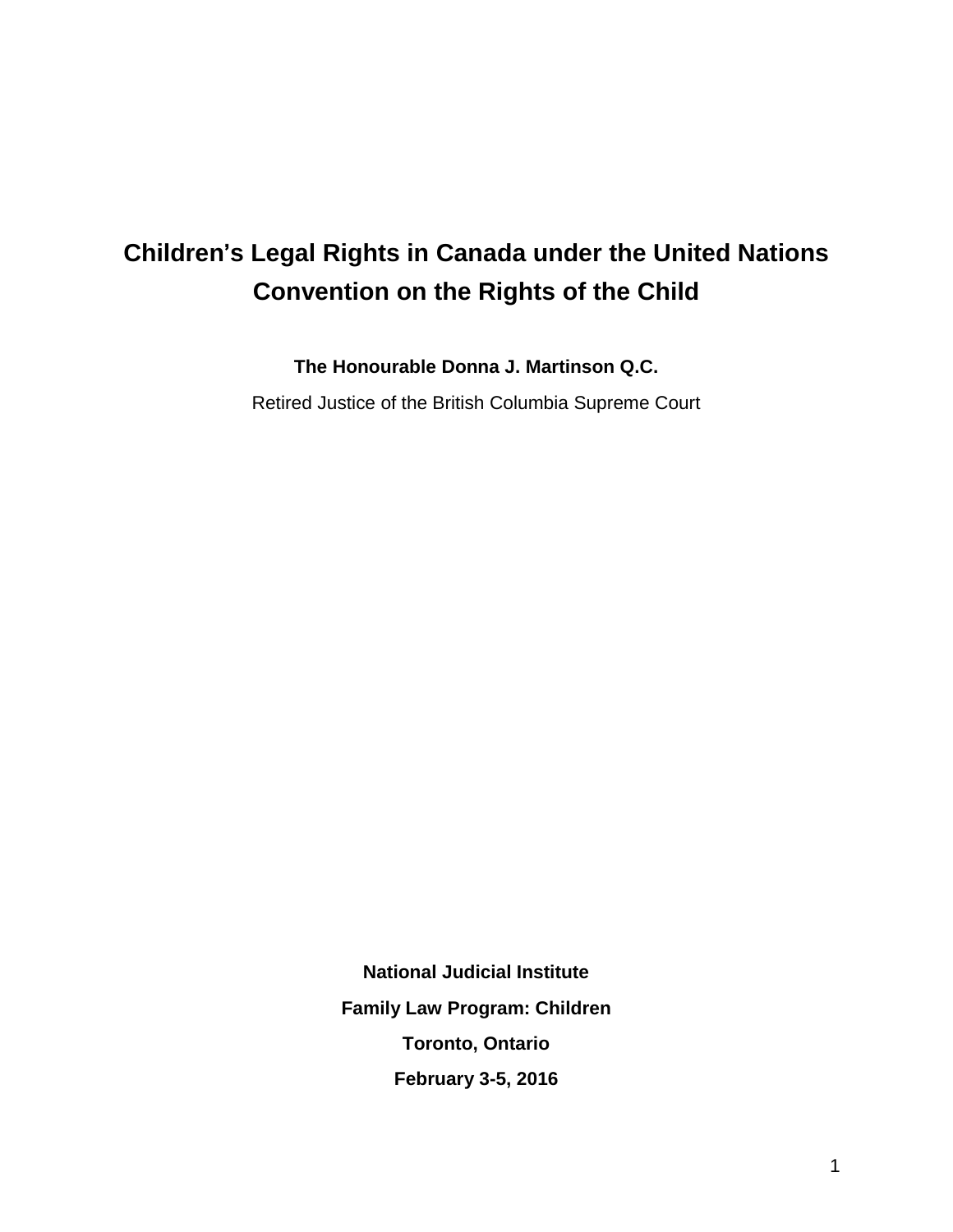# **Children**'**s Legal Rights in Canada under the United Nations Convention on the Rights of the Child**

#### **OUTLINE**

#### **Overview**

#### **Part One - The UN Convention on the Rights of the Child - A Primer**

#### **I** – **Nature of Children**'**s Legal rights**

- A. The Sources of Children's Legal Rights
- B. A Rights Based Approach: Special Considerations Relating to Children
- C. The Legal Status of the CRC in Canada
	- 1. Canada's Method of Implementing the CRC
	- 2. The Charter and the CRC
	- 3. The Interpretation of Canadian Legislation: the Presumption of Conformity to International Law
- D. Identifying and Remedying Children's Inequality: Mandatory Contextual Analysis

#### **II** – **General Operation of the CRC**

- A. Canada has Legal Obligations under the CRC to Comply With It
- B. The UN Committee on the Rights of the Child
- C. The UN Committee's General Comments Provide Authoritative Direction to Canada
- D. The Four General Principles under the CRC
- E. Other Rights Found in the CRC
- F. Optional Protocols
- G. Reservations

#### **III** – **The Best Interests of the Child as a Primary Consideration**

- **IV Children**'**s Participation Rights**
- **V When Children**'**s Best Interests Must be Considered.**
- **VI – Concluding Observations, Canada**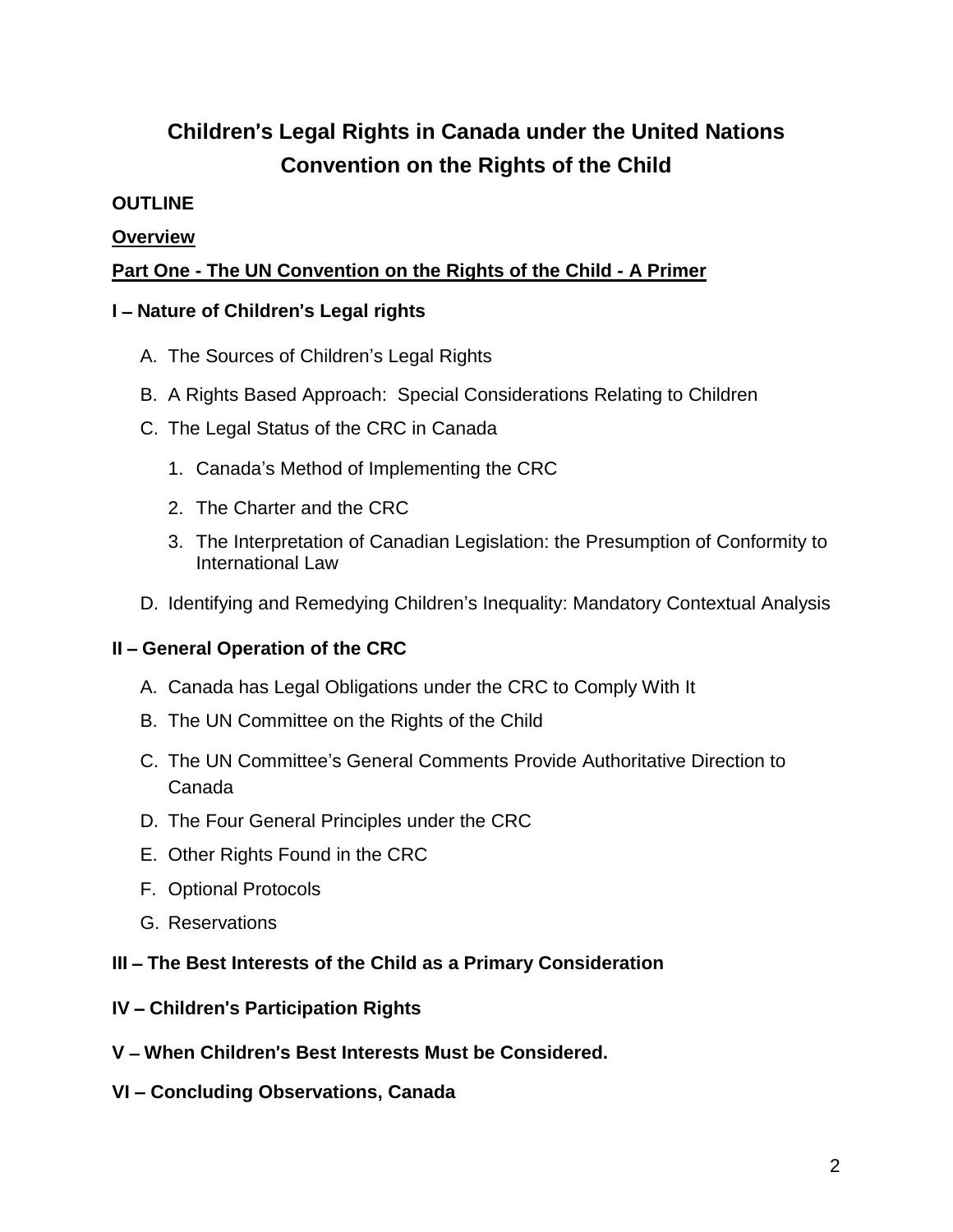#### **Part Two - A Roadmap for Change for Children**

- **I. The Need for a Specific Roadmap for Change for Children**
- **II. The UN Concluding Observations and A Roadmap for Change: Opportunities to Advance Children's Rights**
- A. Putting Children First
- B. Focusing on Just Outcomes for Children
- C. Making Justice for Children a Central Aspect of Legal Professionalism
- D. Taking an Expanded View of Access to Justice for Children
- E. Collaborating and Coordinating
- F. Researching About Children and Justice
- G. Significantly Shifting Legal Culture Relating to Children
- **III. Final Thoughts – The Importance of Effective Legal Representation for Children**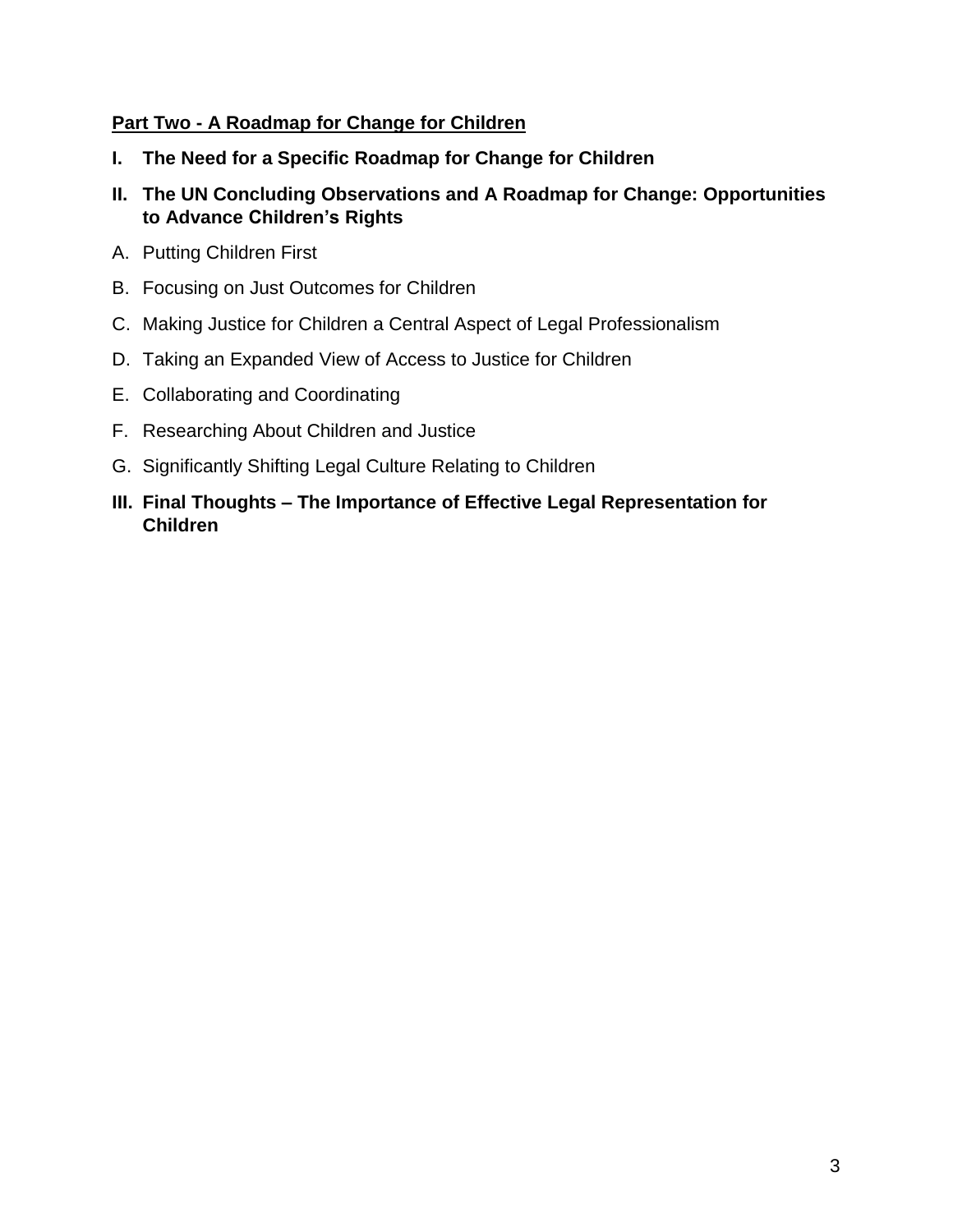## **OVERVIEW**

The Canadian Bar Association is developing a Child Rights Toolkit. I, as a member of the CBA National Children's Law Committee, have the privilege of chairing the United Nations Convention on the Rights of the Child (the CRC) sub-committee which is overseeing the development of the Toolkit. I also co-chair, with Caterina Tempesta, counsel with the Ontario Office of the Children's Lawyer, the Toolkit Steering Committee responsible for its actual content. The Committee obtained funding through the CBA Law for the Future Fund to develop the comprehensive, on line toolkit. Victoria child rights lawyer Suzanne Williams has been retained as the toolkit consultant and writer. The toolkit development is well underway.<sup>1</sup>

I have prepared this paper for two reasons. The first, found in Part One, is to provide the draft toolkit section I have prepared on the CRC and how it applies in Canada; it is, in essence a primer. It is also a consultation draft and the Toolkit Steering Committee would value any suggestions judges might have about ways in it could be improved. The Steering Committee members would also appreciate more general comments on ways in which the Toolkit might better assist both lawyers and judges in their work. (Please provide any comments you might have to me at [donna.martinson1@gmail.com\)](mailto:donna.martinson1@gmail.com).

The second purpose of the paper, found in Part Two, is to suggest a method by which the consideration of children's rights in Canada might be incorporated into the ongoing access to justice discussions in which the legal profession is engaged. I respectfully suggest that we need a specific Roadmap for Change for Children.

## **Part One Summary - The CRC: A Primer**

The CRC primer addresses children's legal rights by identifying "key points" under a number of topics. In summary it indicates that the CRC operates by:

- imposing specific obligations on Canada, as a country which has ratified the Convention, to make sure that it is implemented;
- creating a Committee on the Rights of the Child which is charged with making sure that countries, such as Canada, who ratify it, comply with its provisions. The Convention gives the Committee on the Rights of the Child the mandate to make sure that Canada actually implements it effectively; these authoritative directions include General Comments and also Concluding Observations specifically for

Canada. (Canada's compliance is also reviewed under broader human rights reviews known as Universal Periodic Reviews)

 $\overline{a}$ <sup>1</sup>For more information about the CBA Child Rights Toolkit, see *The Canadian Bar Association – Child Rights Toolkit***,** found in the NJI program materials.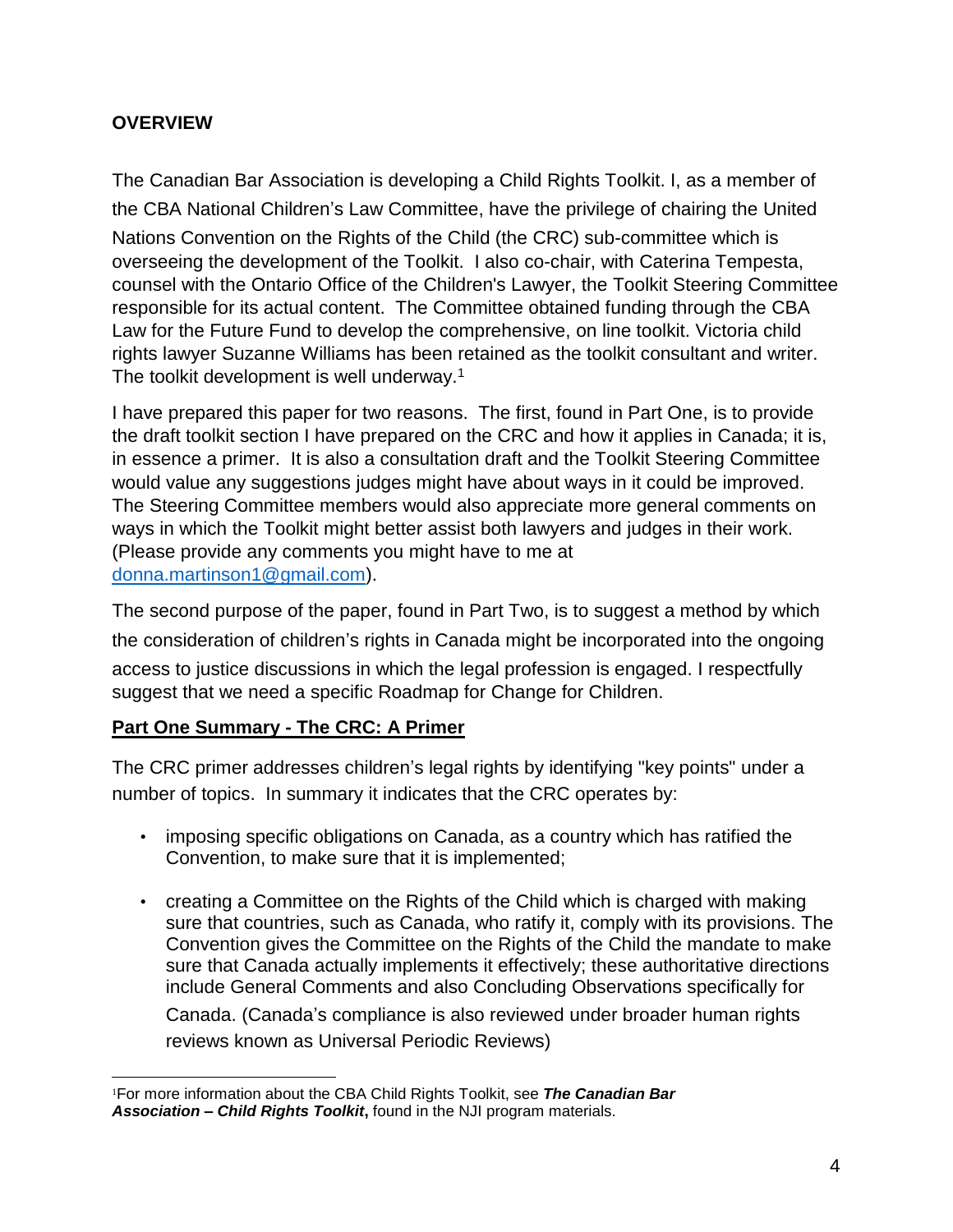- specifically linking children's best interests to the implementation of **all** of their human rights set out in the Convention.
- requiring that children's best interests are a **primary** consideration in all matter affecting the child meaning that they cannot be considered on the same level as other considerations; when there is a conflict, the child's best interests must be applied to resolve the conflict;
- making children's rights of participation in all matters affecting them an integral part of determining their best interests, and setting out, through General Comments, very specific requirements for their effective participation;
- requiring that children's best interests must be explicitly considered in all decisions (and other actions, such as creating policies and procedures, and developing services affecting them) made by:
	- Courts of law, which includes all relevant procedures concerning children, without restriction, and specifically conciliation, mediation and arbitration processes;
	- administrative authorities at all levels (including education, care, health, the environment, living conditions, protection, asylum, immigration, access to nationality among others); and
	- public and private welfare authorities.
- with respect to legislative bodies, requiring that budget decisions and **all** laws, regulations, policies and practices, not just those directly affecting children, must consider children's best interests and involve child rights impact assessments, monitoring and evaluation.

The CRC was signed by Canada on May 28, 1990 and ratified on December 13, 1991. It has not been directly incorporated into domestic legislation, though it is sometimes referred to in legislation, such as the *Youth Criminal Justice Act.* Though not incorporated directly by Parliament or legislators, Canada officially implements the CRC by stating that all laws, policies and practices comply with it. It has done this by:

ensuring at the time it was signed and ratified that Canada's laws, policies and practices comply with the Convention; stating that laws, policies and practices developed after ratification continue to comply with the Convention; and declining to directly incorporate the Convention into legislation on the basis that is does already fully comply.

Canada's Charter must be presumed to provide protection at least as great as that afforded by similar protections in the CRC and other International Human Rights Instruments. There is a legal presumption that Canadian statutes conform not only to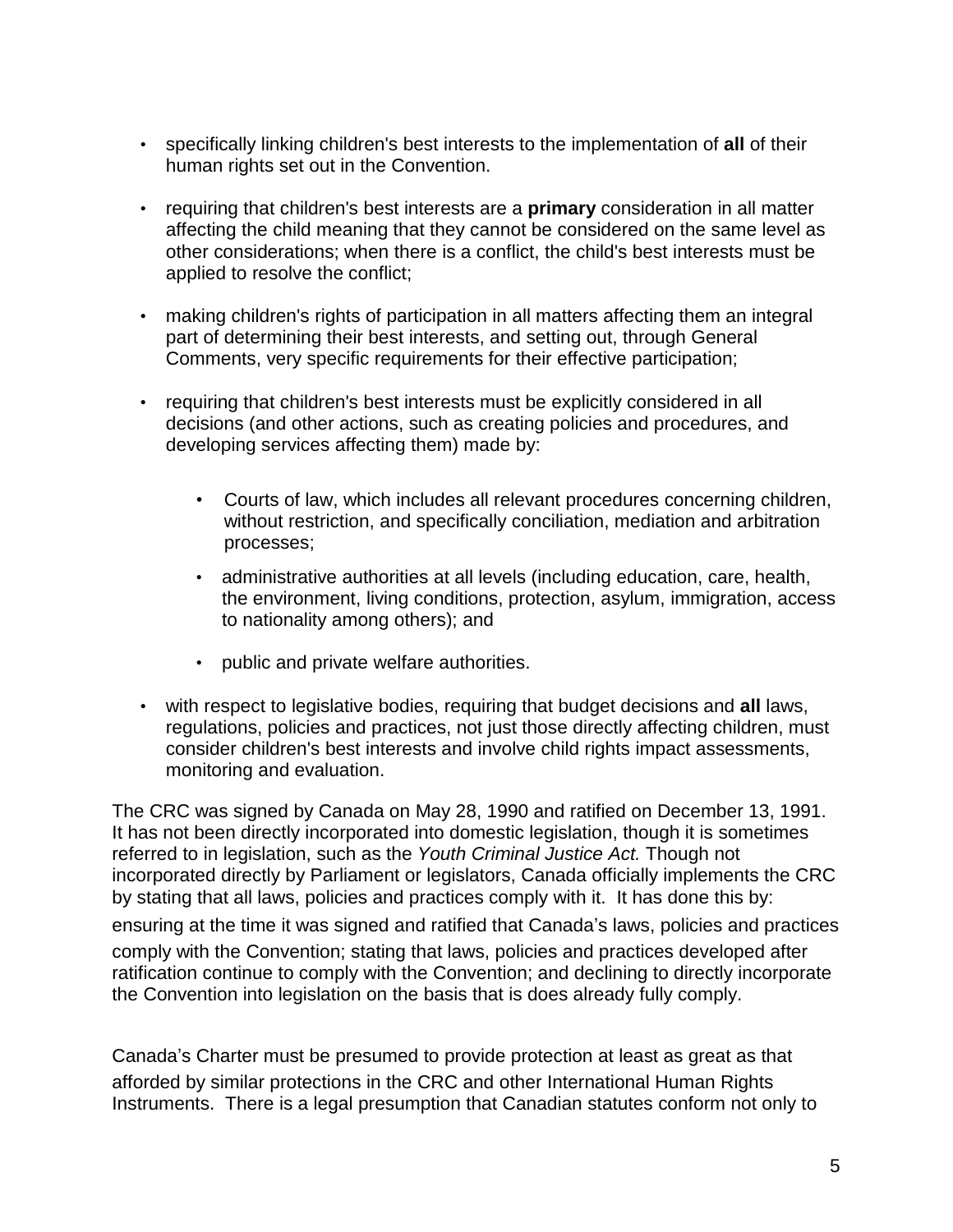the rights and values found in the Charter but also to International Law, including the CRC. The presumption is rebuttable. If a statute is unambiguous, its provisions must be followed. Contextual legal analysis, required by law, connects children's human rights with the reality of the lives of children, measuring that reality against their legal entitlements, and using the reality of their lives to provide substance to human rights laws.

Part One begins with a list of the key points identified. After that, the foundation for each key point is described. This Part covers these topics: I. Nature of Children's Legal Rights; II. General Operation of the CRC; III. The Best Interests of the Child as a Primary Consideration; IV. Children's Participation Rights; V. When Children's Rights Must Be Considered; and VI. Concluding Observations, Canada.

#### **Part Two Summary - A Roadmap for Change for Children**

It is well known that recent access to justice reports by the National Action Committee and the Canadian Bar Association have identified significant family and civil justice concerns. While the access to justice concerns raised apply with even greater force to children, the recommendations made are primarily, though not exclusively, focused on access to justice for adults. Children's access to justice issues are, for the most part, considered by looking at the ways in which children benefit from a system which operates more effectively for adults. While the steps being taken are laudable and that benefit is welcome, Canada has legal obligations to recognize the special access to justice considerations that apply to children and act on them.

This part considers several recommendations of the National Action Committee report, *A Roadmap for Change,* connects those specifically to children, and links them to the UN Committee on the Rights of the Child Concluding Observations, Canada. They are: putting children first; focusing on outcomes for children; making justice for children a central aspect of legal professionalism; taking an expanded view of access to justice for children; collaborating and coordinating within the justice system for the benefit of children; engaging in more research about children and justice; and creating significant shift in our culture of reform for children.

The part concludes with a brief discussion about the importance of legal representation for children. As noted above, the UN Committee on the Rights of the Child includes legal representation for children as part of children's required procedural guarantees. Specifically, the Committee members state that the child will need all appropriate legal representation when his or her best interests are to be formally assessed and determined by courts and equivalent bodies. They add that In particular the child should be provided with a legal representative, in addition to a guardian or representative of his or her views, when there is a potential conflict between the parties in the decision.

Yet, children in Canada simply are not represented by their own lawyer most of the time when their best interests are being assessed. Some provinces and territories do better at providing counsel for specific children, but there is no consistency of approach. It is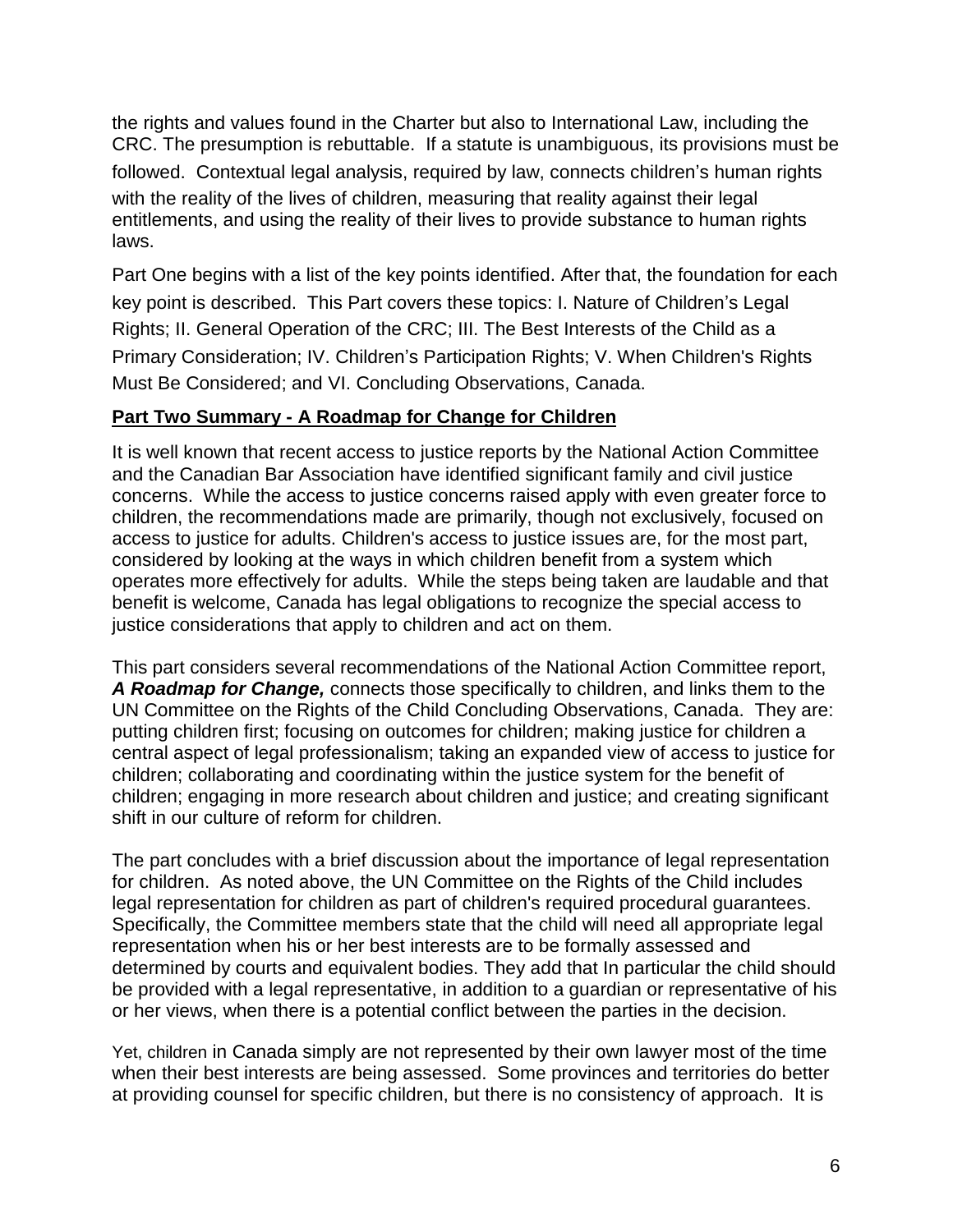not good enough to fall back on the outdated thinking that says that adults know what is best for children and can advance their interests for them. Instead, because of the special considerations that apply to children, they are more in need of independent legal representation that most adults.

Part Two discusses these issues under these headings: I. The Need for a Specific Roadmap for Change for Children; II. The UN Concluding Observations and A Roadmap for Change: Opportunities to Advance Children's Rights; and III. Final

Thoughts – The Importance of Effective Legal Representation for Children.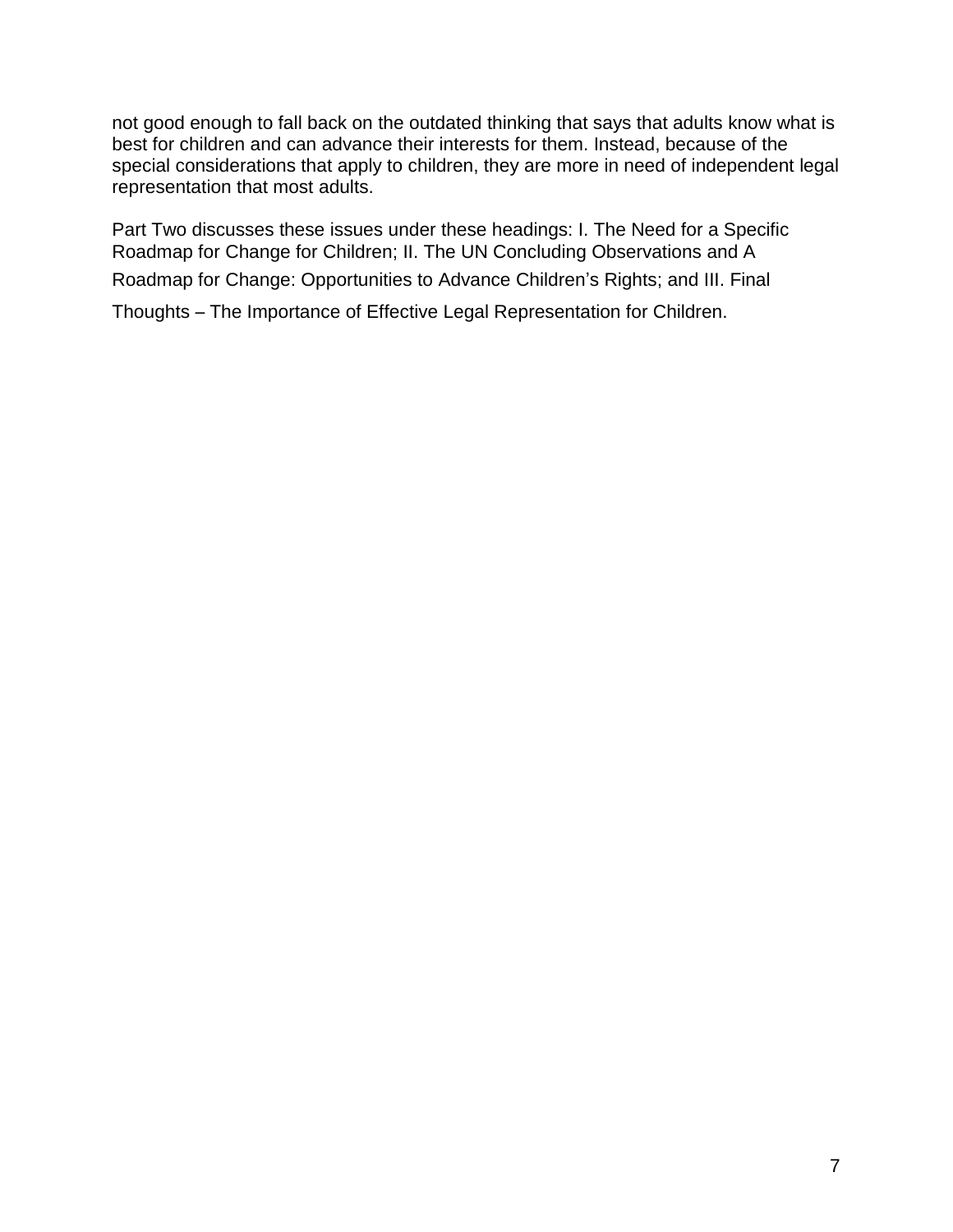# **PART ONE - THE CRC - A PRIMER**

# **LIST OF KEY POINTS**

# **I** – **The Nature of Children's Rights**

A. THE SOURCE OF CHILDREN'S LEGAL RIGHTS

Key Point 1 – Children are people with legal rights found in Canadian and international law, including the UN Convention on the Rights of the Child (the CRC).

Key Point 2 – The CRC is a core international instrument and the most universally accepted human rights instrument in history.

B. A RIGHTS BASED APPROACH: SPECIAL CONSIDERATIONS RELATING TO **CHILDREN** 

Key Point 1 – A rights based approach for children is required because special considerations apply to them; children, and particularly the most vulnerable children, do not have the same ability as adults to know about their rights, to access remedies, and to have their voices heard.

Key Point 2 – A rights based approach is also needed because of the frequent

competition between children's rights and those of adults, making it easy for adults to a paternalistic, needs based approach.

Key Point 3 – The CRC is specifically designed to provide a rights based approach to address these concerns.

# C. THE LEGAL STATUS OF THE CRC IN CANADA

# **1. Canada**'**s Method of Implementing the CRC**

Key Point 1 – The CRC is not incorporated directly by into Canadian law by Parliament or Provincial or Territorial Legislatures,

Key Point 2 – Canada states that it complies with its CRC obligations by ensuring that all laws, policies and practices comply with it

# **2. The** *Charter* **and the CRC**

Key Point – Canada's Charter must be presumed to provide protection at least as great as that afforded by similar protections in the CRC and other International Human Rights Instruments.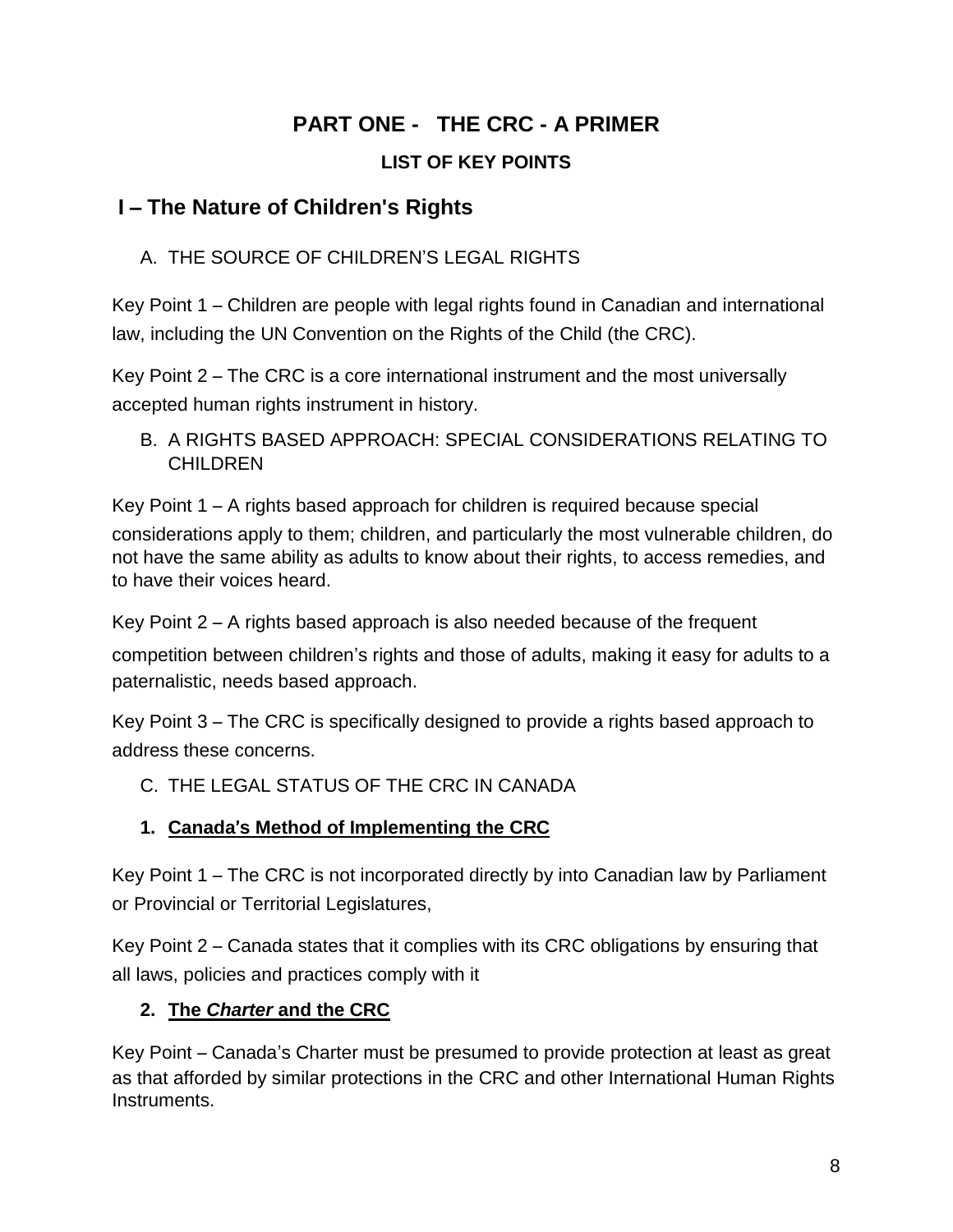#### **3. Interpretation of Canadian Law Generally** – **the Presumption of Conformity**

Key Point 1 - There is a legal presumption that Canadian statutes conform not only to the rights and values found in the Charter but also to International Law, including the CRC.

Key Point 2 – The presumption is rebuttable.

Key Point 3 – If a statute is unambiguous, its provisions must be followed.

## D. IDENTIFYING AND REMEDYING CHILDREN'S INEQUALITY: MANDATORY CONTEXTUAL ANALYSIS

Key Point 1 – Contextual legal analysis, required by law, connects children's human rights with the reality of the lives of children, measuring that reality against their legal entitlements, and using the reality of their lives to provide substance to human rights laws.

Key Point 2 – Contextual legal analysis requires "informed" impartiality by all decision makers, based on an understanding of human rights laws and children's lived reality.

Key Point 3 – Contextual analysis is tied to cultural competency; lawyers must have the knowledge, skills and attitude to relate to a child's social context/lived reality and advance the child's rights.

Key Point 4 – Contextual legal analysis applies to the development of laws, policies and practices that impact upon children.

Key Point 5 – Contextual legal analysis applies to all aspects of the work lawyers do in individual cases.

## **II** – **GENERAL OPERATION OF THE CRC**

## A. CANADA HAS LEGAL OBLIGATIONS UNDER THE CRC TO COMPLY WITH IT

Key Point – The CRC imposes numerous obligations on Canada as a signatory to it.

#### B. THE UN COMMITTEE ON THE RIGHTS OF THE CHILD

Key Point 1 – The CRC creates a UN Committee on the Rights of the Child which examines the progress made by Canada and other state parties in meeting their obligations under the CRC.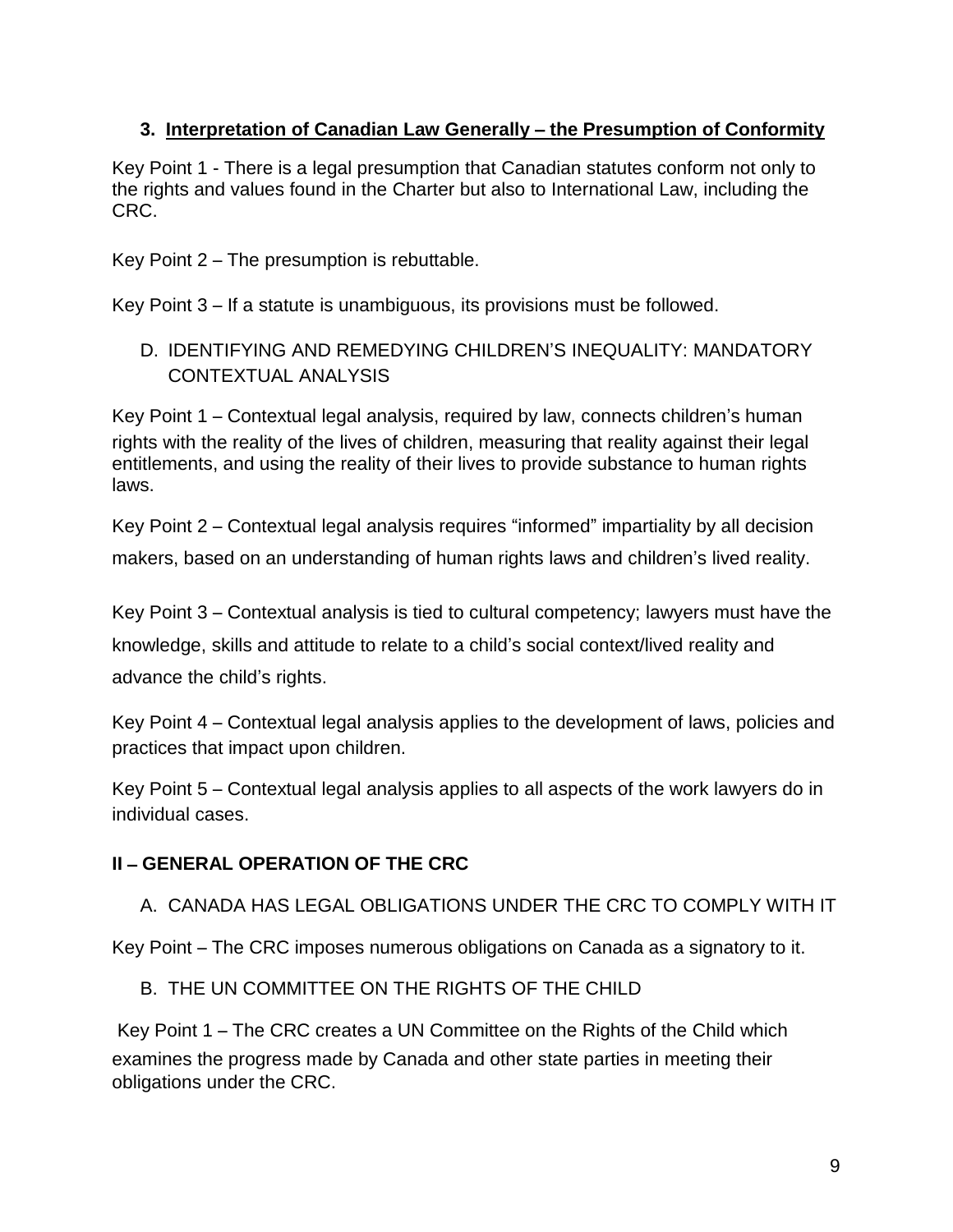Key Point 2– To ensure compliance, the CRC requires Canada and other state parties to submit period reports to the UN Committee

Key Point 3– The UN Committee raises concerns and makes recommendations in reports called Concluding Observations, such as "Concluding Observations, Canada."

Key Point 4 – Concluding observations can be referred to by courts in legal analysis

## C. THE UN COMMITTEE'S GENERAL COMMENTS PROVIDE AUTHORITATIVE DIRECTION TO CANADA

Key Point 1 – The UN Committee provides authoritative directions to state parties in the form of General Comments on the interpretation of the Articles of the Convention.

Key Point 2 – There are 18 General Comments, dealing with: The aims of education; The Role of independent human rights institutions; HIV & AIDS and the rights of the child; Adolescent Health; General measure of implementation for the Convention on the Rights of the Child; Treatment of unaccompanied and separated children outside their country of origin; Implementing child rights in early childhood; The right of the child to protection from corporal punishment and other cruel or degrading forms of punishment; The Right of Children with Disabilities; Children's Rights in Juvenile Justice; Indigenous Children and their Rights under the Convention; Children's right to be heard; Freedom from all forms of violence; Best interests of the child; Right to health; State obligations regarding the impact of the business sector on children's rights; The right of the child to rest, leisure, play, recreational activities, cultural life and the arts; and Harmful practices (a jointly with the Committee on the Elimination of Discrimination against Women).

Key Point 3 – General Comments can be referred to by courts when interpreting the Articles of the CRC.

#### D. THE FOUR GENERAL PRINCIPLES OF THE CRC

Key Point – There are four general principles under the CRC which inform the interpretation of all Articles: respecting and ensuring the rights to each child without discrimination (Article 2); making the best interests of the child a primary consideration in all actions affecting the child (Article 3(1); the child's inherent right to life (Article 6); and the child's rights to express his or her views freely in all matters affecting the child, those views being given due weight (Article 12).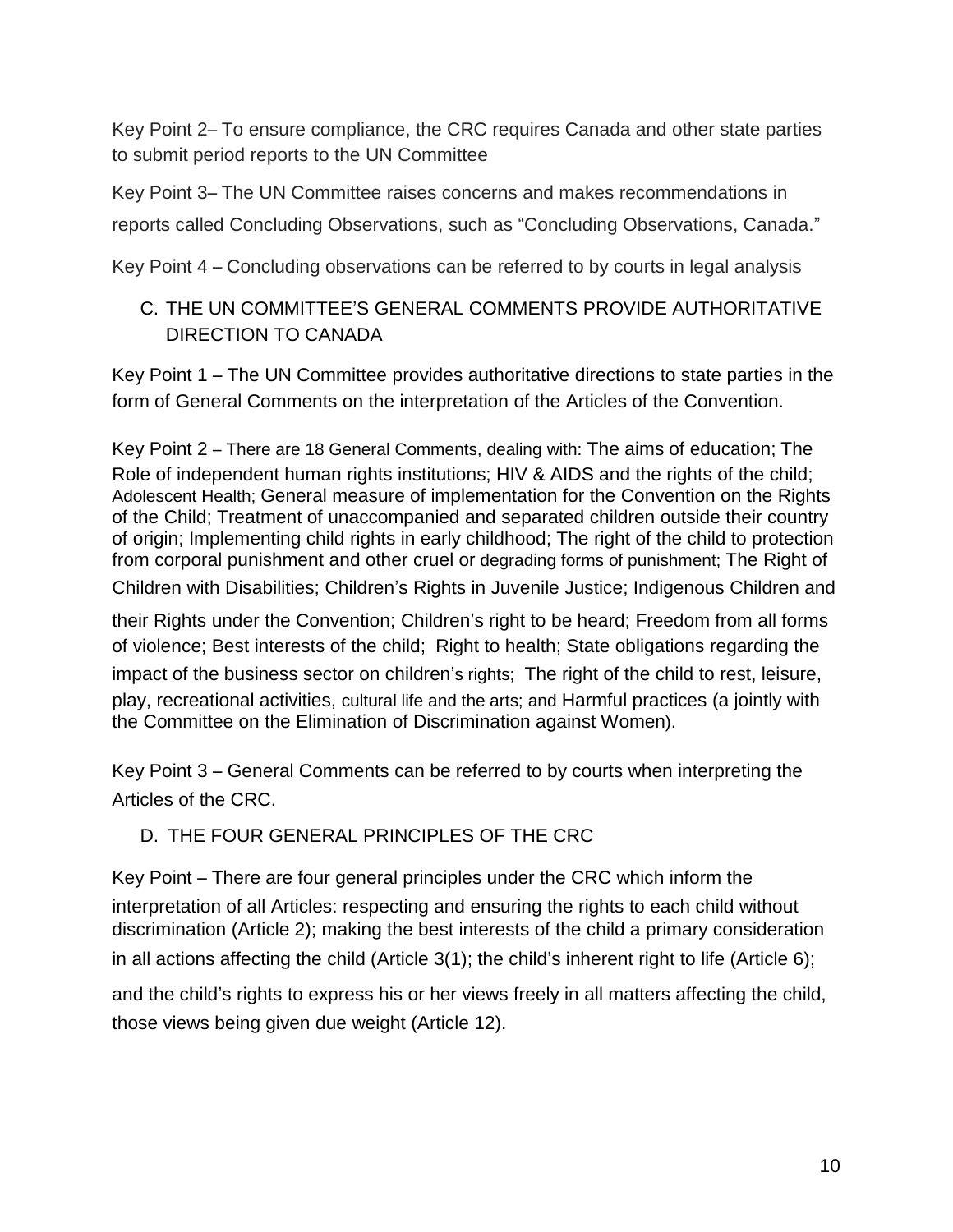#### E. OTHER CHILD RIGHTS FOUND IN THE CONVENTION

Key Point – There are a wide range of fundamental rights of children found in the CRC, included with the goal of achieving their overall well-being.

F. OPTIONAL PROTOCOLS

Key Point 1 – Canada has signed two (children in armed conflict and the sale of children, child prostitution and pornography).

Key Point 2 - Canada has not signed a new Third Optional Protocol providing for a complaints procedure to the UN Committee.

G. RESERVATIONS

Key Point - Canada has made two reservations, one on adoption and one on not detaining children separately from adults.

## **III** – **THE BEST INTERESTS OF THE CHILD AS A PARAMOUNT CONSIDERATION**

*Article 3(1) of the Convention states that:*

*In all actions concerning children, whether undertaken by public or private social welfare institutions, courts of law, administrative authorities or legislative bodies, the best interests of the child shall be a primary consideration.*

Key Point 1 – "A Primary Consideration" means a considerations not on the same level as other considerations.

Key Point 2 – Best Interests requires a rights based approach, covers all rights and involves the holistic development of the child.

Key Point 3 – Adult judgment cannot override children's rights.

Key Point 4 – Best interests is a three-fold concept: a substantive right, a fundamental interpretive principle and a rule of procedure.

Key Point 5 – As a substantive right it involves the right to have the child's best interests taken as a primary consideration when different interests are being considered.

Key Point 6 – As a fundamental interpretive legal principle, conflicting interpretations

must be resolved by using the interpretation which most effectively serves the child's best interests.

Key Point 7 – Assessing and determining best interests requires procedural guarantees, including legal representation, timely decisions, and decisions that fully explain how a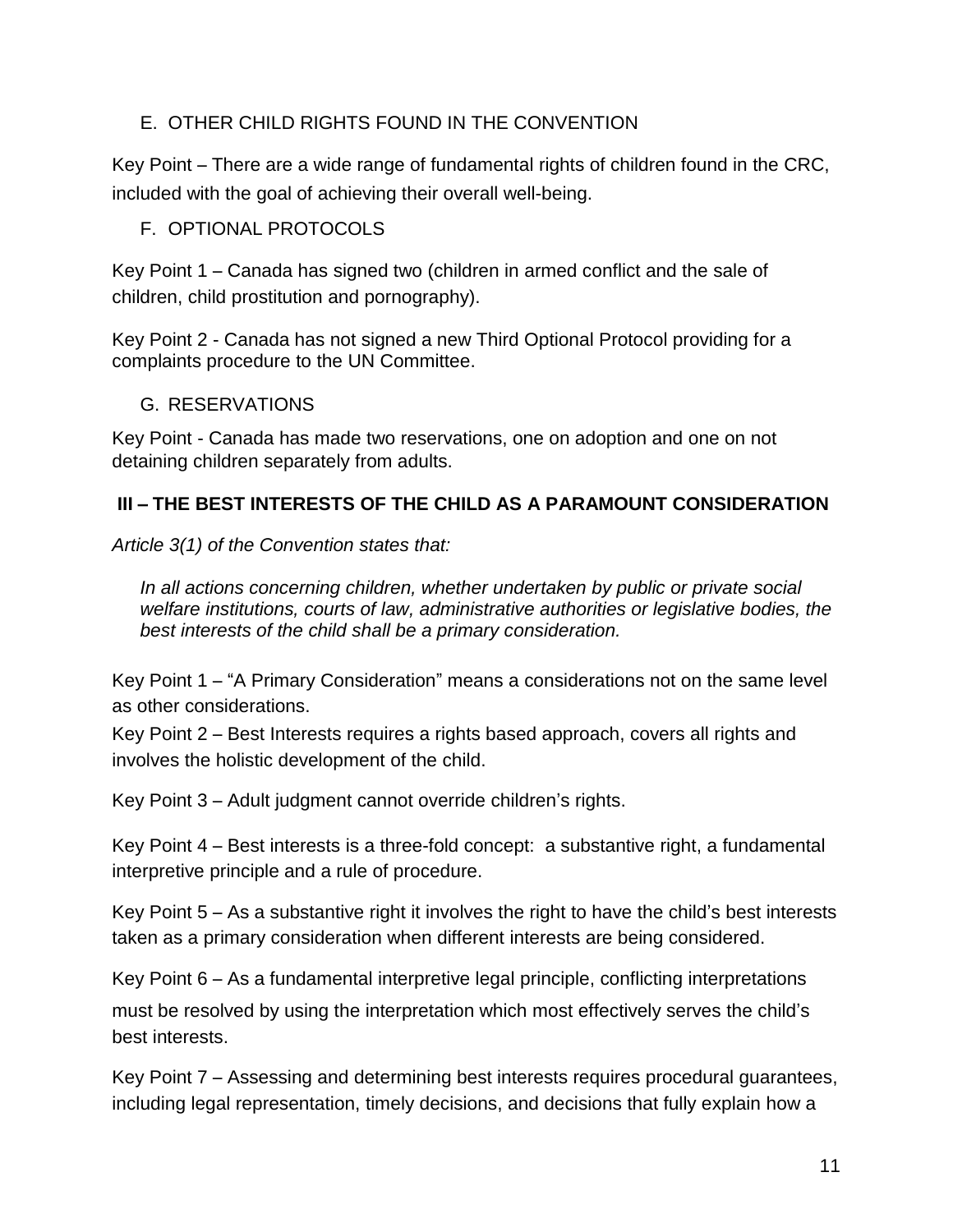decision was reached, how factors were weighed, and how the child's views were considered.

Key Point 8 – Procedural Guarantees also require the use of Child-rights Impact Statements (CRIAs).

Key Point 9 – The best interests of the child concept is complex and must be determined on a case by case basis.

#### **IV** – **CHILDREN**'**S PARTICIPATION RIGHTS**

*Article 12 of the Convention deals with children*'*s participatory rights:*

*(1) States Parties shall assure to the child who is capable of forming his or her own views the right to express those views freely in all matters affecting the child, the views of the child being given due weight in accordance with the age and maturity of the child.*

*(2) For this purpose, the child shall in particular be provided the opportunity to be heard in any judicial and administrative proceedings affecting the child, either directly or through a representative, or an appropriate body, in a manner consistent with the procedural rules of national law.*

Key Point 1 – There is an inextricable link between participatory rights and making best interests a primary consideration.

Key Point  $2$  – The child has two rights: the right to express the child's views, AND to have those views taken seriously.

Key Point 3 – Participation is a process, not a momentary act

Key Point 4 – The child can choose to participate in a proceeding either directly or through a representative.

Key Point 6 – A child has the right to be informed about all aspects of the process.

Key Point 7 – A child should not be interviewed more than necessary.

Key point 8 – A child's capacity must be assessed individually with no age limitation and no starting presumption of incapacity.

Key Point 9 – Age alone cannot determine the significance of a child's views; there must be a case by case assessment of "due weight".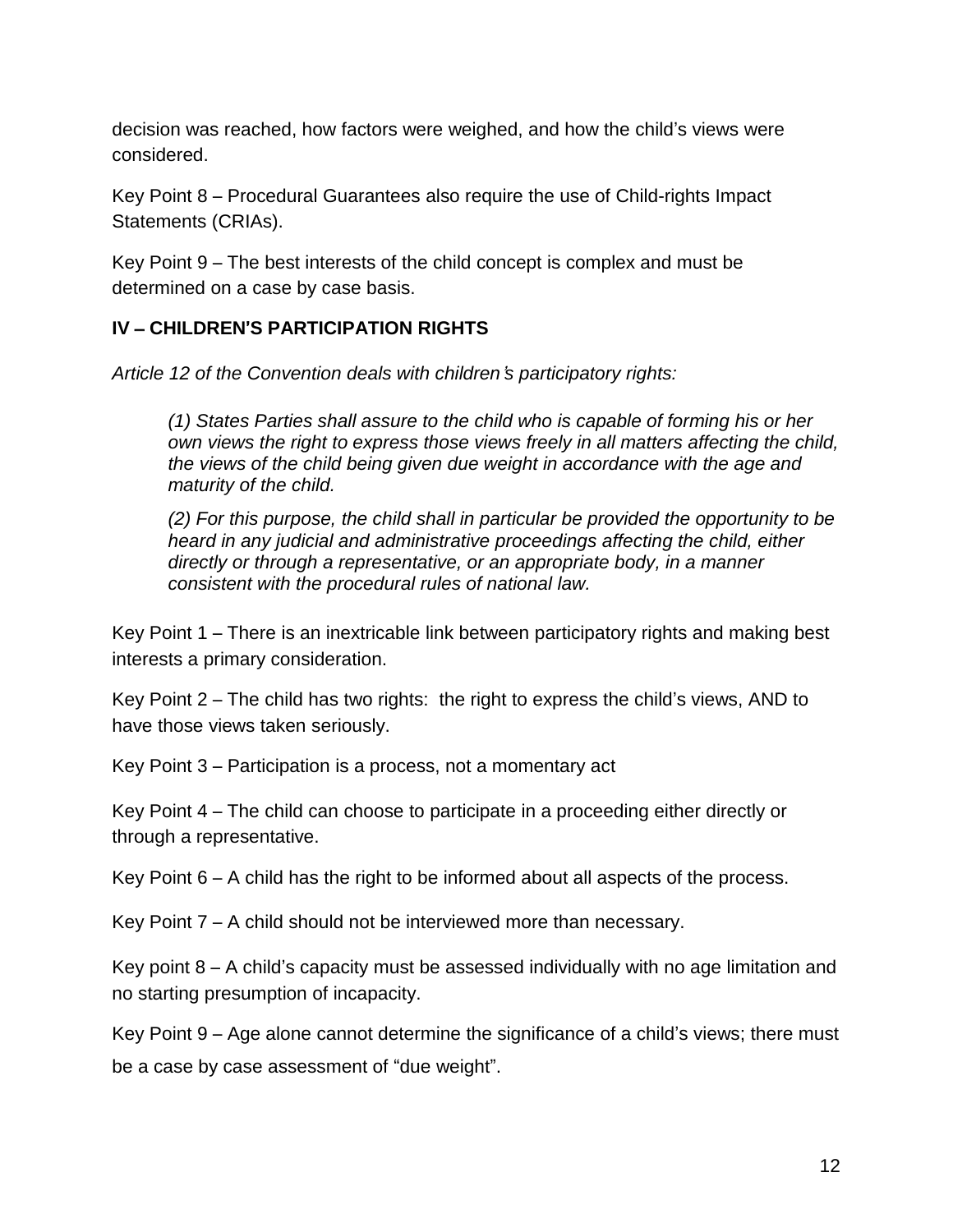Key Point 10 – The UN Committee recommends a five step implementation process: preparation (including information about the right to be heard and the process to be followed at the hearing); the hearing; assessment of capacity; information about the weight given to the views of the child; and complaints, remedies and redress.

Key Point 11 – The UN Committee recommends 9 basic requirements for the implementation of the right to be heard to avoid tokenism: transparent and informative; voluntary; respectful; relevant to children's lives; child friendly; inclusive; supported by appropriately trained adults; safe and sensitive to risk; and accountable.

#### **V** – **WHEN CHILDREN**'**S BEST INTERESTS MUST BE CONSIDERED**

Article 3(1) of the CRC states that:

*in all actions concerning children, whether undertaken by public or private social welfare institutions, courts of law, administrative authorities or legislative bodies, the best interests of the child shall be a primary consideration.* 

Key Point 1 – "Courts of Law" includes civil and criminal cases and all relevant procedures concerning children, including mediation and arbitration processes.

Key Point 2 – "Administrative Authorities" means those at all levels including education, health care, immigrations and the like.

Key Point 3 – "Legislative Bodies" includes all laws and regulations and related budgets, not just those directly affecting children.

Key Point 4 – "Public or Private Social Welfare Institutions" include all institutions whose work and decisions impact on children and the realization of their rights.

Key Point 5 – The phrase "all actions" is very broad, going beyond just decisions to acts, conduct, proposals, services, procedures, other measures, and inaction.

Key Point 6 – The word "concerning" applies to all decisions and actions that directly or indirectly affect children.

# **VI** – **THE COMMITTEE ON THE RIGHTS OF THE CHILD CONCLUDING OBSERVATIONS** – **CANADA**

Follow-up measures undertaken and progress achieved by Canada:

• The Committee welcomes the adoption of the following legislative measures: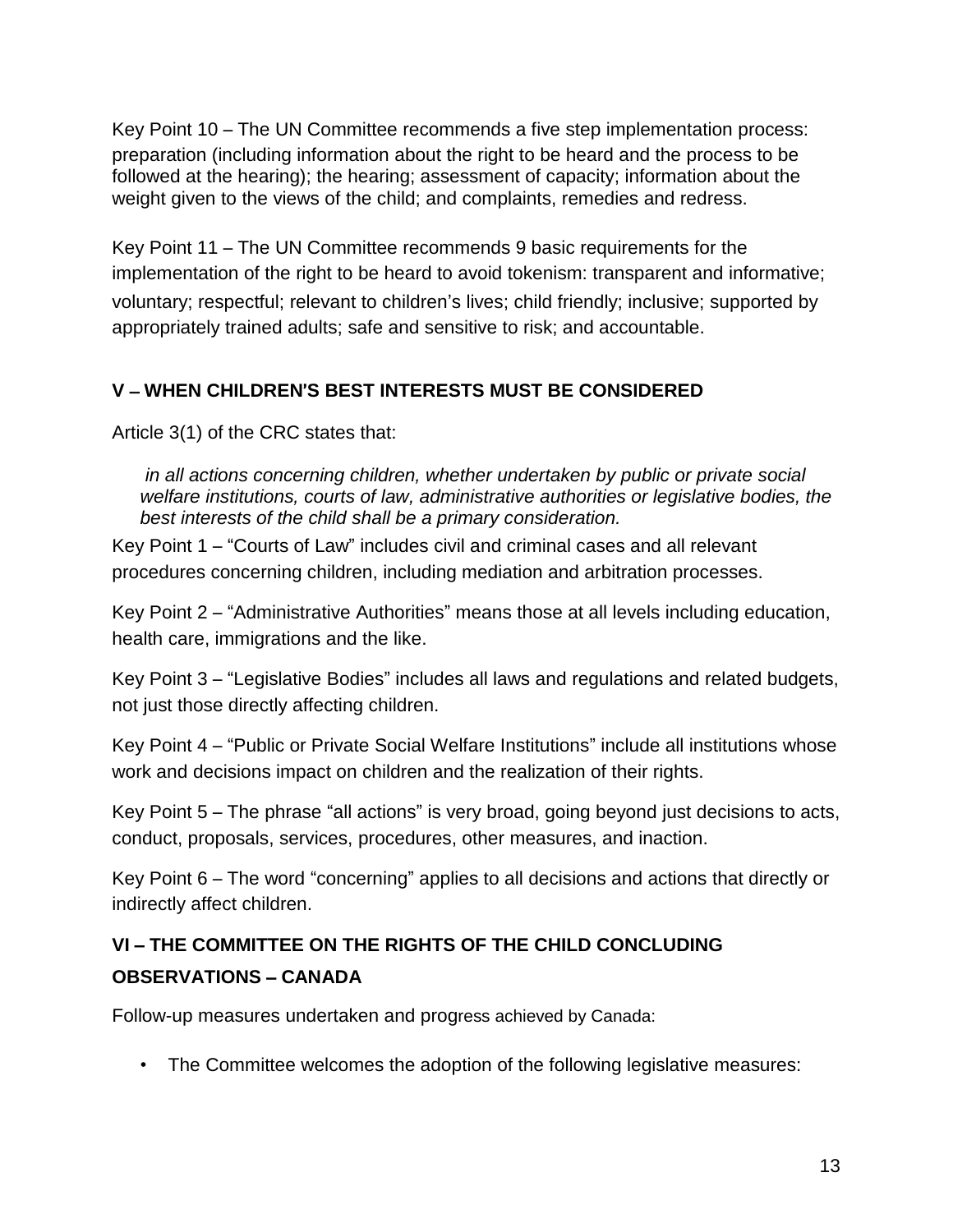- o The law amending the Citizenship Act which came into effect on 17 April 2009; and
- o Bill c-49 in 2005, an Act to amend the Criminal Code (trafficking in persons) 25 November 2005, which creates indictable offences which specifically address trafficking in persons.
- The Committee also welcomes the ratification of the Convention on the Rights of Persons with Disabilities, in March 2010.
- The Committee notes as positive the following institutional and policy measures:
	- o National Action Plan to Combat Human Trafficking in June 2012;
	- o Homelessness Partnering Strategy (HPS) in April 2007;
	- o National Plan of Action for children, A Canada Fit for Children, launched in April 2004; and
	- o National Strategy to Protect Children from Sexual Exploitation on the Internet, launched in May 2004.

The Committee also raised concerns about Canada's implementation of the Convention and made recommendations to address the concerns. It is beyond the scope of this paper to review all of the areas of concern and the recommendations found in the Concluding Observations. Among the recommendations are these:

- Need for National Implementation Legislation;
- Need for a Comprehensive Implementation Strategy;
- Need for a Coordinating Body;
- Need for a National Children's Commissioner;
- Need to Strengthen Efforts to Appropriately Integrate and Apply the Best Interests of the Child Principle across Systems;
- Need to Address the Lack of Respect for the Views of the Child;
- Need to Address the Lack of Education on Children's Human Rights;
- Need for More Effective Allocation of Resources Using a Child-Specific Approach;
- Need for Better Data Collecting and Monitoring of Child Well-being.
- Need to Address Discrimination against Canadian Children:
	- o Taking urgent measures to address the overrepresentation of Aboriginal and African-Canadian children in the criminal justice system and out of home care;
	- o Addressing disparities in access to services by all children facing situations of vulnerability, including ethnic minorities, children with disability, immigrants and others;
	- o Ensuring the incorporation of a gender perspective in the development and implementation of any program or stimulus package, especially programs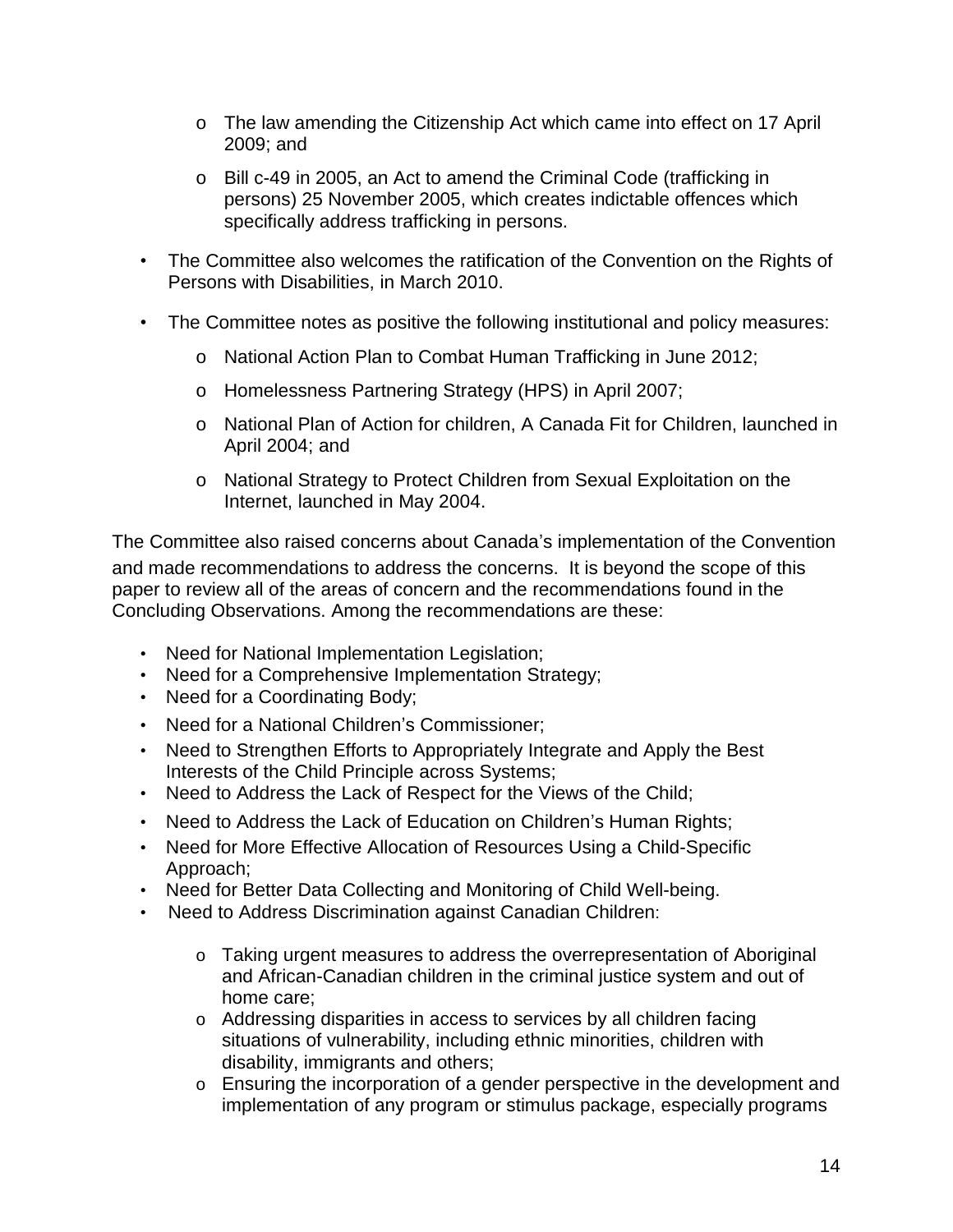related to combatting violence, poverty and redressing other vulnerabilities; and

- o Taking immediate steps to ensure that in law and practice, Aboriginal children have full access to all government services and receive resources without discrimination.
- Need to Address Violence against Children:
	- o Corporal Punishment;
	- o Abuse and Neglect;
	- o Sexual Exploitation and Abuse;
	- o Harmful Practices;
	- o Freedom from all forms of Violence
- Human Rights and the Business Sector.

Similar concerns were raised at Canada' Universal Periodic Review, which reviews the implementation of all human rights instruments in Canada, in 2013.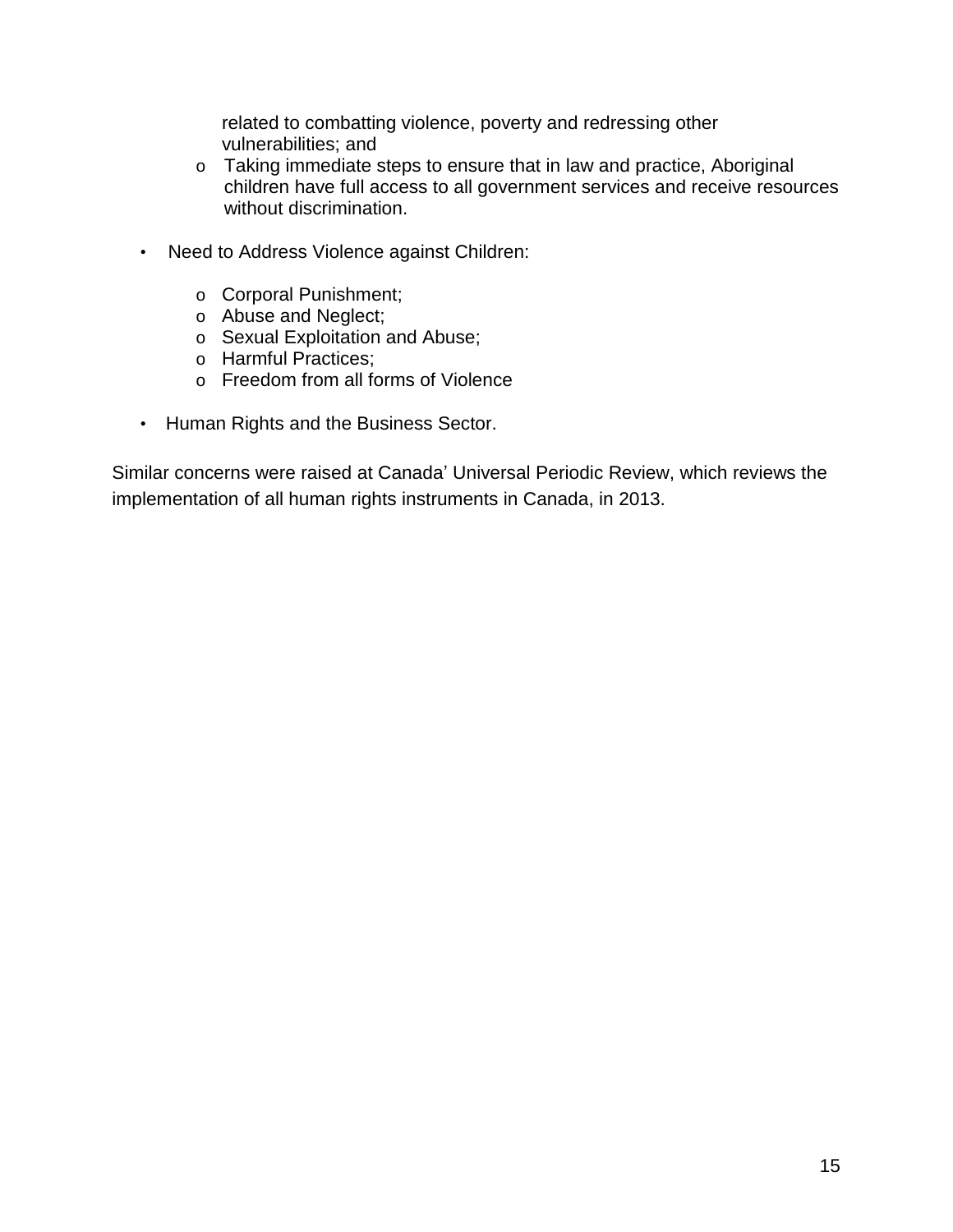# **PART ONE - CRC: A PRIMER**

#### **DETAILS - Foundation of Key Points**

All children have significant and numerous legal rights to the equal benefit of and protection of the law, without discrimination, under the *Canadian Charter of Rights*

*and Freedoms* ("the *Charter*"), other Canadian laws, and international human rights

treaties. These are important fundamental rights focused on their overall well-being and include such rights as the right to education, the highest attainable standard of health; an adequate standard of living; to be protected from all forms of physical or mental harm including sexual abuse and other forms of exploitation; for disabled children (mentally or physically) to special treatment, education and care; and to be protected from economic exploitation. Other rights include the right to privacy, freedom of expression, thought, conscience and religion and the right not to be separated from their parents, or one of them except when doing so is in their best interests. They also have the right to heard and to be taken seriously.

Yet as children, special considerations apply to them. They do not have the same ability adults have to know about their rights, to access remedies, and to have their voices heard. The opposite is true; their best interests can easily be overlooked. And their best interests may conflict with those of adults generally, or the adults meant to help

them. The greatest challenges are faced by the most vulnerable children. Canada's indigenous children face unique challenges that make them even more vulnerable.

There is overwhelming international agreement that because of these special considerations, children's well-being - their best interests - demands a separate and rights based approach facilitated by the support of adults generally, and governments in particular. This led to the development of the *United Nations Convention on the*

**Rights of the Child** ("the CRC").<sup>2</sup> Canada played a leadership role in that development and Canada both signed and ratified it. While Canada has chosen not to directly incorporate the Convention into domestic law through action by Parliament and provincial and territorial legislatures, Canada says that this is not necessary as it has ensures, and continues to ensure that its laws, policies and practices do comply with the Convention. Canadian case law says that the *Charter* must be presumed to provide protection at least as great as the Convention and other international treaties. There is a presumption that Canadian statutes conform to the Convention and other international instruments. The same international instruments more generally inform contextual legal analysis, which is the mandatory legal method by which children's human rights are incorporated into laws polices, policies and practices.

 $\overline{\phantom{a}}$ <sup>2</sup> <http://www.ohchr.org/EN/ProfessionalInterest/Pages/CRC.aspx>

Citation: Can.T.S. 1992 No 3.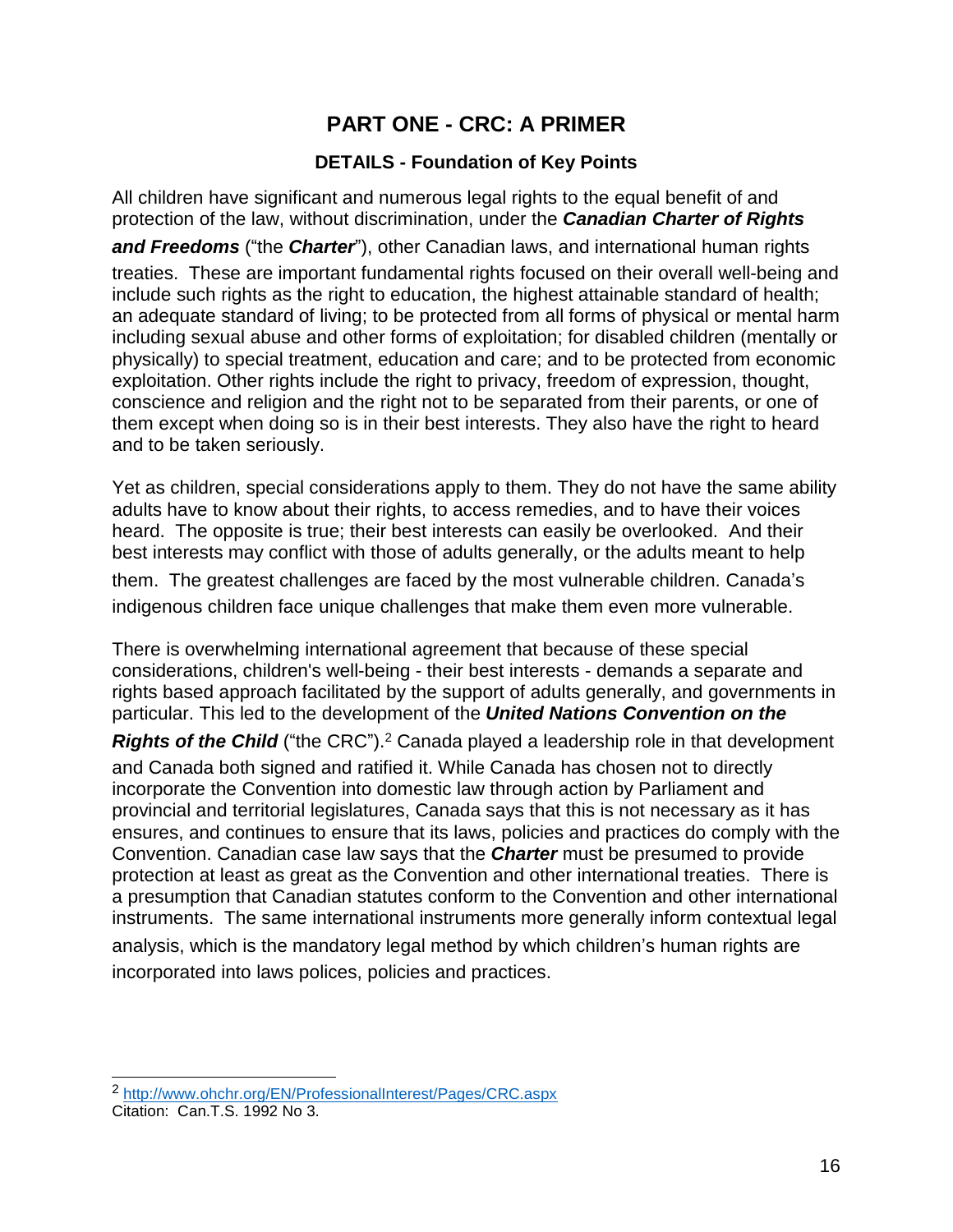This section of the Toolkit describes these overarching child rights principles and how they can be applied under several headings. Each heading contains key points – the "must know" areas needed to competently address children's rights:

# **I** – **Nature of Children**'**s Legal Rights**

# **A. THE SOURCE OF CHILDREN**'**S LEGAL RIGHTS**

# **Key Point 1** – **Children are people with legal rights found in Canadian and international law, including the UN Convention on the Rights of the Child (the CRC).**

Children are people with legal rights who are entitled to the equal benefit of and protection of the law, without discrimination, under:

- The Canadian Charter of Rights and Freedoms (the *Charter*);
- Other domestic laws; and
- International law, including the United Nations Convention on the Rights of the Child (the CRC) and others, such as:
	- The Universal Declaration of Human Rights;
	- The Declaration on the Rights of the Child;
	- United Nations Convention on the Elimination of all Forms of Racial Discrimination;
	- United Nations Convention on Persons with Disabilities;
	- United Nations Declaration on the Rights of Indigenous Peoples;
	- United Nations Declaration on the Elimination of Violence against Women, and the
	- United Nations Convention on the Elimination of all Forms of Discrimination Against Women

# **Key Point 2** – **The CRC is a core international instrument and the most universally accepted human rights instrument in history.**

The CRC is "the most universally accepted human rights instrument in history": *R. v.* Sharpe, SCC<sup>3</sup>.

 $\overline{a}$ *<sup>3</sup>* 2001 SCC 2 at 177.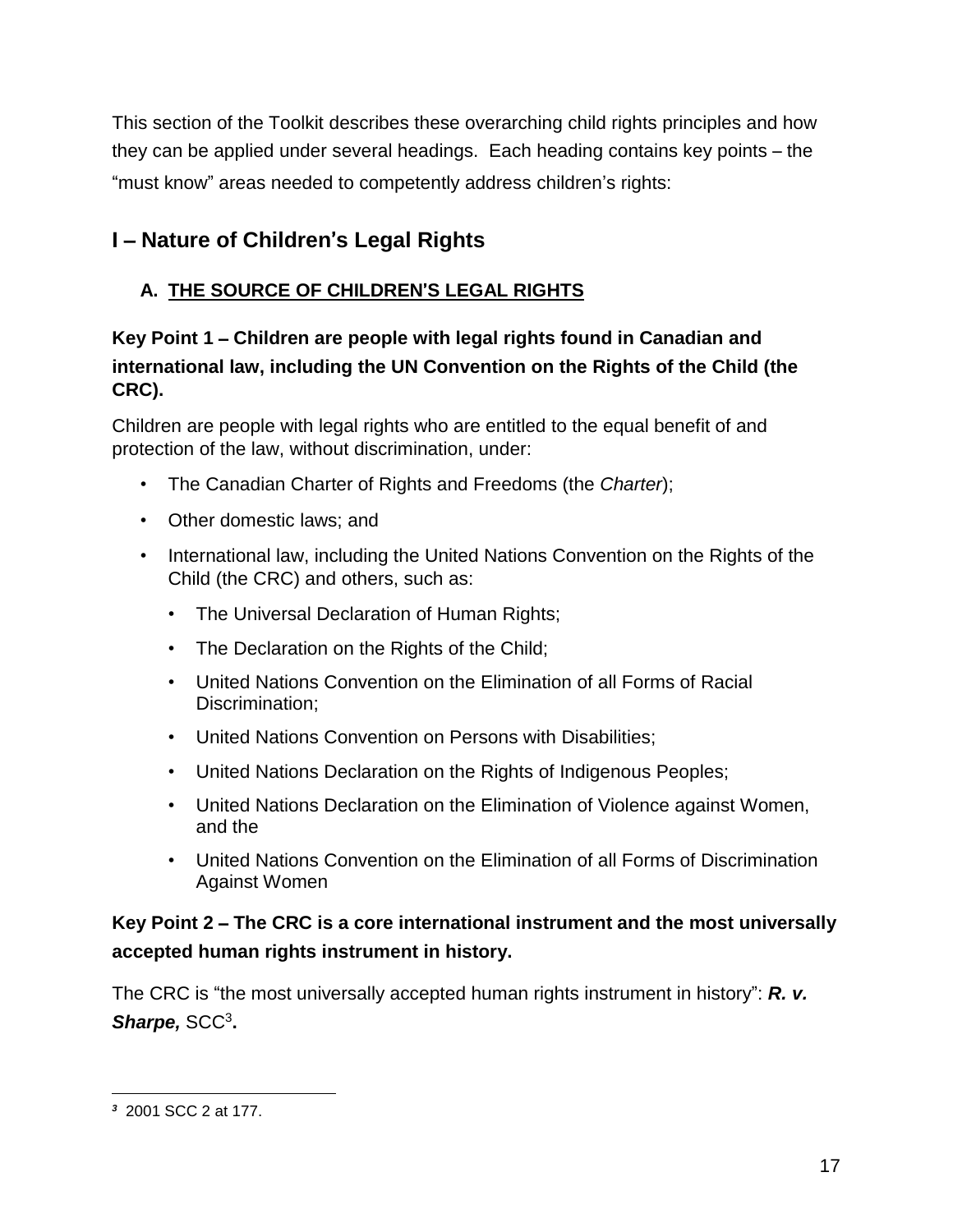It has been ratified by 196 countries.

It applies to all children, of any age, without discrimination: Article 2.

## **B. A RIGHTS BASED APPROACH: SPECIAL CONSIDERATIONS RELATING TO CHILDREN**

**Key Point 1** – **A rights based approach for children is required because special considerations apply to them; children, and particularly the most vulnerable children, do not have the same ability as adults to know about their rights, to access remedies, and to have their voices heard.**

Special considerations apply to children because they are children. A rights based approach is legally required because:

- Children do not have the same ability as adults to:
	- o Know about their rights
	- o To access remedies, and
	- o To have their voices heard.
- The opposite is true; children's best interests:
	- o Can easily be overlooked
	- o May conflict those of adults generally
	- o May conflict with adults meant to help them, such as parents.
- The greatest challenges are faced by the most vulnerable children.

**Key Point 2** – **A rights based approach is also needed because of the frequent competition between children**'**s rights and those of adults, making it easy for adults to a paternalistic, needs based approach.**

There is frequent competition between children's rights and those of adults which make it easy to adopt a more paternalistic and needs-based approach: The Senate Report, *Children* – *the Silenced Citizens* said:**<sup>4</sup>**

"*The rights-based approach is needed because of children*'*s often intense vulnerability, the frequent competition between children*'*s rights and those of*

 $\overline{a}$ *<sup>4</sup>Children: the Silenced Citizens*, Report of the Senate Standing Committee on Human Rights, 2007 at p. 27.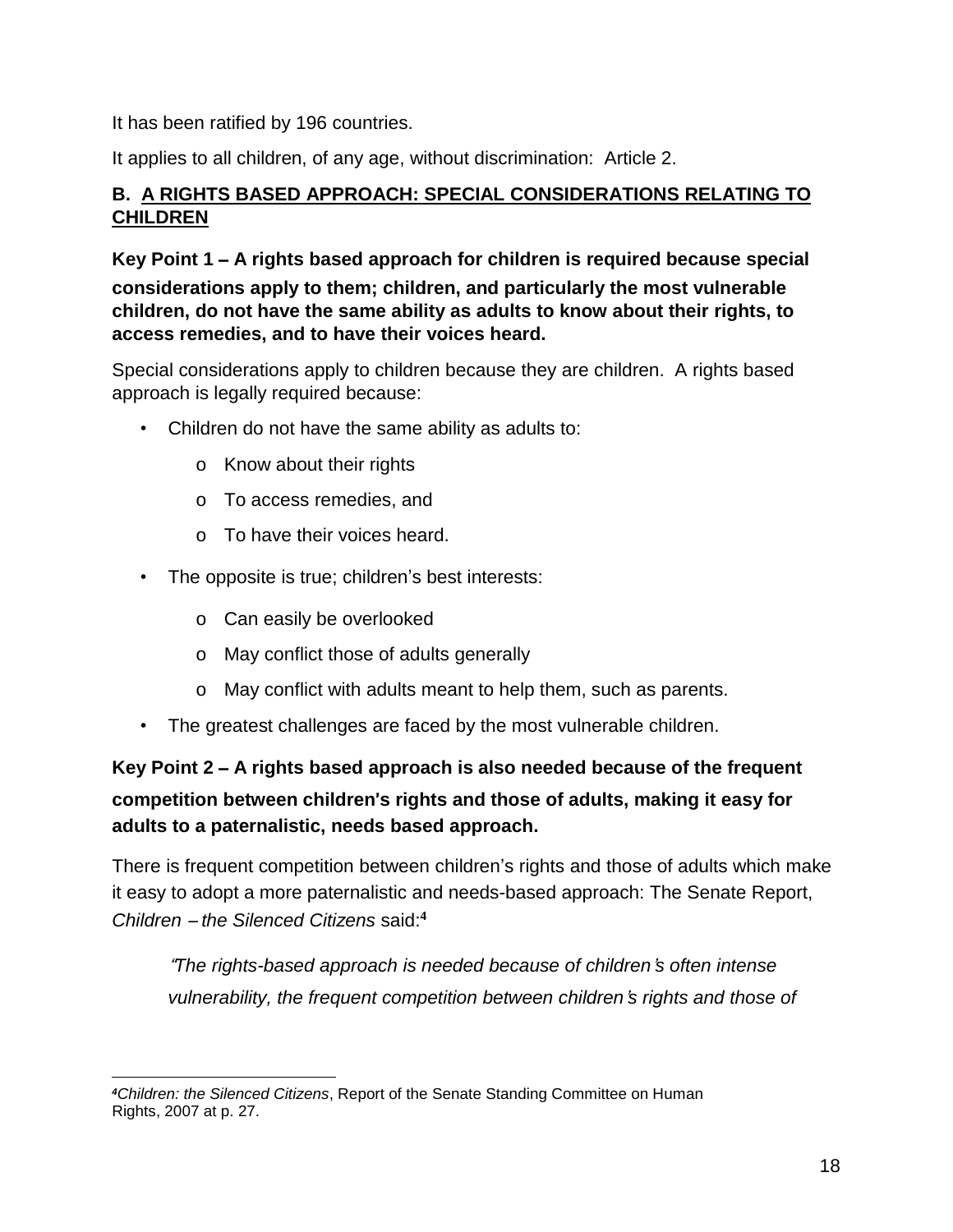*adults, and the resulting ease with which a more paternalistic and needs-based approach can be adopted.*"

# **Key Point 3** – **The CRC is specifically designed to provide a rights based approach to address these concerns.**

The CRC provides strong international acknowledgement that special considerations apply to children so as to ensure the identification of and implementation of their rights.

# **C. THE LEGAL STATUS OF THE CRC IN CANADA**

## **1. Canada**'**s Method of Implementing the CRC**

# **Key Point 1** – **The CRC is not incorporated directly by into Canadian law by Parliament or Provincial or Territorial Legislatures.**

The CRC was signed by Canada on May 28, 1990 and ratified on December 13, 1991. It has not been directly incorporated into domestic legislation, though it is sometimes referred to in legislation, such as the *Youth Criminal Justice Act.*

# **Key Point 2** – **Canada states that it complies with its CRC obligations by ensuring that all laws, policies and practices comply with it.**

Though not incorporated directly by Parliament or legislators, Canada officially implements the CRC by stating that all laws, policies and practices comply with it. It has done this by:

- ensuring at the time it was signed and ratified that Canada's laws, policies and practices comply with the Convention:
- stating that laws, policies and practices developed after ratification continue to comply with the Convention: and declining to directly incorporate the Convention into legislation on the basis that is does already fully comply.

## See *B.J.G v. D.L*.*G.*: **5**

*[33] Canada demonstrated its view that the Convention is a very important international legal instrument by acting as a key player in ensuring that it was enacted in the first place. There are two ways in which countries ratify Conventions. The first is the monist model, where, as in the United States, once a Convention is ratified it becomes part of the domestic law. The second is the dualist model, in which the ratifying country specifically incorporates the Convention into domestic law. Canada uses the dualist model.*

**<sup>5</sup>** 2010 YKSC 44.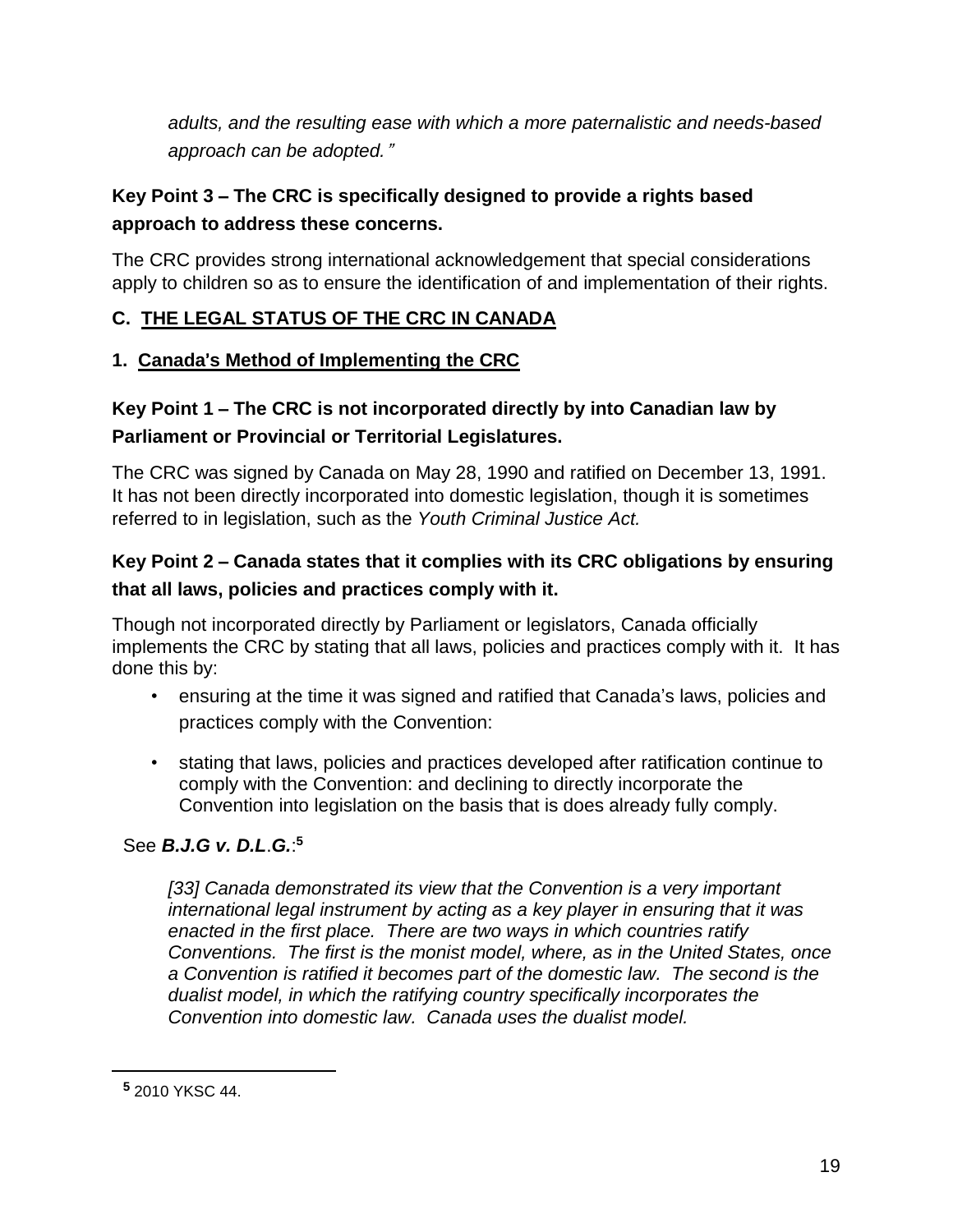*[34] Canada has not directly incorporated the Convention into domestic law. It takes the position that it is not necessary to do because it has complied with its international obligations under the Convention by determining that existing domestic laws, including provincial and territorial laws, comply with the Convention. The manner in which the Convention was implemented in Canada is described in some detail in the Final Report of the Standing Committee on Human Rights, Children; The Silenced Citizens, Effective Implementation of Canada*'*s Obligations with Respect to the Rights of Children, April 2007.*

*[35] Before this Convention was ratified, the federal government consulted with the provinces and territories to determine whether their laws complied. The government of Canada advised the Senate Committee that it does not ratify a Convention until all jurisdictions indicate they support ratification and are in compliance with the obligations contained in it. In the case of this Convention, though it was signed in May 1990, it was not ratified until December 1991, when all the provinces and territories sent letters of support to the federal government.* 

*[36] The federal government and the provinces and territories continue to say that Canadian domestic law complies with the Convention in their periodic reports to the United Nations Committee on the Rights of the Child.*

See also N.M.K v. R.W.F.*<sup>6</sup>*

 $\overline{a}$ 

The Convention and its significance has been referred to numerous times by the SCC and other courts.**<sup>7</sup>**

<sup>&</sup>lt;sup>6</sup> The same approach was adopted by the British Columbia Supreme Court in N.M.K v. R.W.F., 2011 BCSC 1666, a case of alleged parental alienation decided under the Divorce Act, said that children in Canada have a legal right to be heard in all matters affecting them. She concluded that the right is rooted in both the Convention and Canadian domestic law. She adopted the analysis in this respect used in B.J.G. v. D.L.G., 13:

<sup>[199]</sup> Children in Canada have a legal right to be heard in all matters affecting them, including custody cases. The recent decision of Martinson J. in *B.J.G. v. D.L.G.*, 2010 YKSC 44, is an important and informative decision concerning the rights of children to be heard in custody proceedings. In the decision, Martinson J. reviewed in depth the basis of those rights, which are rooted in both the *United Nations Convention on the Rights of the Child* (the "*Convention"*) and Canadian domestic law. **7** . See, for example:

*A.C. v. Manitoba (Director of Child and Family Services)*

<sup>[92]</sup> …With our evolving understanding has come the recognition that the quality of decision making about a child is enhance by input from that child. The extent to which that input affects the "best interests" assessment is as variable as the child's circumstances, but one thing can be said with certainty is that the input becomes increasingly determinative as the child matures. This is true not only when considering the child's best interests in the placement context but also when deciding whether to accede to a child's wishes in medical treatment situations.

<sup>[93]</sup> Such a robust conception of the "best interests of the child" standard is also consistent with international instruments to which Canada is a signatory. The *Convention on the Rights of the Child* (citation omitted) describes the "best interest of the child' as a primary consideration in all actions concerning children (Article 3) It then sets out a framework under which the child's own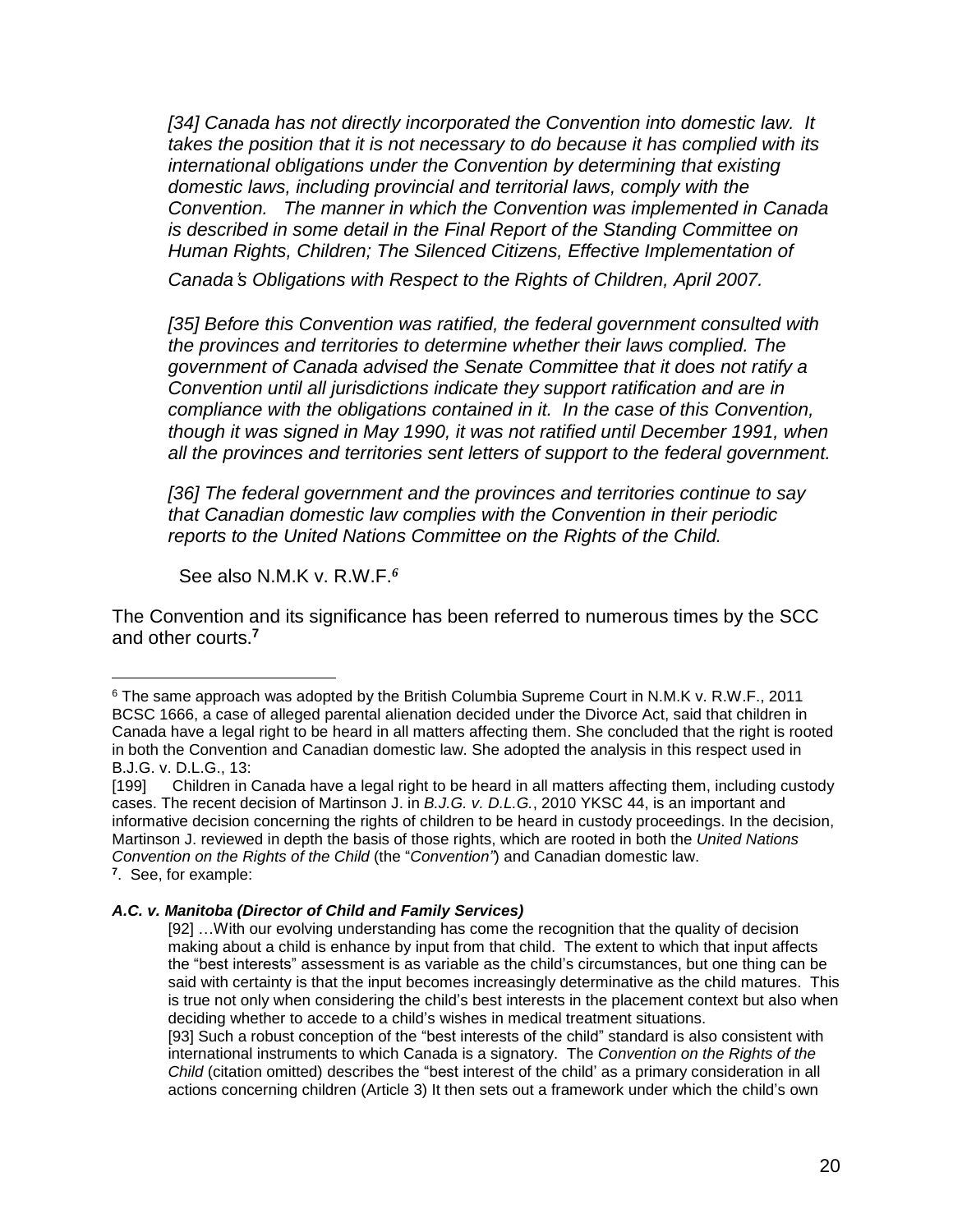#### **2. The** *Charter* **and the CRC**

 $\overline{a}$ 

#### **Key Point** – **Canada**'**s Charter must be presumed to provide protection at least as great as that afforded by similar protections in the CRC and other International Human Rights Instruments.**

The human rights and values enshrined in Canada's *Charter* apply to children. Human rights values found in the *Charter* must be considered when laws, policies, practices and procedures are made and interpreted. *Charter* rights and values are, in turn, informed by the CRC:

1 Canada's *Charter* must be presumed to provide protection at least as great as that afforded by similar protections in the Convention and other

In *I. (A.M.R.) v. R. (K.E.)* 2011 ONCA 417 the Ontario Court of Appeal specifically dealt with the Convention.

[82] Finally and importantly, the requirement that a Hague Convention judge consider a risk of persecution on a Hague application involving a refugee child accords with the requirements of the Convention on the Rights of the Child ("CRC"), (citation omitted) to which Canada is a signatory. The jurisprudence of the Supreme Court of Canada consistently holds that the values reflected in international human rights law, and specifically those in the CRC, may help inform the contextual approach to statutory interpretation: see, e.g. Canadian Foundation for Children, Youth and the Law, v. Canada (Attorney General) [citation omitted] at para. 31 and 32. *[Note: As we have seen, this case endorse the presumption of compliance]*

The SCC noted that Canada is a party to the Convention and referred may times in *Canadian Foundations for Children, Youth and the Law v. Canada (Attorney General)* 2004 SCC 4. It also referred to the Committee on the Rights of the Child Concluding Observations for Canada. While the court concluded that the best interests of the child is not a principle of fundamental justice, it said it "is a legal principles that carries great power in many contexts." (at para 12)

In *Winnipeg Child and Family Services v. K.L.W.*, 2000 SCC 48, the Court, after noting that the domestic legislation in issue did not provide that when a child is in need of protection, the best interests of the child shall be the paramount consideration, said:

[7]…This would seem to run contrary to the Court's holding in *B. (J), supra,* as well as Art. 3(1) of the UN *Convention on the Rights of the Child* (citation omitted) to which Canada is a signatory.

#### *Baker v. Canada (Minister of Citizenship and Immigration)*

[69] Another indicator of the importance of considering the interests of children when making a compassionate and humanitarian decision is the ratification by Canada of the *Convention on the Rights of the Child*, and the recognition of the importance of children's rights and the best interests of children in other international instruments ratified by Canada…

input will inform the content of the "best interests" standard with the weight accorded to these views increasing in relation to the child's developing maturity. Article 4 and 14 of the Convention, for example, require State Parties to respect the responsibilities, rights and duties of parents to provide direction to the child in exercising his or her rights under the Convention, "in a manner consistent with the evolving capacities of the child" Similarly, Article 12 requires State Parties to "assure to the child who is capable of forming his or her own views the right to express those views feely in all matters affecting the child, the views of the child being given due weight in accordance with the age and maturity of the child. [Emphasis in original].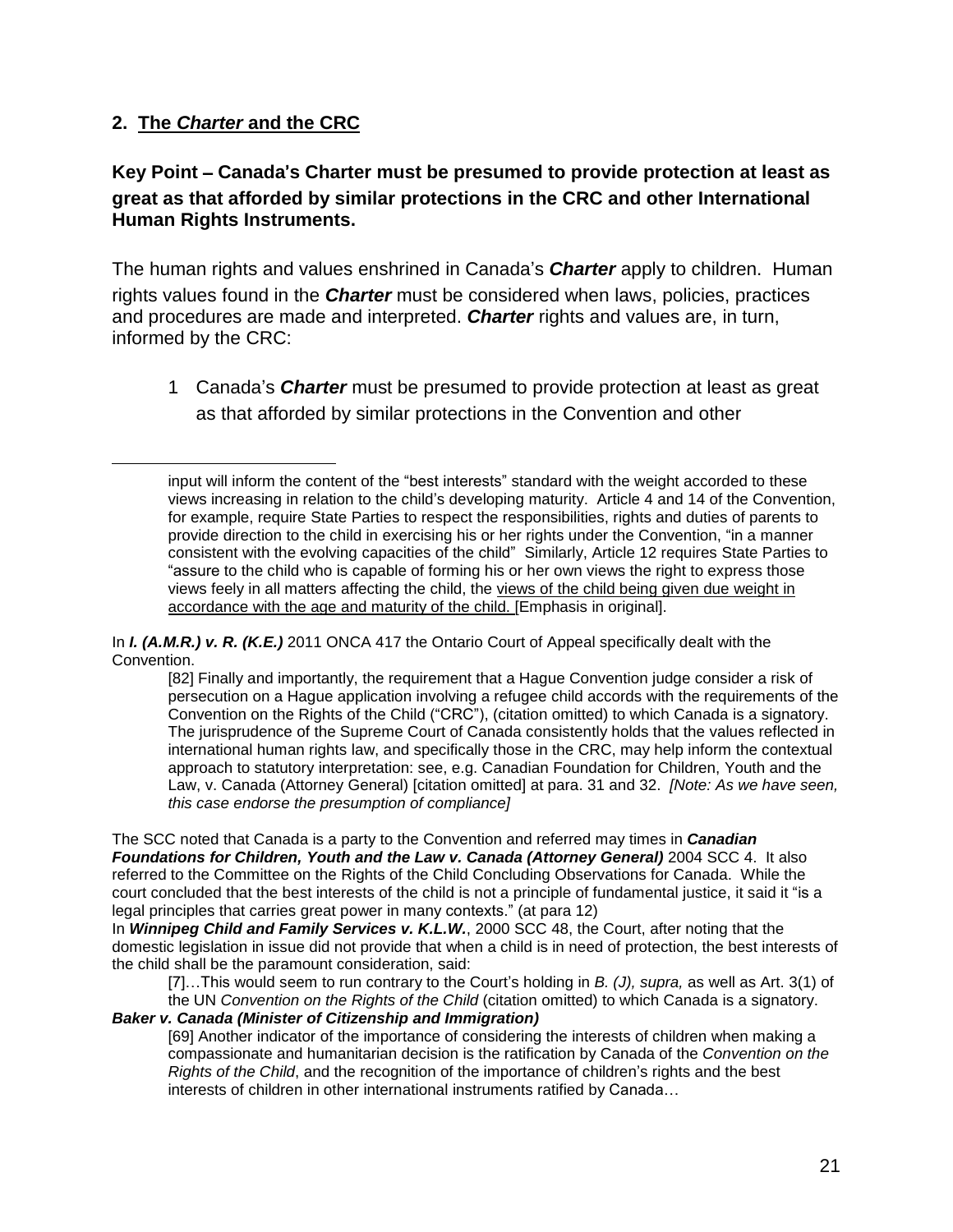international human rights instruments. As a treaty to which Canada is a signatory, it is binding.

2 That is, the starting point for analysis of the content of a particular right under the *Charter* is that, at a minimum, it conforms to the comparable right in the Convention or other international treaty which Canada has ratified.

3. The Convention is, in this respect, not just persuasive in interpreting *Charter* rights; it is binding.

See: *Divito v. Canada (Public Safety and Emergency Preparedness<sup>8</sup>* in which the Supreme Court of Canada, when discussing another international instrument, stated:

*[23] Most recently, in Health Services and Support* – *Facilities Subsector Bargaining Assn. v. British Columbia [citation omitted] McLachlin C.J and LeBel J. confirmed that* "*the Charter should be presumed to provide at least as great a level of protection as is found in the international human rights documents that Canada has ratified*" *(para. 70)*

*[24] The international law inspiration for s. 6(1) of the Charter is generally considered to be art. 12 of the International Covenant on Civil and Political Rights*

#### $\overline{a}$ *<sup>8</sup>* 2013 SCC 47, See also:

The content of Canada's international human rights obligations is, in my view, an important indicia of the meaning of the "full benefit of the Charter's protection". I believe that the Charter should generally be presumed to provide protection at least as great as that afforded by similar provisions in international human rights documents which Canada has ratified.

*Health Services and Support – Facilities Subsector Bargaining Association v. British Columbia v. B.C.* 2007 SCC 27:

[70] …as Dickson C.J. observed in the *Alberta Reference*, at p. 349, the *Charter* should be presumed to provide at least as great a level of protection as is found in the international human rights documents Canada has ratified

*R. v. Hape*, 2007 SCC 26:

[55] This Court has also looked to international law to assist in interpreting the *Charter.*  Whenever possible, it has sought to ensure consistency between its interpretation of the *Charter*, on the one hand, and Canada's international obligations and the relevant principles of international law, on the other. [Citing the remarks of Dickson CJ. in *Slaight Communications***.**]

*Slaight Communications Inc. v. Davidson*, [1989] 1 S.C.R. 1038 p. 1056 (Chief Justice Dickson, citing his dissenting comments in the earlier remarks in *Reference Re Public Service Employee Relations Act (Alta*):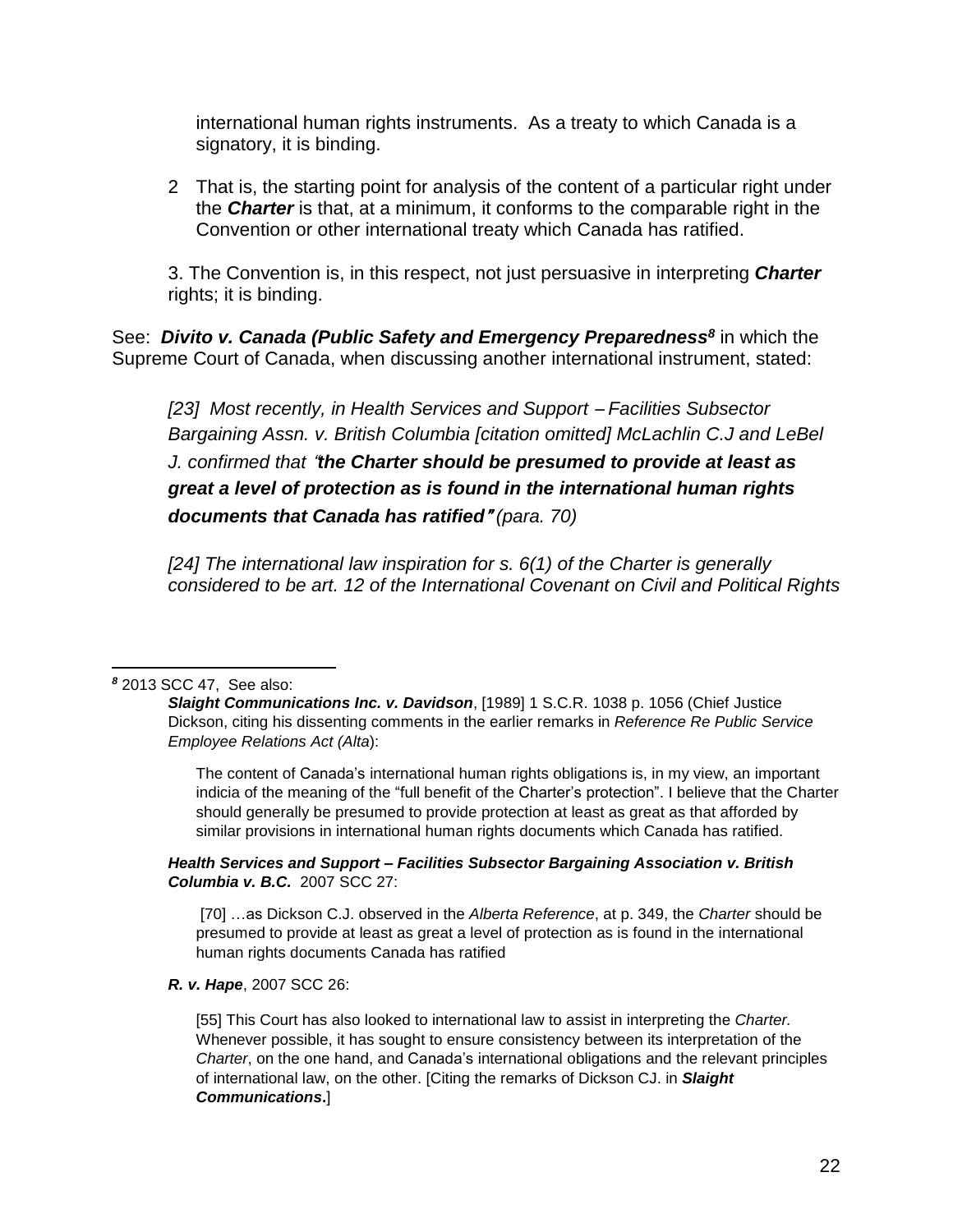*{*"*ICCPR*"*] (citation omitted) which has been ratified by 167 state, including Canada*…

*[25] As a treaty to which Canada is a signatory, the ICCPR is binding. As a result, the rights protected by the ICCPR provide a minimum level of protection in interpreting the mobility rights under the Charter*… *(Emphasis added)*

## **3. Interpretation of Canadian Law Generally** – **the Presumption of Conformity**

**Key Point 1 - There is a legal presumption that Canadian statutes conform not only to the rights and values found in the Charter but also to International Law, including the CRC.**

- Supreme Court of Canada cases support, in relation to statutory interpretation, a presumption of conformity to international law.
- They do so on the basis that courts must interpret statutes in a way that would not leave Canada in violation of its international obligations.
- Such a presumption is consistent with Canada's approach of indirectly implementing and complying with the Convention by ensuring that its laws, policies and practices comply with it.
- Having such a presumption in this context is consistent with the conclusion that the *Charter* should be presumed to provide protection at least as great as that afforded by the Convention.

#### **Key Point 2** – **The presumption is rebuttable.**

- The presumption is rebuttable.
- Because Canada takes the position that it complies with the CRC by ensuring that its laws do conform to the CRC, it would be difficult in most instances to for Canada to try to rebut the presumption.

#### **Key Point 3** – **If a statute is unambiguous, its provisions must be followed.**

- If a statute is unambiguous, its provisions must be followed even if they are contrary to international law.
	- **•** Their constitutional validity could of course be challenged.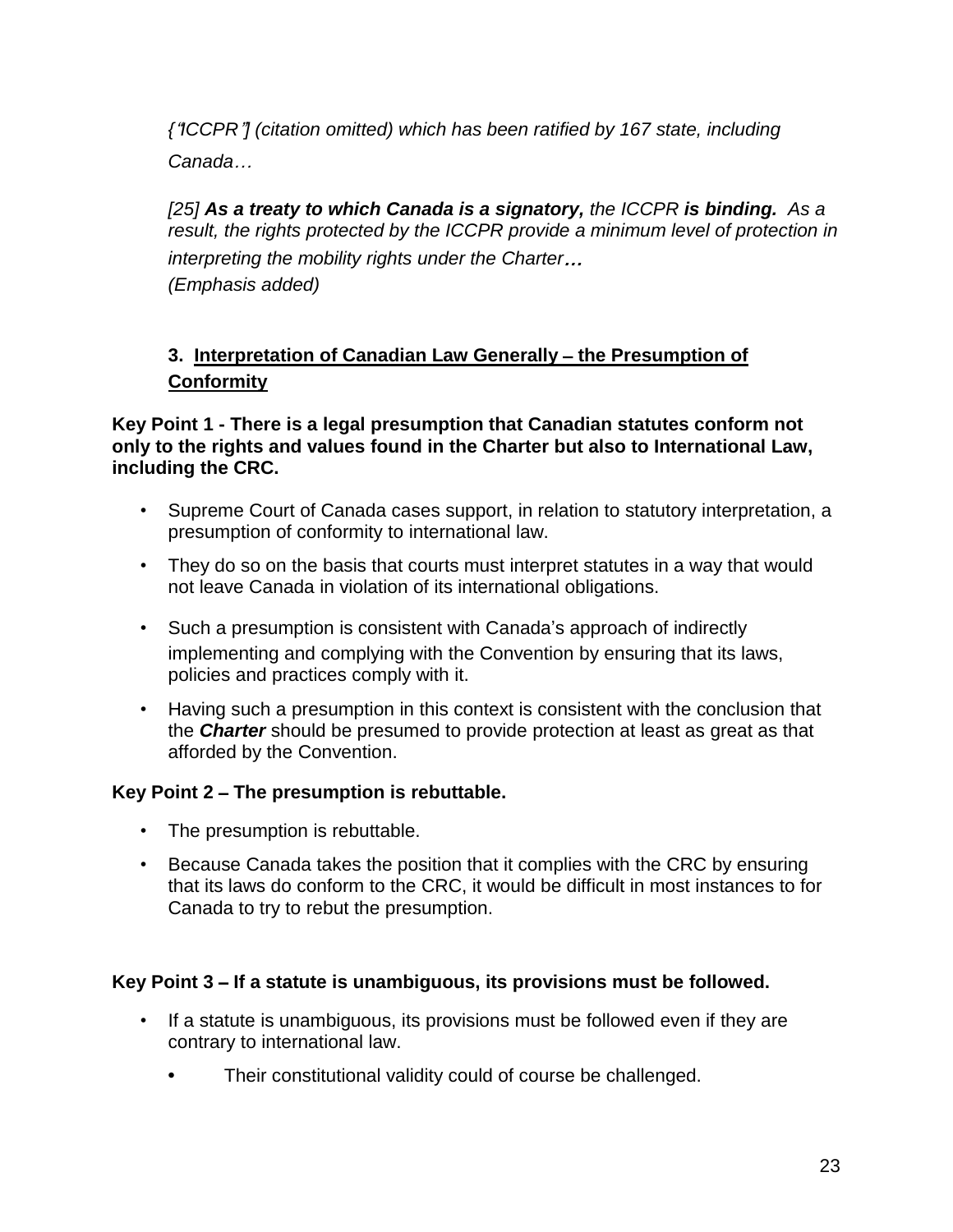See *R. v. Hape:***<sup>9</sup>**

*(4) Conformity with International Law as an Interpretive Principle of Domestic Law*

*[53]* …*It is a well-established principle of statutory interpretation that legislation will be presumed to conform to international law. The presumption of conformity is based on the rule of judicial policy that, as a matter of law, courts will strive to avoid construction of domestic law pursuant to which the state would be in violation of its international obligations, unless the working of the statute clearly compels that result. R. Sullivan [citing Driedger] explains that the presumption has two aspects. First, the legislature is presumed to act in*

*compliance with Canada*'*s obligations as a signatory of international treaties and as a member of the international community. In deciding between possible interpretations, courts will avoid a construction that would place Canada in breach of those obligations. The second it that the legislature is presumed to comply with the values and principles of customary and conventional international law. Those values and principles form part of the context in which statutes are enacted and courts will therefore prefer a construction that reflects them. The presumptions is rebuttable.*

*[54] The presumption of conformity has been accepted and applied by this Court on numerous occasions. In Daniels v. White, [1968] S.C.R. 517, at p. 541, Pigeon J. stated:*

*[T]his a case for the application of the rule of construction that Parliament is not presumed to legislate in breach of a treaty or in any manner inconsistent with the comity of nations and the established rules of*

*international law*… *[I]f a statue is unambiguous, its provisions must be*

*followed even if they are contrary to international law*…*. [Underlining in original]. (Emphasis added)*

#### See also *Canadian Foundations for Children, Youth and the Law v. Canada (Attorney General) and Ordon Estate v. Grail***. 10**

**<sup>10</sup>** *Canadian Foundations for Children, Youth and the Law v. Canada (Attorney General)* 2004 SCC 4:

[31]...Statutes should be construed to comply with Canada's international obligations: [citing *Ordon Estate v. Grail* at para. 137 – see below]

[32] [Note: This paragraph deals with specific article of the CRC].

*Ordon Estate v. Grail***,** [1998] 3 S.C.R. 437:

[137] …Although international law is not binding upon Parliament or the provincial legislatures, a **court must presume that legislation is intended to comply**

 $\overline{a}$ 9 2007 SCC 26: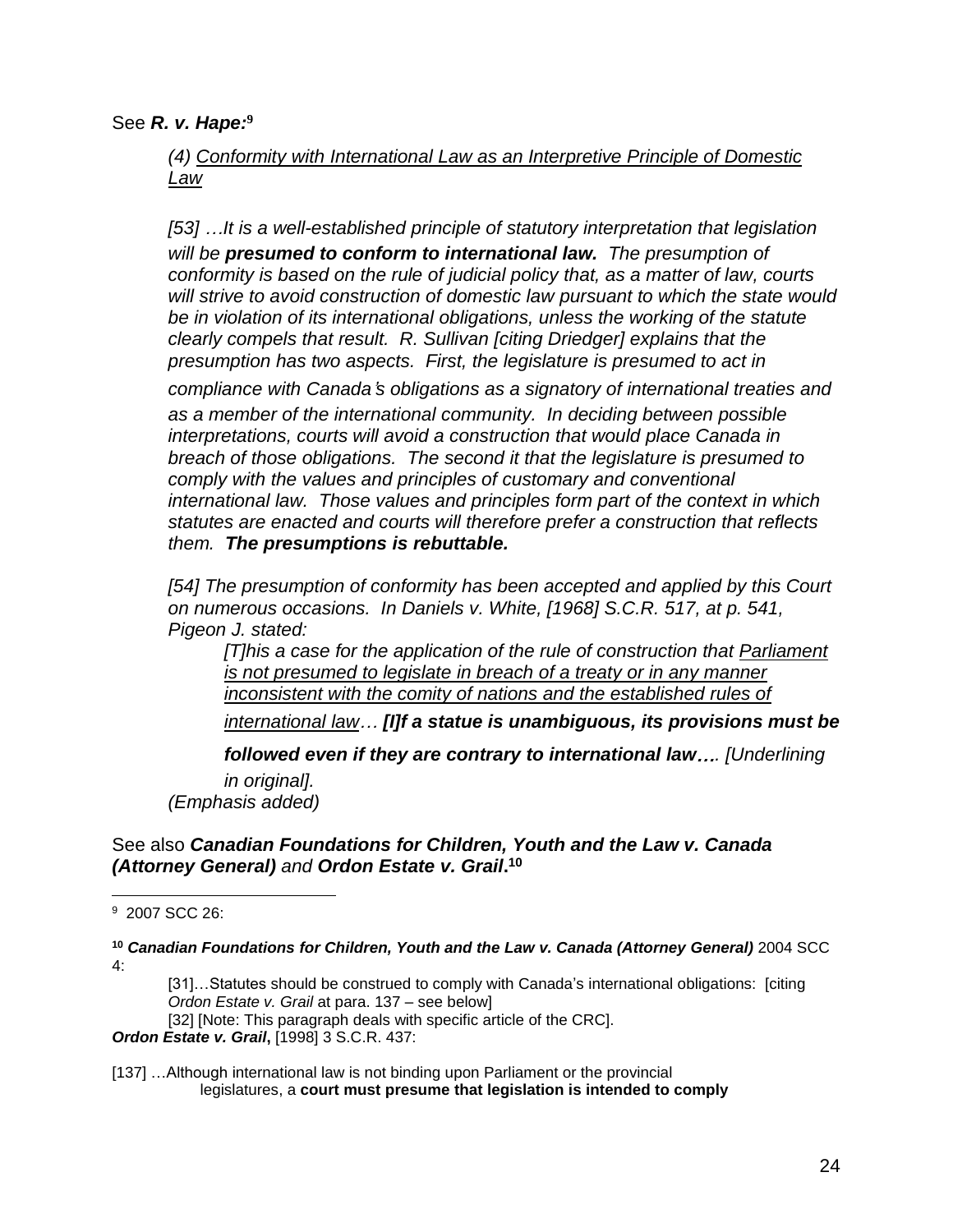# **D. IDENTIFYING AND REMEDYING CHILDREN**'**S INEQUALITY: MANDATORY CONTEXTUAL ANALYSIS**

#### **Key Point 1** – **Contextual legal analysis, required by law, connects children**'**s human rights with the reality of the lives of children, measuring that reality against their legal entitlements, and using the reality of their lives to provide substance to human rights laws.**

Contextual legal analysis – the way in which we ensure that there is "equal justice for

all" – is required by Canada's constitutional framework.<sup>11</sup> It is the legal method by which fundamental human rights are incorporated into our laws, policies, practices and procedures. This mandatory legal analysis connects children's human rights with the reality of the lives of children, measuring that reality against their legal entitlements, and using the reality of their lives to provide substance to human rights laws. The Convention, together with the *Charter*, plays a central role in that analysis.<sup>12</sup>

Canada's Chief Justice, Beverley McLachlin, when speaking about judging in a diverse

society,*<sup>13</sup>* explained the importance of contextual analysis, stating that, "…the judge understands not just the legal problem, but the social reality out of which the dispute or issue before the court arose". *14*

She expanded upon the words social reality this way:*<sup>15</sup>*

…

 $\overline{a}$ 

"Judges apply rules and norms to human beings embedded in complex, social situations. To judge justly, they must appreciate the human beings and situations

**with Canada's obligations under international instruments** and as a member of the international community. In choosing among possible interpretations of a statute, the court should avoid interpretations that would put Canada in breach of such obligations: [citing Driedger].

<sup>12</sup> See for example, *Winnipeg Child and Family Services v. K.L.W.* 2000 SCC 48 at para. 71. *<sup>13</sup> Judging: the Challenges of Diversity*, Remarks of the Right Honourable Beverley McLachlin, P.C.,

<sup>11</sup>See the discussion about contextual legal analysis in The Hon. D. Martinson and Dr. N. Bell, *Legal Professionalism and Access to Justice: Lawyers as Champions for Children.* https://ethicsincanada.files.wordpress.com/2014/02/d-martinson-and-n-bell-legalprofessionalism-and-access-to-justice-lawyers-as-champions-for-children.pdf

Chief Justice of Canada, Judicial Studies Committee Inaugural Annual Lecture, June 7, 2012, Edinburgh, Scotland:

<http://www.scotland-judiciary.org.uk/Upload/Documents/JSCInauguralLectureJune2012.pdf> *14* Previous note, at p. 13.

*<sup>15</sup>* Above, note 13, at p. 14.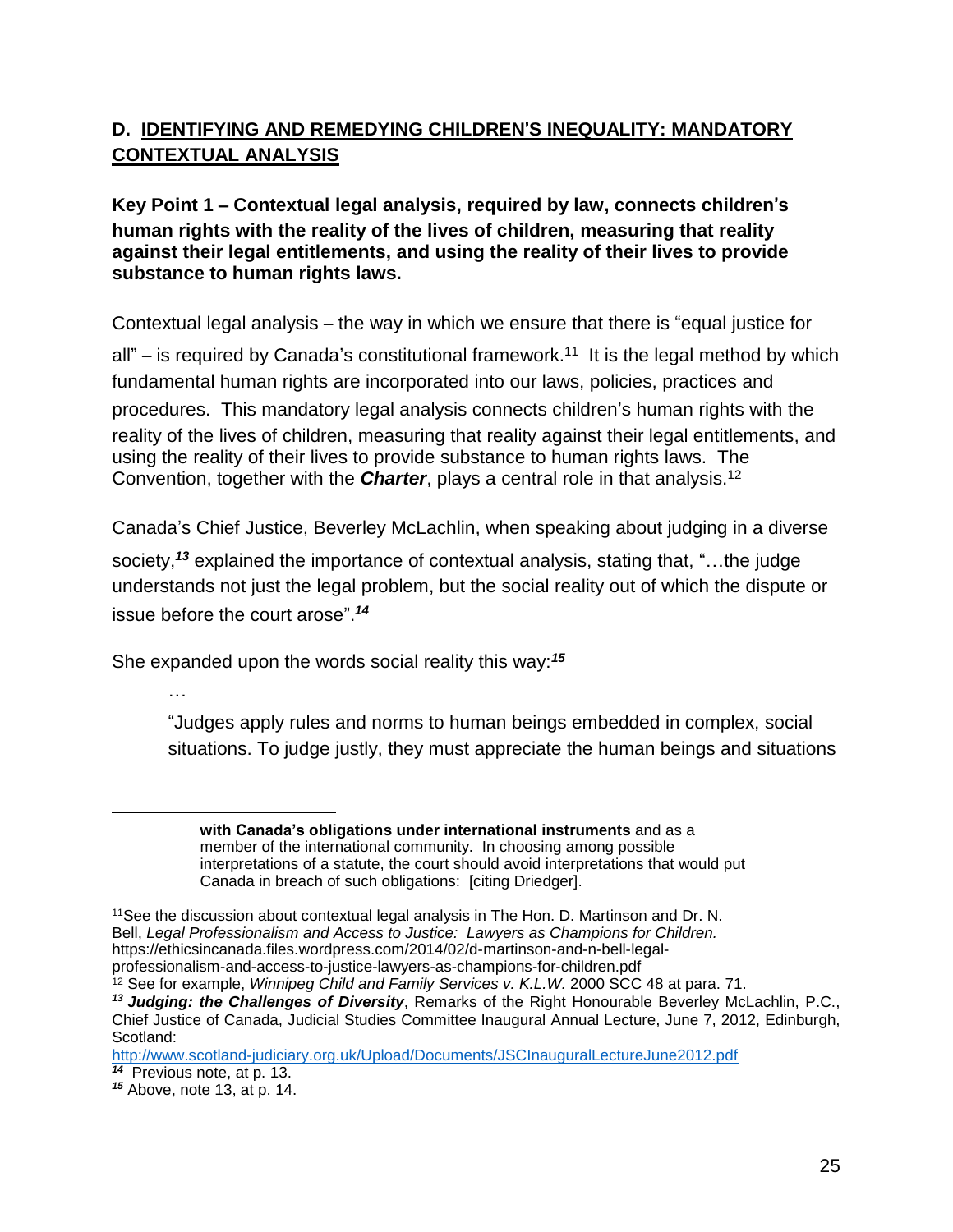before them, and appreciate the **lived reality** of the men, women and **children** who will be affected by their decisions." (Emphasis added)

Former Supreme Court of Canada Justice Frank Iacobucci has described the importance of understanding social context in a way that is directly relevant to children's lived reality:<sup>16</sup>

…understanding the Canadian social context and incorporating this into the process of adjudication requires that we always bear in mind the moral underpinnings of our Constitution and in particular the fundamental principles of equality.

What the Chief Justice McLachlin and Justice Iacobucci said about the need for contextual legal analysis applies to all legal analysis, including that engaged in by lawyers and all other professionals in the justice system who make decisions that have an impact on children. For example, it applies to those professionals who mediate or arbitrate and those who, in the family law context, conduct parenting assessments; they must make decision/recommendations or facilitate agreements that comply with the law.

## **Key Point 2** – **Contextual legal analysis requires** "**informed**" **impartiality by all**

## **decision makers, based on an understanding of human rights laws and children**'**s lived reality.**

The law also requires that people making decisions about children should be impartial. Contextual analysis, using human rights legal principles is directly linked to impartiality. Being impartial does not mean knowing nothing. Chief Justice McLachlin has spoken

about what she calls "informed impartiality". An impartial decision maker must have an understanding of human rights law, and the lived reality of the child or children whose rights are at issue.

The decision maker must also understand that there are subjective elements to judging. She made the point that judges can have biases: *<sup>17</sup>*

"Like everyone else, judges possess preferences, convictions and – yes –

prejudices."

She noted that informed impartiality requires that decision makers have the ability to identify their own preferences, convictions and prejudices and to address them by being introspective, open and empathetic.*<sup>18</sup>* Children deserve no less.

 $\overline{a}$ <sup>16</sup>Hon. Justice Frank Iacobucci, "The Broader Context of Social Context", Remarks, Social Contest Education Faculty and Curriculum Design Program I, Part II, Victoria, June 2001.

*<sup>17</sup>* Above, note 13 at p. 7.

*<sup>18</sup>* Above, note 13 at p. 11.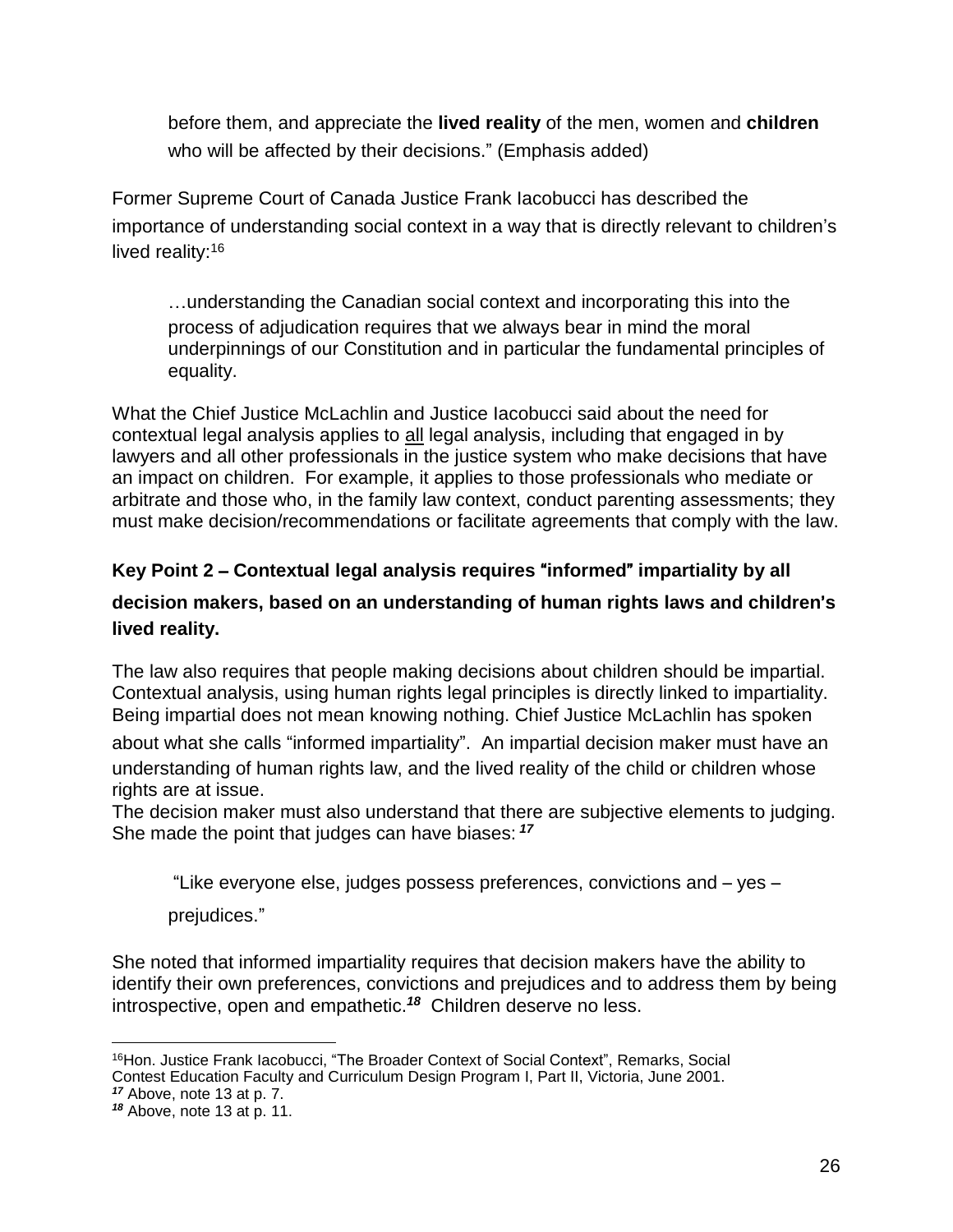**Key Point 3** – **Contextual analysis is tied to cultural competency; lawyers must have the knowledge, skills and attitude to relate to a child**'**s social context/lived reality and advance the child**'**s rights.**

Competency is of course a key aspect of legal professionalism. Cultural incompetence has been described as having a direct connection to the lack of understanding of a client's social context. The analysis applies with even greater force to children:*<sup>19</sup>*

*..a situation where a lawyer lacks the knowledge, skills and attitudes to relate to the social context of his or her client, and is thereby incapable of appropriately advancing the children*'*s rights and legitimate interests at trial.*

#### **Key Point 4** – **Contextual legal analysis applies to the development of laws, policies and practices that impact upon children.**

At the broader policy level, these same human rights laws provides the standard by which to measure whether:

- proposed laws, policies and practices by comply with the legal rights of children;
- governments have effectively engaged in, in all decisions, including budgetary decisions, meaningful child rights impact assessments.
- children have effectively participated in the processes leading to the creation of the proposed laws, and policies; and
- proposed policies and practices by the business sector comply with the rights of children.

## **Key Point 5** – **Contextual Legal Analysis applies to all aspects of the work lawyers do in individual cases.**

Here are some ways in which the Convention, the *Charter* and other human rights legislation applying to children provide a standard by which to measure whether a particular child is in fact accessing justice in individual cases:

- informs the nature of the questions lawyers ask of and about the child to determine the child's lived reality;
- allows the lawyers to use the answers to those questions to compare the
- child's lived reality to what a just result would require;

 $\overline{a}$ <sup>19</sup>Professor Richard Devlin and David Layton, *Culturally Incompetent Counsel and the Trial Level Judge: A legal and Ethical Analysis,* [2014] Vol. 60, Criminal Law Quarterly, 360.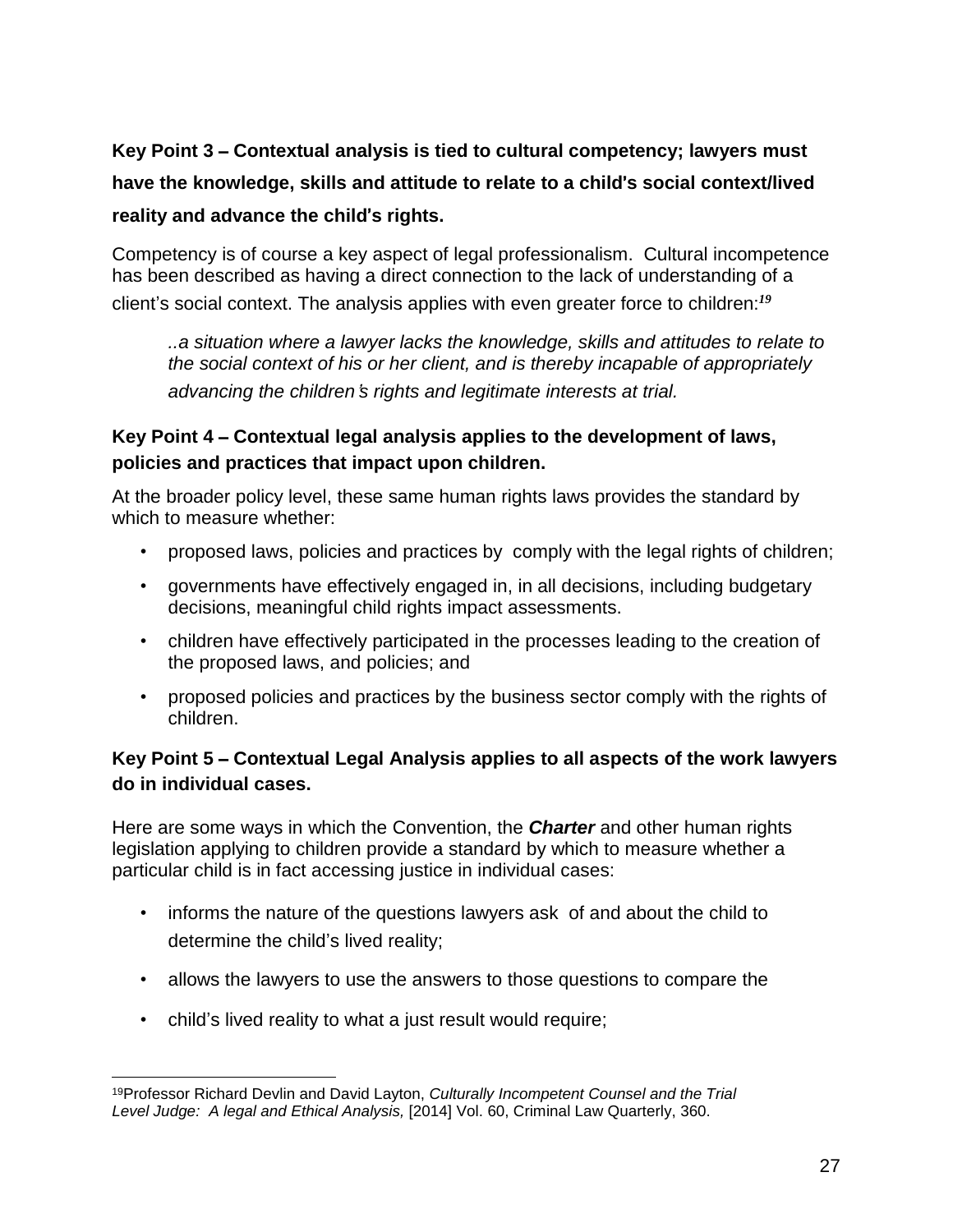- can help determine how violations of those rights can be remedied generally;
- informs the way in which the child(ren) should participate fully in the process; and
- provides a framework for examining laws that apply to the individual case, including the common law and rules of evidence, policies and procedures, to assess whether they conform to the fundamental rights found in human rights laws.

# **II** – **General Operation of the CRC**

#### **A. CANADA HAS LEGAL OBLIGATIONS UNDER THE CONVENTION TO COMLY WITH IT**

#### **Key Point** – **the CRC imposes numerous obligations on Canada as a signatory to it.**

Canada:

- Must respect and ensure the rights set forth in the present *Convention* to each child within its jurisdiction without discrimination of any kind... Article 2;
- shall undertake all appropriate legislative, administrative and other measures for the implementation of the rights recognized in the *Convention*: Article 4;
- **•** Shall, with respect to economic, social and cultural rights, States Parties undertake such measures to the maximum extent of their available resources and, where needed, within the framework of international cooperation: Article 4; and
- **•** Shall undertake to make the principles and provisions of the *Convention* widely known, by appropriate and active means, to adults and children alike: Article 42;
	- **•** Shall ensure that the child has access to information and material aimed at promoting the child's social, spiritual and moral well-being and physical and mental health: Article 17

Other obligations Canada has include the obligation:

- **•** To respect the responsibilities, rights and duties of parents (and appropriate others) to provide appropriate direction and guidance: Article 5;
- **•** To use their best efforts to ensure recognition that both parents have common responsibilities for the child and that parents (or guardians) shall have the primary responsibility for the upbringing and development of the child, with the best interests of the child their basic concern: Article 18(1);
- **•** To respect the right of the child separated from one or both parents to maintain personal relations and direct contact with both on a regular basis, except if it is contrary to the child's best interests: Article 9(3);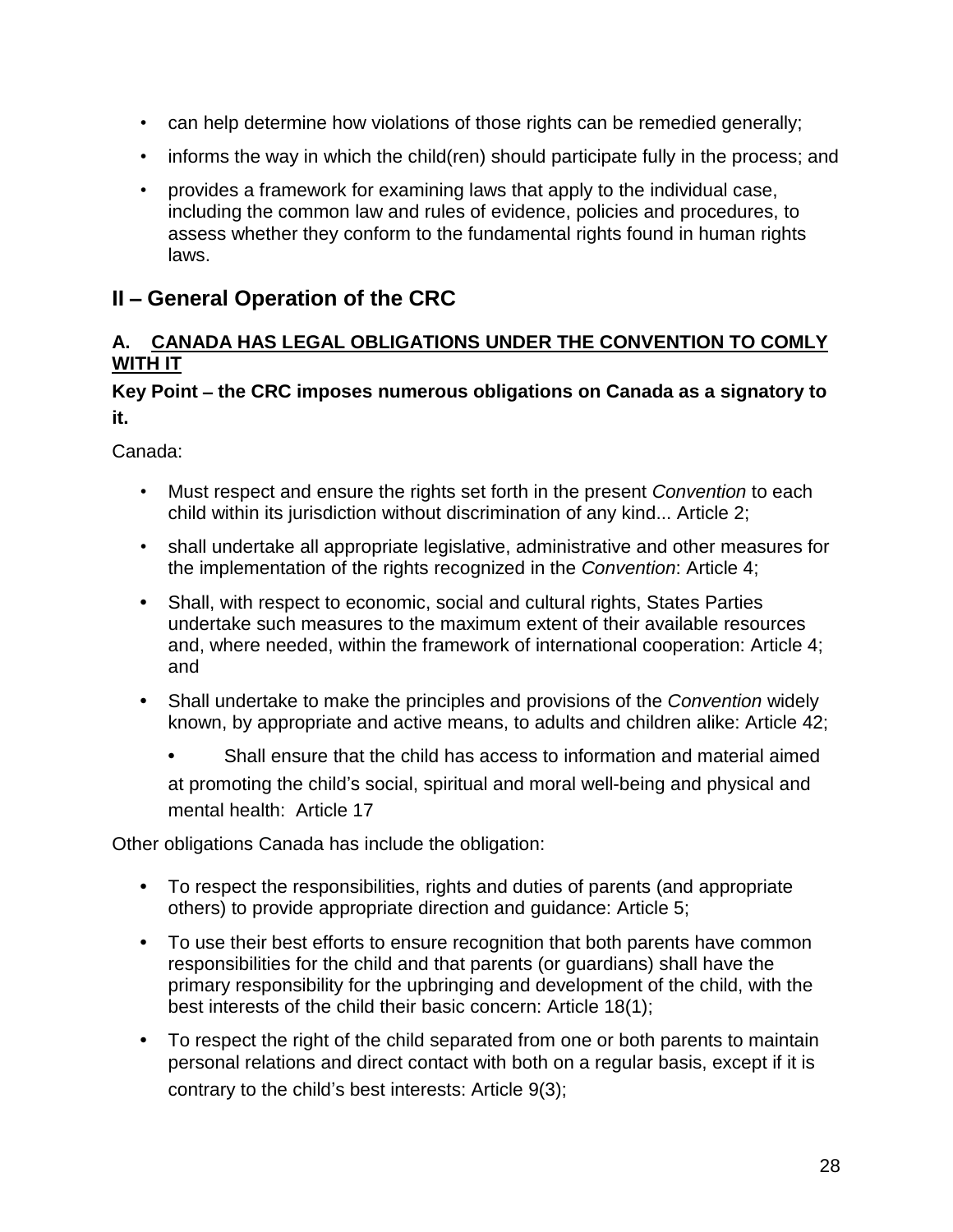- **•** To ensure that no child is wrongfully deprived of liberty (Article 37); if a child is deprived of liberty to ensure that the child shall be separated from adults unless it is considered in the child's best interest not to do so...: Article 37(c):
- **•** Recognize the right of a child placed in care to a periodic review: Article 25:
- **•** To protect children from the illegal use of drugs and involvement in drug production or trafficking: Article 33:
- **•** To provide parents with appropriate assistance and develop child-care policies:  $18(2)$ ;
- **•** Take measure to combat the illicit transfer and non-return of children abroad: Article 11;
- **•** To take all appropriate measure to prevent the abduction of, the sale of or traffic in children for any purpose or in any form: Article 35;
- **•** To protect children from exploitation: Article 36;
- **•** Ensure that no child is subject to torture or other cruel, inhuman and degrading treatment or punishment: Article 37;
- **•** To ensure rights to children accused of infringing penal law (Article 40)
- **•** To ensure protection to children re armed conflict and in particular not to involve any child under 15 in hostilities: Article 38;
- **•** To provide appropriate treatment or training for recovery and rehabilitation of children who has suffered mistreatment, neglect or exploitation: Article 39;
- **•** If a system of adoption is recognized or permitted it shall ensure that the best interests of the child shall be the paramount consideration: Article 21: and
- **•** To take appropriate measures to ensure that a child who seeks refugee statutes or is considered a refugee shall receive appropriate protection and humanitarian assistance in the enjoyment of rights in the Convention or other international human rights or humanitarian instrument: Article 22.

## **B. THE UN COMMITTEE ON THE RIGHTS OF THE CHILD**

#### **Key Point 1 – The CRC creates a UN Committee on the Rights of the Child which examines the progress made by Canada and other state parties in meeting their obligations under the CRC.**

The Committee on the Rights of the Child (the UN Committee) is created by Article 43 of the Convention to examine "the progress made by State Parties in achieving the

realization of the obligations undertaken in the present Convention".It is made up of a group of experts; it initially had10 members and now has 18 members, all elected by states parties.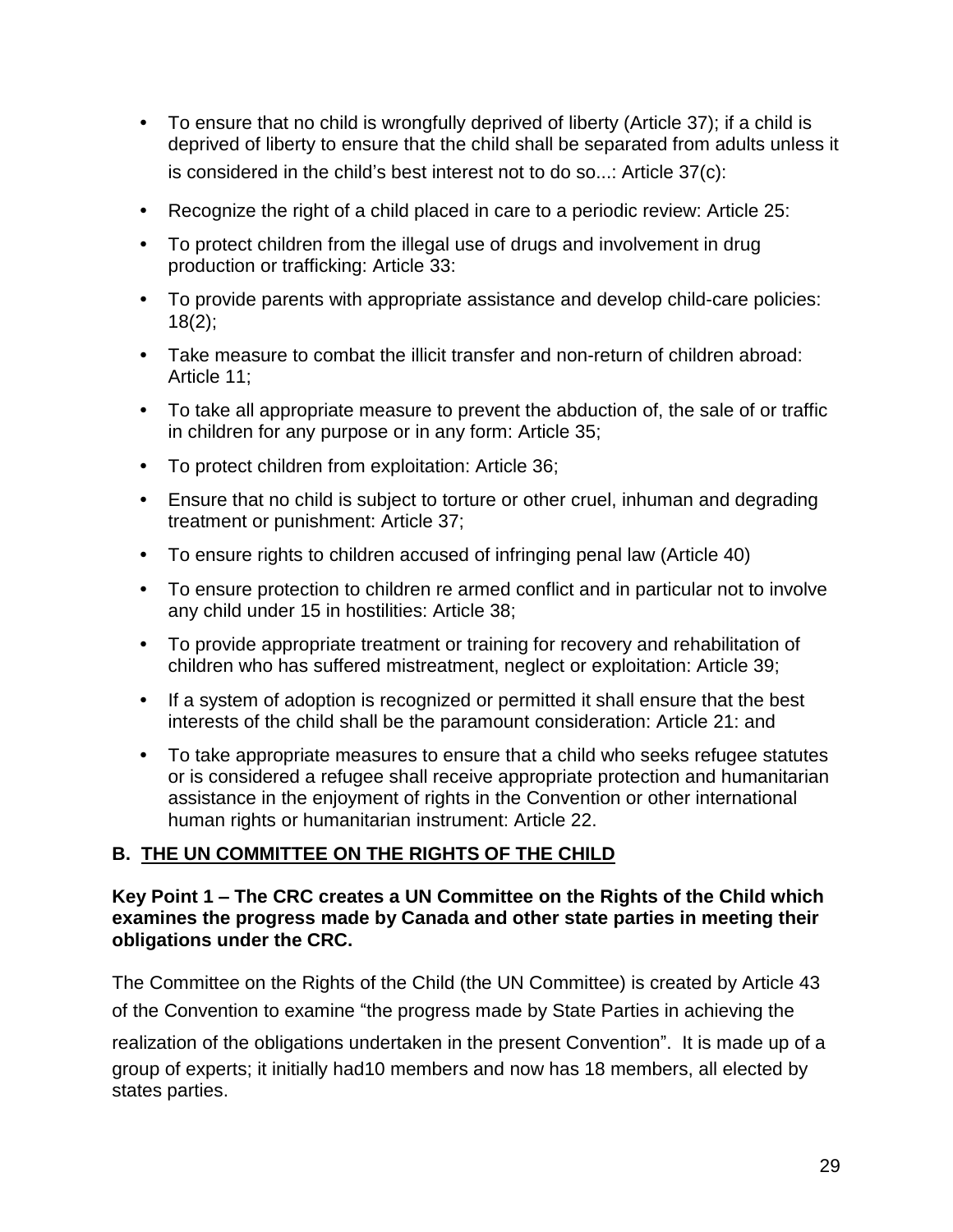## **Key Point 2**– **To ensure compliance, the CRC requires Canada and other state parties to submit period reports to the UN Committee.**

Article 44 requires countries which have ratified the Convention to submit initial and periodic reports on the national situation of children's rights to the Committee for examination.

#### **Key Point 3**– **The UN Committee raises concerns and makes recommendations in**

## **reports called Concluding Observations, such as** "**Concluding Observations,**

## **Canada.**"

The Committee examines each report and raises concerns or makes recommendations to the State party. For a discussion of Canada's most recent concluding observations see Part VI, below.

## **Key Point 4** – **Concluding observations can be referred to by courts in legal analysis.**

Concluding Observations have been referred to in legal analysis. For example, the Supreme Court of Canada referred to the Concluding Observations of the Committee on the Rights of the Child in *Canadian Foundations for Children, Youth and the Law v. Canada (Attorney General)*. **20**

#### **C. THE UN COMMITTEE'S GENERAL COMMENTS PROVIDE AUTHORITATIVE DIRECTION TO CANADA**

#### **Key Point 1** – **The UN Committee provides authoritative directions to state parties in the form of General Comments on the interpretation of the Articles of the Convention.**

The Committee periodically provides General Comments on the interpretation of the Articles of the Convention. It does this as part of its role under Article 43 of achieving the realization of the obligations undertaken by States Parties when they ratify the Convention. As such General Comments give authoritative direction to States Parties on their obligations under the Convention.

## **Key Point 2** – **There are 18 General Comments.**

The 18 General Comments are:

- 1. (2001) The aims of education;
- 2. (2002 The Role of independent human rights institutions;

 $\overline{a}$ **<sup>20</sup>** 2004 SCC 4 at paras. 186-187.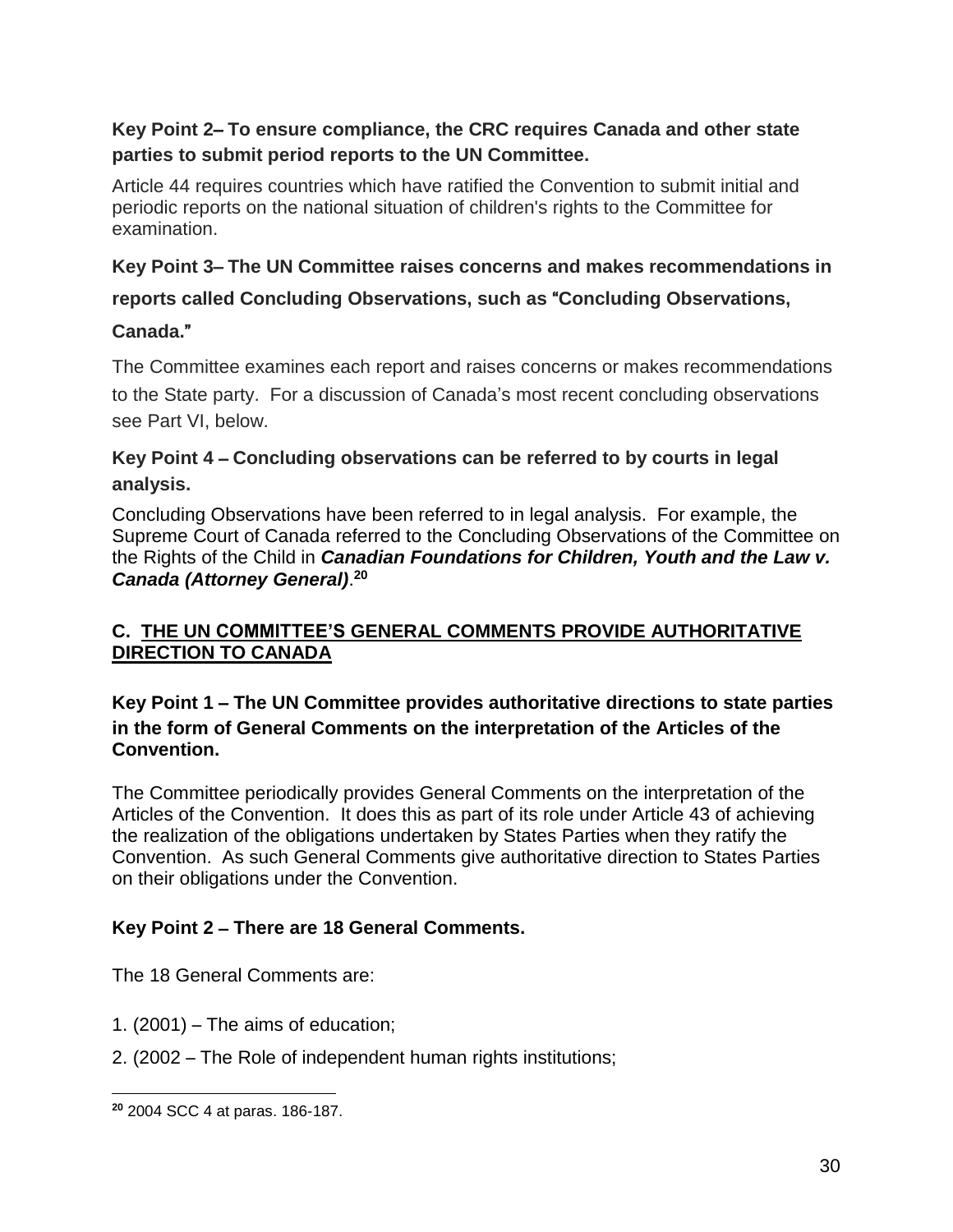3. (2003) - HIV & AIDS and the rights of the child;

4. (2003) –Adolescent Health;

5. (2003) –General measure of implementation for the Convention on the Rights of the Child;

6. (2005) – Treatment of unaccompanied and separated children outside their country of origin;

7. (2005) – Implementing child rights in early childhood;

8. (2006) – The right of the child to protection from corporal punishment and other cruel or degrading forms of punishment;

9 (2006) – The Right of Children with Disabilities;

10. (2007) - Children's Rights in Juvenile Justice;

11. (2009) - Indigenous Children and their Rights under the Convention;

12. (2009) – Children's right to be heard;

13. (2011) – Freedom from all forms of violence;

14. (2013) – Best interests of the child;

15. (2013) – Right to health;

16, (2013) – State obligations regarding the impact of the business sector on children's rights;

17. (2013) – The right of the child to rest, leisure, play, recreational activities, cultural life and the arts; and

18. (2014) – Harmful practices (a jointly with the Committee on the Elimination of Discrimination against Women (No. 31).

# **Key Point 3** – **General Comments can be referred to by courts when interpreting the Articles of the CRC,**

General Comments can be referred to by Courts to provide guidance in interpreting the articles found in international instruments such as the Convention. For example, in **Divito v. Canada**<sup>21</sup> the Supreme Court of Canada referred to a General Comment of the UN Human Rights Committee to interpret a provision of the *International Covenant on Civil and Political Rights*. 22

 $\overline{a}$ *<sup>21</sup>* 2013 SCC 47,

*<sup>22</sup> Devito* at paras 26 -27.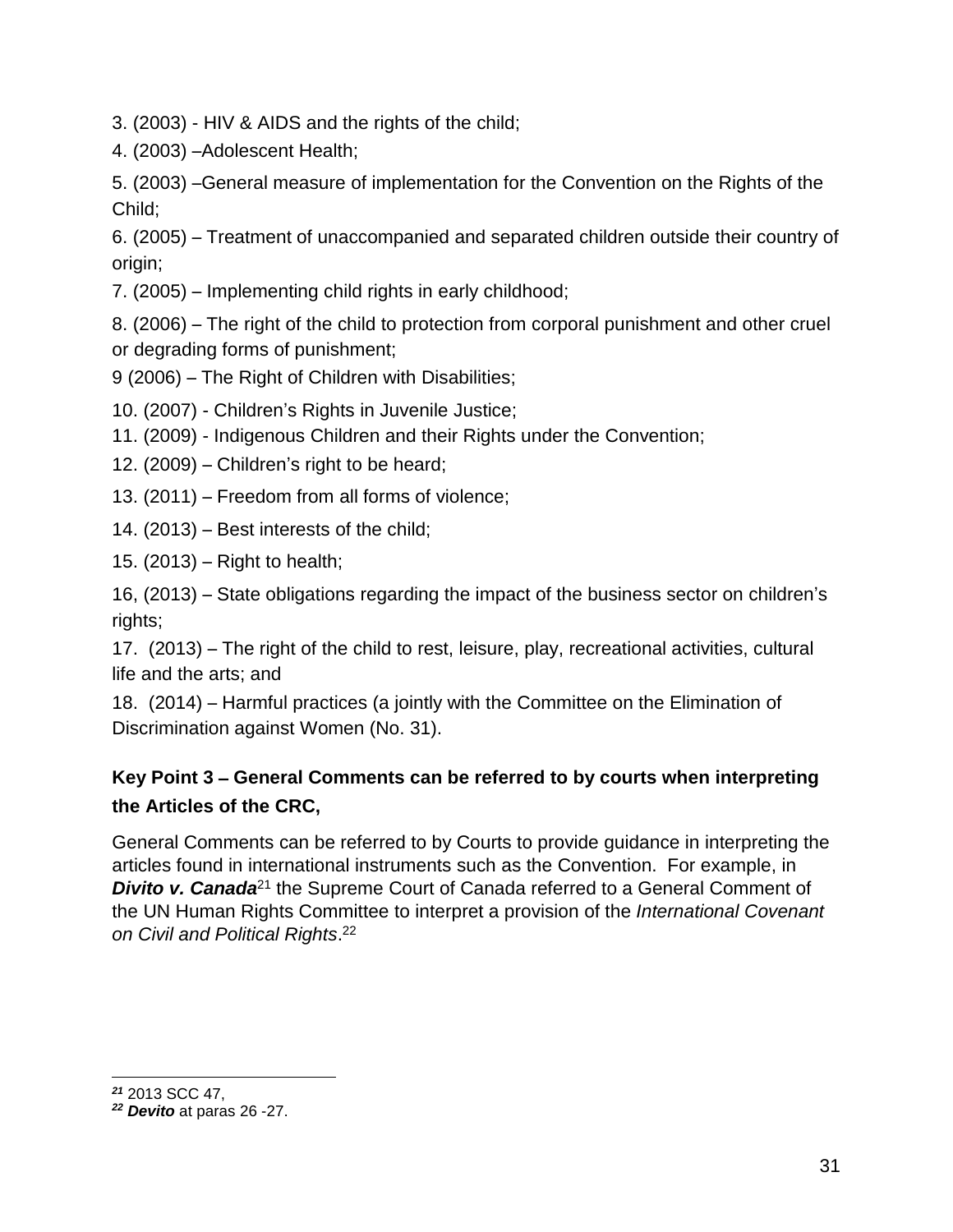## **D. THE FOUR GENERAL PRINCIPLES OF THE CRC**

**Key Point** – **There are four general principles under the CRC which inform the interpretation of all Articles: respecting and ensuring the rights to each child without discrimination (Article 2); making the best interests of the child a primary consideration in all actions affecting the child (Article 3(1); the child**'**s inherent**

**right to life (Article 6); and the child**'**s rights to express his or her views freely in all matters affecting the child, those views being given due weight (Article 12),**

There are four general principles found in the Convention for interpreting and implementing all the rights of the child. They are: $23$ 

**Article 2:** The obligation of States to respect and ensure the rights set forth in the Convention to **each child without discrimination**

**Article 3(1)**: the **best interests of the child as a primary consideration** in all actions concerning children

**Article 6**: the child's **inherent right to life** and States parties" obligation to ensure to the maximum extent possible the **survival and development of the child.**

**Article 12**: the child's right to express his or her views freely in "all matters

affecting the child", those views being given due weight.

## **E. OTHER CHILD RIGHTS FOUND IN THE CONVENTION**

Specific rights found in the Convention include the right to:*<sup>24</sup>*

- **o** The highest attainable standard of health; (Article 24)
- **o** Protection from physical or mental harm including sexual abuse and other forms of exploitation; (Article 19 and 34)
- **o** Protection from economic exploitation. (Article 32)
- **o** For disabled children (mentally or physically) special treatment, education and care (Article 23)
- **o** Education; (Articles 28 and 29)
- **o** Social security; (Article 26)

 $\overline{a}$ **<sup>23</sup>**General Comment No. 5 (2003) at para. 12 and General Comment No. 12 (2009) at para.

<sup>2.</sup>  *<sup>24</sup>* As summarized in *Children: the Silenced Citizens,* above, note 4 at pp. 32 – 33.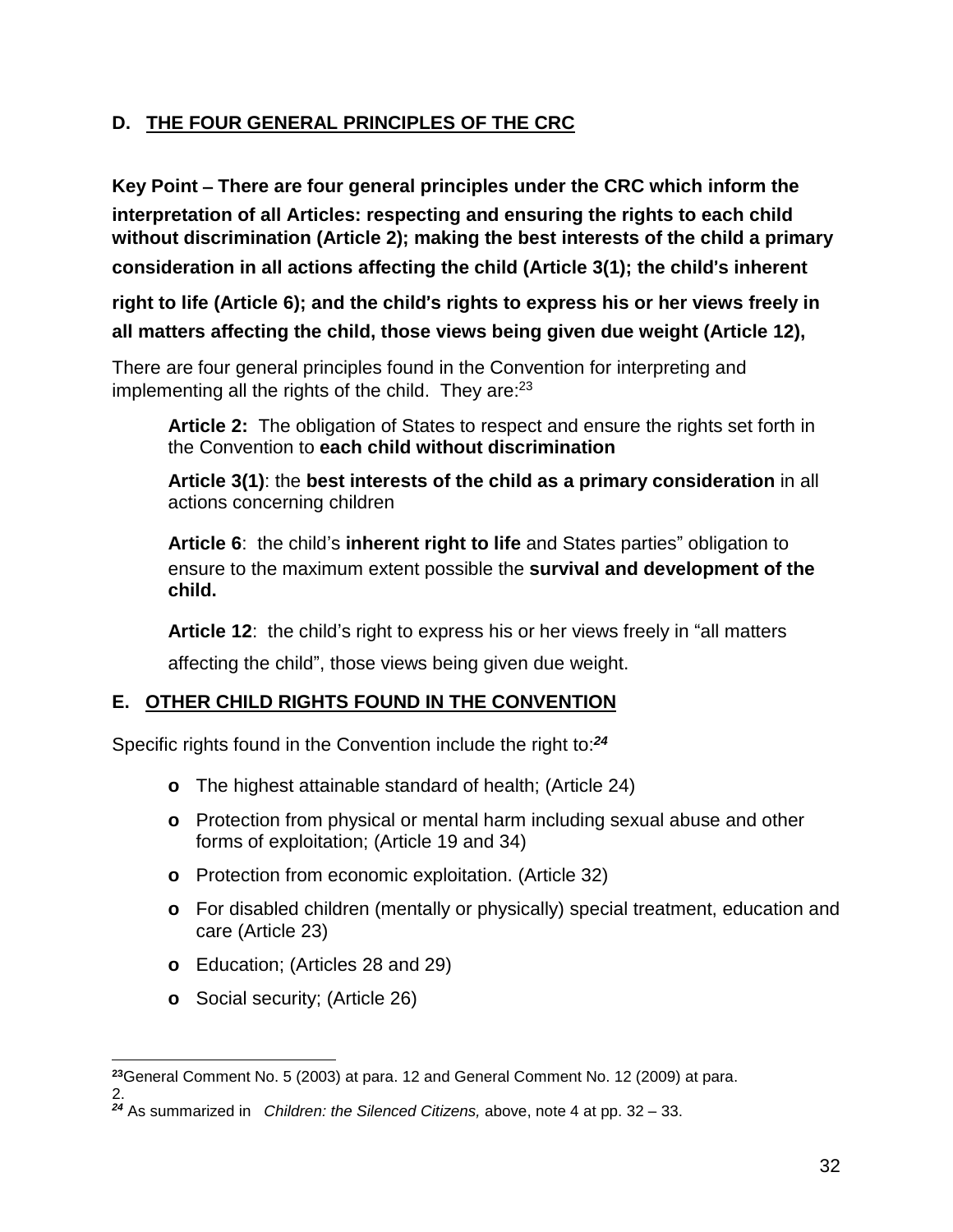- **o** An adequate standard of living; (Article 27)
- **o** A name and nationality from birth; (Articles 7 and 8)
- **o** Not to be separated from their parents, except by competent authorities when in their best interests; (Article 9)
- **o** Special protection and assistance provided by the state if temporarily or permanently deprived of the child's family environment; (Article 20)
- **o** Family reunification; (Article 10)
- **o** Freedom of expression; (Article 13)
- **o** Freedom of thought, conscience and religion; (Article 14)
- **o** Freedom of association and freedom of peaceful assembly (Article 15)
- **o** Protection of privacy; (Article 16)
- **o** Play; and (Article 31)

**o** For children belonging to an ethnic, religious or linguistic minority or children of indigenous origins, enjoy his or her culture, to profess and practice his or her own religion, or to use his or her own language.

#### **F. OPTIONAL PROTOCOLS**

#### **Key Point 1** – **Canada has signed two (children in armed conflict and the sale of children, child prostitution and pornography).**

There are three optional protocols to the Convention and Canada has signed two of them. . The first is on the Involvement of Children in Armed Conflict, which Canada ratified July 7, 2000. The second is on the Sale of Children, Child Prostitution and Child Pornography, Canada ratified September 14, 2005.

#### **Key Point 2 - Canada has not signed a new Third Optional Protocol providing for a complaints procedure to the UN Committee.**

Canada has declined to sign a new Third Optional Protocol, which had as it date of entry into force, April 14, 2014. This is an important protocol which provides that an individual or group of individuals can submit a "communication" to the Committee on the Rights of the Child:

…claiming to be the victims of a violation by the state party of any of the rights set forth in the Convention of the two Optional Protocols. (Article 5)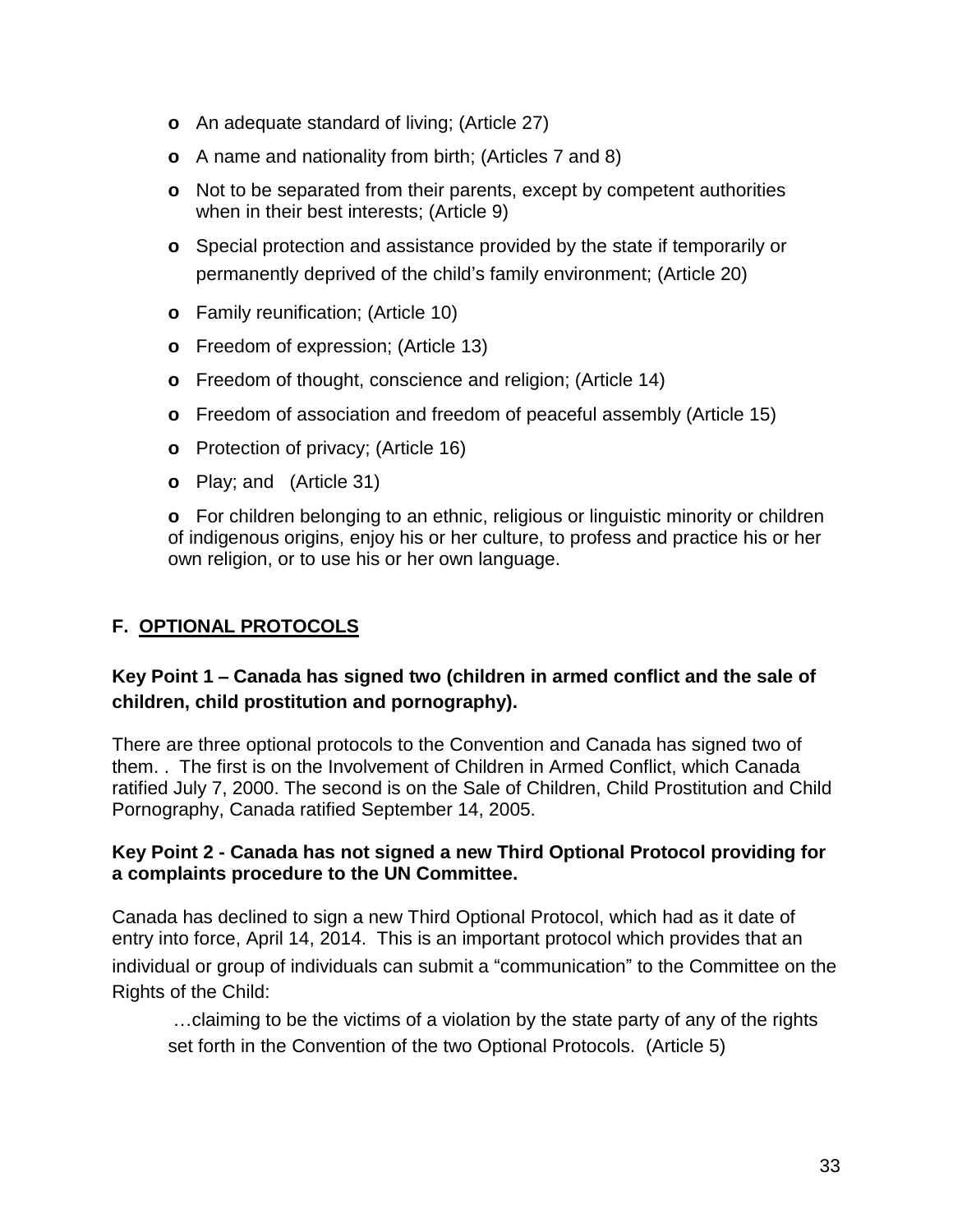#### **G. RESERVATIONS**

#### **Key Point - Canada has made two reservations, one on adoption and one on not detaining children separately from adults**

The Convention allows countries to make some reservations when they ratify the Convention. There are two Canadian reservations. The first reservation is Article 21 which provides that the best interests of children is the paramount consideration in adoptions. The reservation is this:

With a view to ensuring full respect for the purposes and intent of article 20 (3) and article 30 of the Convention, the Government of Canada reserves the right not to apply the provisions of article 21 to the extent that they may be inconsistent with customary forms of care among aboriginal peoples in Canada.

The second is Article 37(c) which provides that children deprived of liberty should be separated from adults. The reservation states:

The Government of Canada accepts the general principles of article 37 (c) of the Convention, but reserves the right not to detain children separately from adults where this is not appropriate or feasible.

## **III** –**The Best Interests of the Child as a Primary Consideration**

Article 3(1) of the Convention states that:

In all actions concerning children, whether undertaken by public or private social welfare institutions, courts of law, administrative authorities or legislative bodies, the best interests of the child shall be a primary consideration.

#### **Key Point 1** – "**A Primary Consideration**" **means a considerations not on the same level as other considerations.**

Considering children's rights requires that their best interests are a **primary**

consideration in all actions affecting the child. That is, their best interests **may not be considered on the same level as all other considerations.** (General Comment 14, para. 37). It does NOT mean that it is just one of many considerations.

This strong position is justified by the special considerations of the child: dependency, maturity, legal status and often, voicelessness. (General Comment 14, para. 37)

- a. Children have less possibility than adults to make a strong case for their own interests and those involved in decisions affecting them must be explicitly aware of their interests (General Comment 14, para. 37)
- b. If the interests of children are not highlighted, they tend to be overlooked (General Comment 14, para. 37)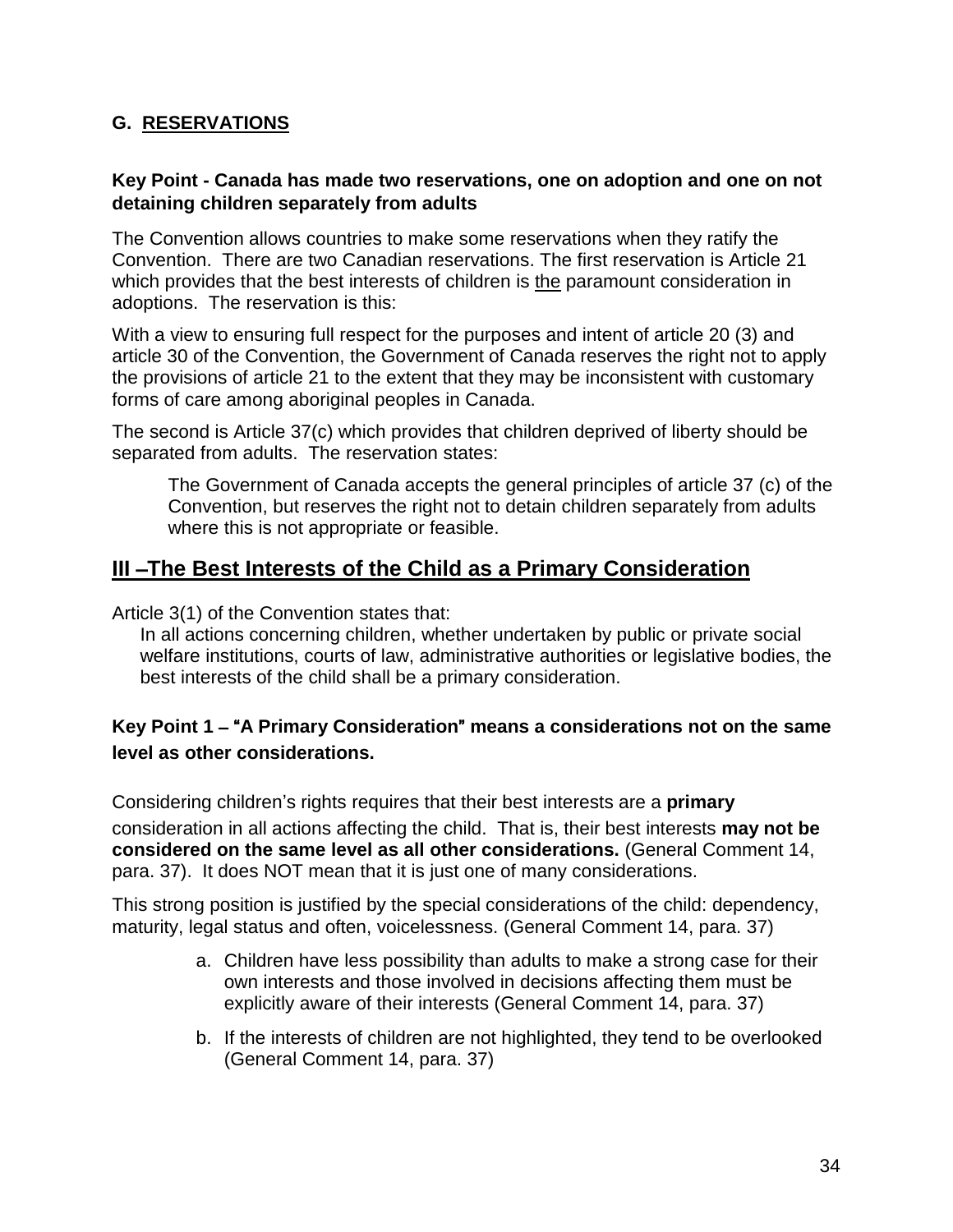## **Key Point 2** – **Best Interests requires a rights based approach, covers all rights and involves the holistic development of the child,**

The concept of the child's best interest is aimed at ensuring both: (General Comment 14, para. 4)

- the full and effective enjoyment of all the rights recognized in the Convention; and
- the holistic development of the child.

The full application of the concept of a child's best interests "requires the development of a rights-based approach, engaging all actors, to secure the holistic physical, psychological, moral and spiritual integrity of the child and promote his or her human dignity: (General Comment 14, para. 5)

## **Key Point 3** – **Adult judgment cannot override children**'**s rights.**

"An adult's judgment of a child's best interests cannot override the obligation to respect all of the child's rights under the Convention." (General Comment 14, para. 4)

## **Key Point 4** – **Best interests is a three-fold concept: a substantive right, a fundamental interpretive principle and a rule of procedure.**

The child's best interests is a threefold concept: (General Comment 14, para. 6)

#### **Key Point 5** – **As a substantive right it involves the right to have the child**'**s best interests taken as a primary consideration when different interests are being considered.**

A substantive right: The "right to have the child's best interests taken as a primary consideration when different interests are being considered in order to reach a decision on the issues and stake, and the guarantee that this right will be implemented whenever a decision is to be made concerning a child, a group of identified or unidentified children, or children in general…" (General Comment 14, para 6(a))

## **Key Point 6** – **As a fundamental interpretive legal principle, conflicting interpretations must be resolved by using the interpretation which most effectively serves the child**'**s best interests.**

A fundamental interpretative legal principle, means that "if a legal provision is open to more than one interpretation, the interpretation which most effectively serves the child's best interests should be chosen. The rights enshrined in the Convention and its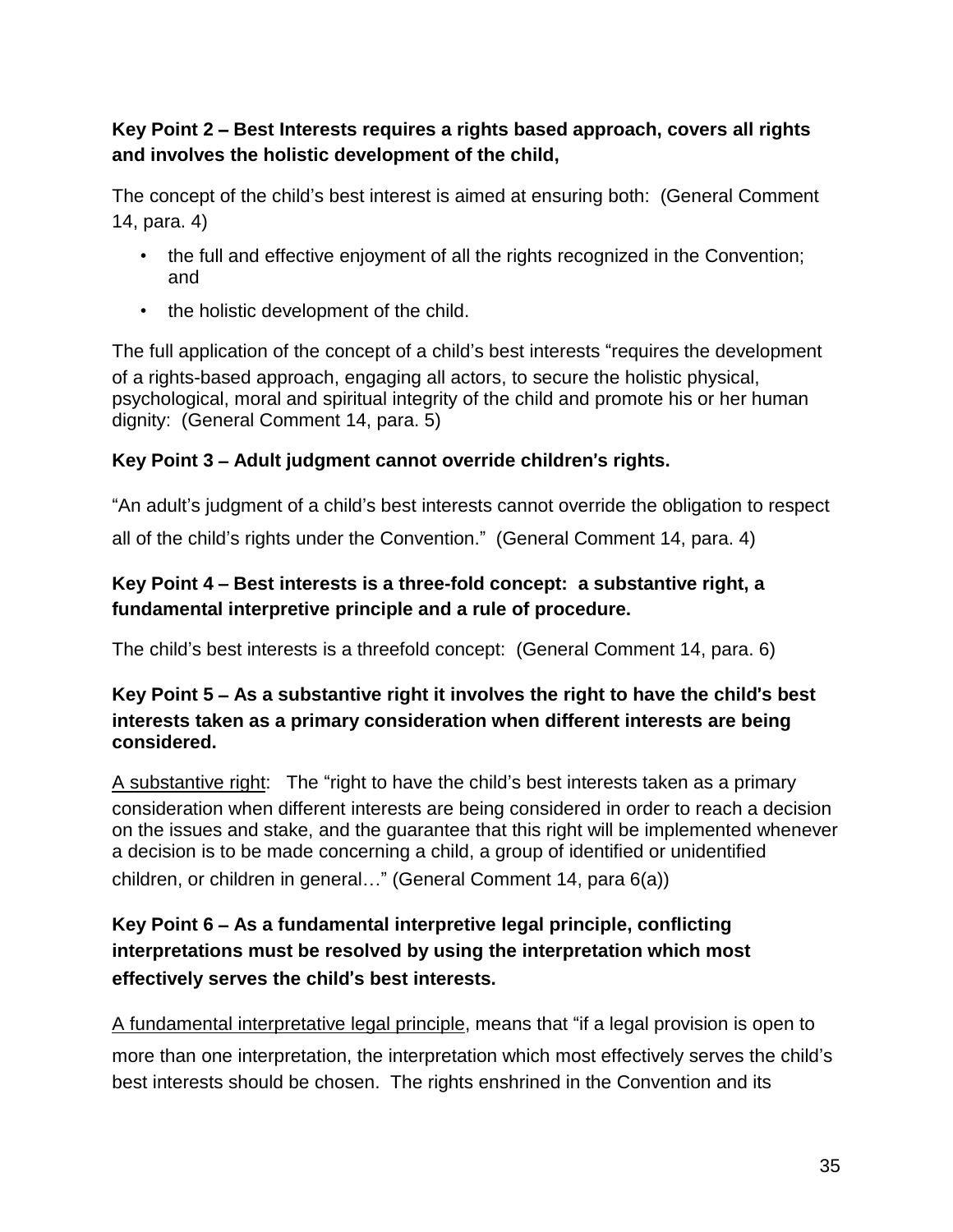Optional Protocols provide the framework for interpretation." (General Comment 14, para.  $6(b)$ )

**Key Point 7** – **Assessing and determining best interests requires procedural guarantees, including legal representation, timely decisions, and decisions that fully explain how a decision was reached, how factors were weighed, and how the child**'**s views were considered.**

A rule of procedure; assessing and determining the best interests of the child requires procedural guarantees. (General Comment 14, para. 6(c)). These are among them:

- Legal representation (General Comment 14, para. 96)
	- o The child will "need all appropriate legal representation when his or her best interests are to be formally assessed and determined by courts and equivalent bodies."
	- o In particular the child "should be provided with a legal representative, in addition to a guardian or representative of his or her views, when there is a potential conflict between the parties in the decision."
	- Timely decisions delays in or prolonged decision making can have particularly adverse effects on children as they evolve so must be timely (General Comment 14, para. 93)
	- Legal reasoning Any decision concerning a child or children must

be "motived, justified and explained. The motivation should state explicitly all the factual circumstances regarding the child, what elements have been found relevant in the best-interests assessment, the content of the elements in the individual case, and

how they have been weighted to determine the child's best

interests. If the decision differs from the child's views, the reasons

for that should be clearly stated, showing how the child's best interests were a primary consideration and why other considerations outweighed the views of the child. (General

Comment 14, para. 97)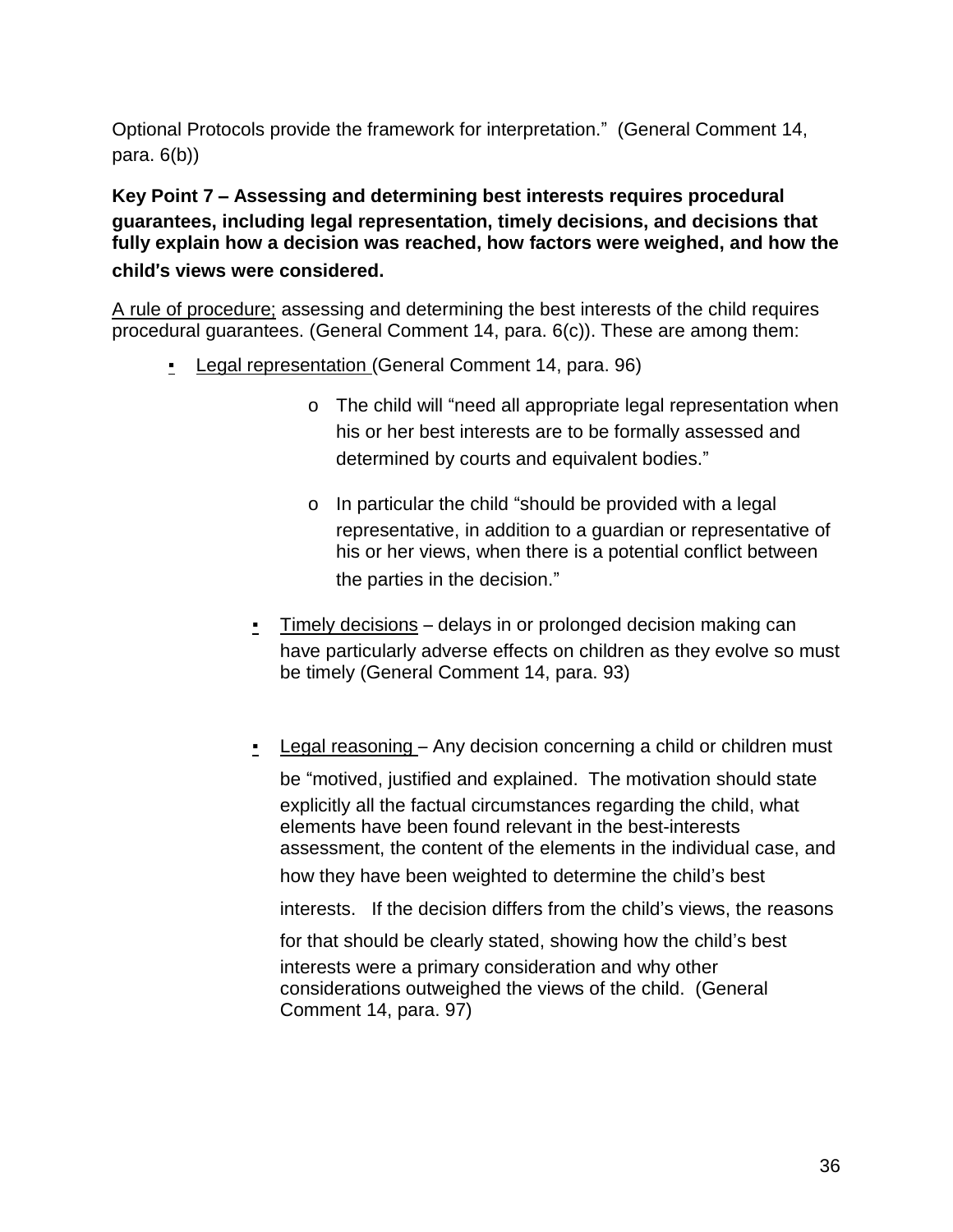# **Key Point 8** – **Procedural Guarantees also require the use of Child-rights Impact Statements (CRIAs).**

Child-rights impact assessments (CRIAs) and Good Governance: General Comment 14, para 99)

- CRIAs must be used to "predict the impact of any proposed policy, legislation, regulation, budget or other administrative decision which affects children and the enjoyment of their rights."
- Must be Complemented by ongoing monitoring and evaluation of the impact of the measures on children's rights
- Need to be built into Government processes at all levels and as early as possible in the development of policy and other general measure in order to ensure good governance for children's rights.

#### **Key Point 9** – **The best interests of the child concept is complex and must be determined on a case by case basis.**

"The best interests of the child":

- The concept is complex, and its content must be determined on a case-by case basis.(General Comment 14, para. 32)
	- o It is through the interpretation and implementation of Article 3(1), in line with the other provisions of the Convention, that the legislator, judge, administrative social or educational authority will be able to clarify the concept and make concrete use of it.
	- o The concept of the child's best interests is therefore flexible and adaptable.
	- o It should be adjusted and defined on an individual basis according to the specific situation of the child or children concerned, taking into consideration their personal context, situation and needs.
	- o For collective decisions, such as those made by legislators, the best interests of children must be assessed and determined in light of the circumstances of the particular group and/or children in general. In both cases, this must be one with full respect for the rights contained in the Convention and its Optional Protocols.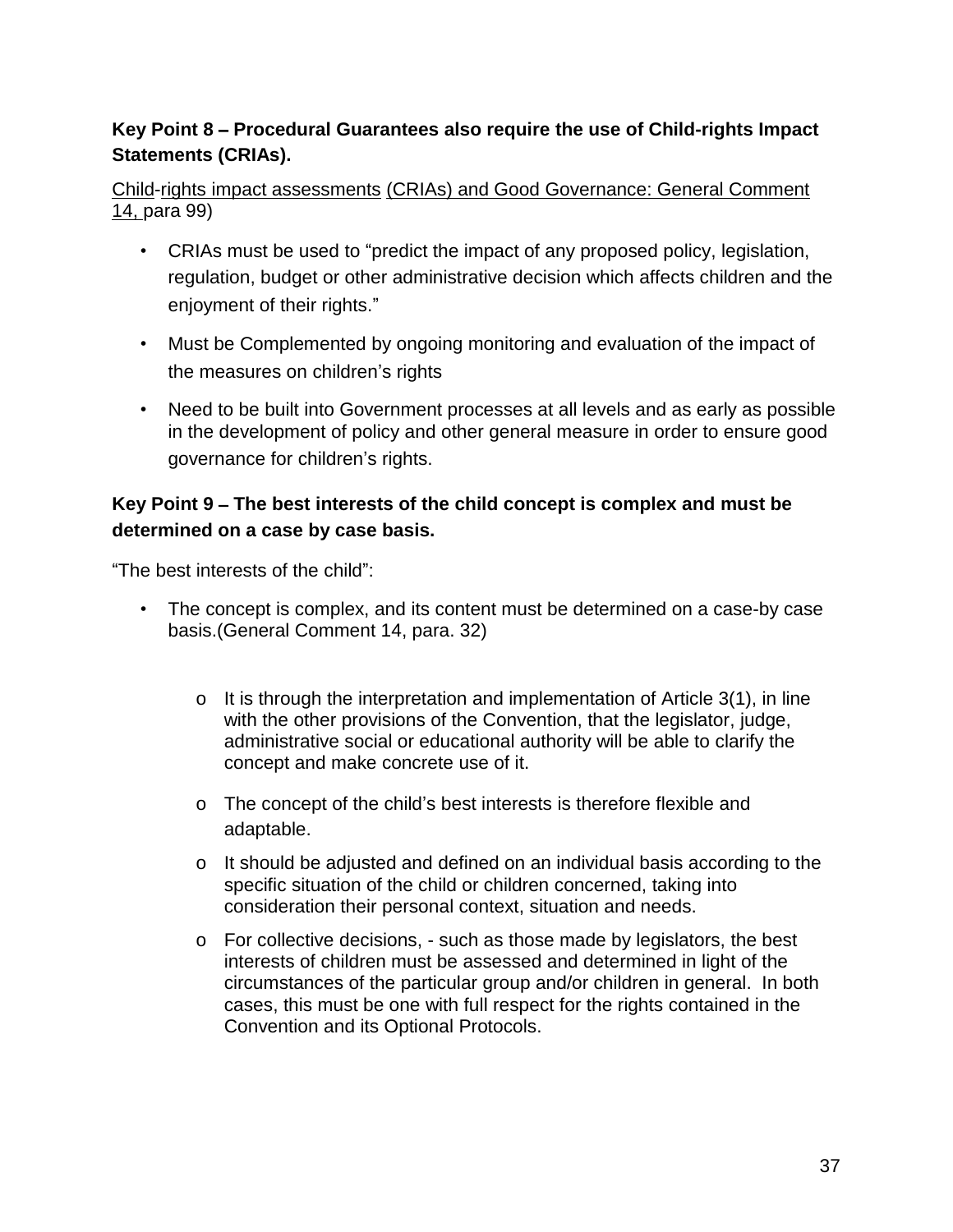- When there is a conflict among the rights found in the Convention or other human rights treaties, the child's best interested shall be applied to resolve any conflict among those rights. (General Comment 14, para. 33)
- Care must be taken to ensure that the flexibility of the concept does not lead to manipulation. (General Comment 14, para. 34)
- With respect to implementation of the children's best interests, making sure that the best interests of the child are a primary consideration in legislation and policy making at all levels of Government "demands" a continuous process of child rights impact assessment (CRIA) to predict the impact of any proposed law, policy or budgetary allocation on children and the enjoyment of their rights, and child rights impact evaluations to evaluate the actual impact of implementation. (General Comment 14, para 35)

# **IV** – **Children**'**s Participatory Rights**

Article 12 of the Convention deals with children's participatory rights:

(1) States Parties shall assure to the child who is capable of forming his or her own views the right to express those views freely in all matters affecting the child, the views of the child being given due weight in accordance with the age and maturity of the child.

(2) For this purpose, the child shall in particular be provided the opportunity to be heard in any judicial and administrative proceedings affecting the child, either directly or through a representative, or an appropriate body, in a manner consistent with the procedural rules of national law.

## **Key Point 1** – **There is an inextricable link between participatory rights and making best interests a primary consideration,**

**•** Article 12, which is a general principle, is **inextricably linked to another general principle, Article 3(1)**, which, as we have seen, is the article making a child's best interests a primary consideration: (General Comment 14. at para 43)

> "Assessment of a child's best interests must include respect for the child's right to express his or her views freely and due weight given to said views in all matter affecting the child. This is clearly set out in the Committee's general comment 12 which also highlights the inextricable links between articles 3, paragraph 1, and 12. The two articles have complementary roles: the first aims to realize the child's best interests, and the second provides the methodology for hearing the views of the child or children and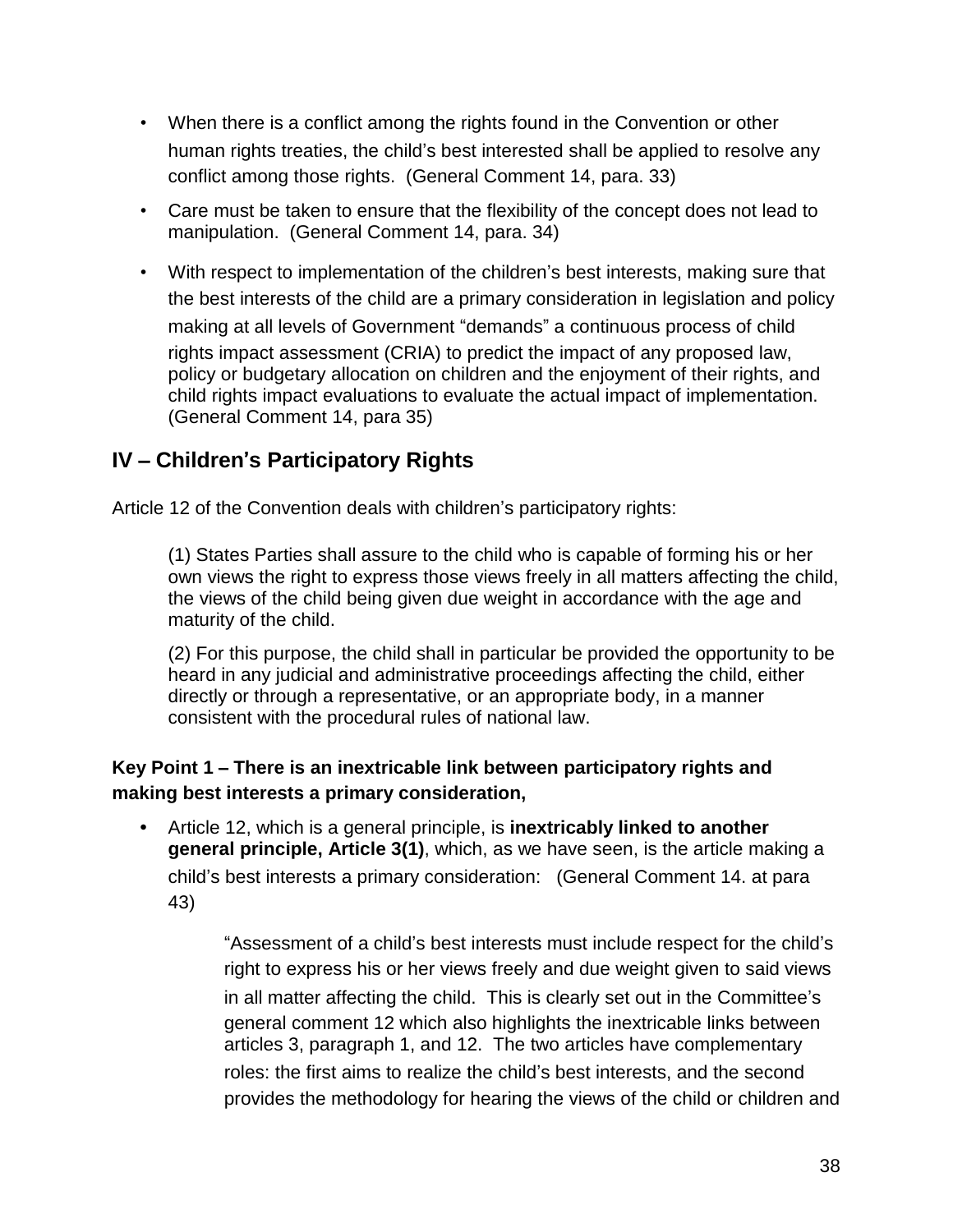their inclusion in all matters affecting the child, including the assessment of his or her best interests. Article 3 paragraph 1 cannot be correctly applied if the requirements of article 12 are not met. Similarly, article 3, paragraph 1, reinforces the functionality of article 12 by facilitating the essential role of children in all decision affecting their lives*<sup>25</sup>* ".

- **•** Article 12 is also linked to two other general principles: (General Comment 12, para. 68)
	- **o** Article 2 the right to non-discrimination, making the right available to **all** children, and
	- **o** Article 6 (the right to life, survival and development)
- **•** Article 12 is in fact connected to all other articles of the Convention (General Comment 12, para. 68)
- **•** The right of all children to be heard **and** taken seriously constitutes one of the fundamental values of the Convention.

## **Key Point 2** – **The child has two rights: the right to express the child**'**s views, AND to have those views taken seriously,**

- Article 12(1) establishes that every child capable of forming his her own views has two rights:
	- o to express her or his views freely, in all matters affecting her or him, and
	- o the additional right to have those views to be given due weight in accordance with the child's age and maturity.
- Article 12(2) makes it clear that the child shall in particular be given the chance to "be heard" in any judicial and administrative proceedings affecting the child, either directly, or through a representative (or an appropriate body).

## **Key Point 3** – **Participation is a process, not a momentary act,**

• Participation is a not a momentary act but a process of participation. (General Comment 12, para. 13)

## **Key Point 4** – **The child can choose to participate in a proceeding either directly or through a representative.**

"Either directly or through a representative…"

 $\overline{a}$ *<sup>25</sup>* The quote refers to General Comment No. 12, at paras. 70-74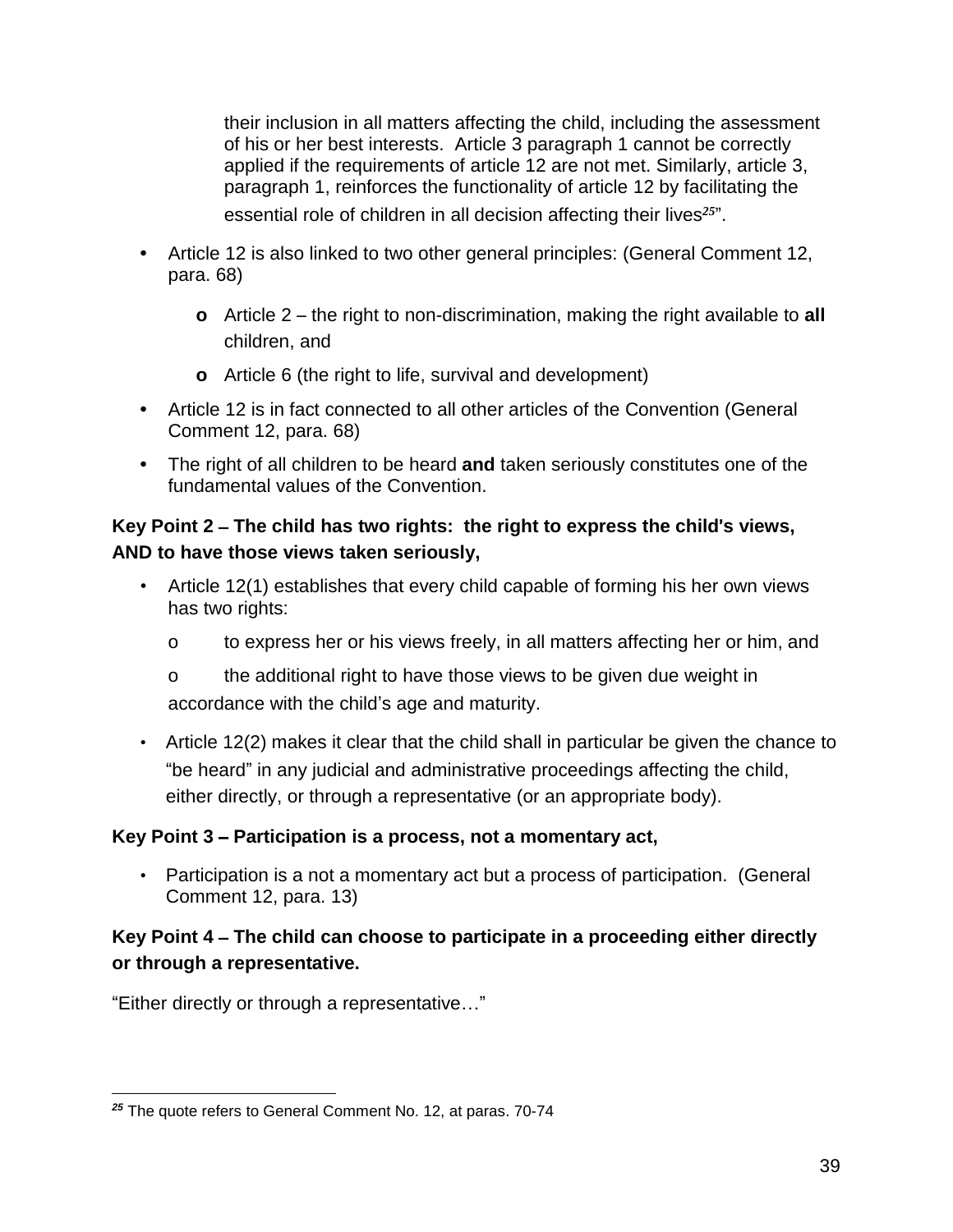• This is a choice the child has the right to make. "Whenever possible the child must be given the opportunity to be directly heard in any proceedings." (General Comment 12, para. 35)

## **Key Point 6** – **A child has the right to be informed about all aspects of the process.**

"The right to express those views freely"

 $\overline{a}$ 

• Information: Involves a right to be informed about all aspects of the process (General Comment 12, para. 25)

#### **Key Point 7** – **A child should not be interviewed more than necessary.**

• Only when necessary: A child should not be interviewed more often than necessary, especially when harmful events are being explored, as the "hearing' of a child is a difficult process that can have a traumatic impact on the child. (General Comment 12,para. 24)

#### **Key Point 8** – **A child**'**s capacity must be assessed individually with no age limitation and no starting presumption of incapacity.**

- "Capable of forming his or her own views" should not be seen as a limitation, but rather an obligation to assess the capacity of the child to form an autonomous opinion (General Comment 12, para. 20).
	- a. There is no age limit on the right of the child to express his or her own views and one should not be imposed (For more details see para 21)
	- b. There cannot be a starting assumption that a child is incapable of expressing her or his own views. (para. 20)
	- c. On the contrary, Canada should presume that a child has the capacity to form her or his own views and recognize that she or he has the right to express the; it is not up to the child to first prove her or his capacity. (para. 20)
- Capacity refers to cognitive capacity to form views and communicate them: *B.J.G. v. D.L.G.. 26*

**<sup>26</sup>** 2010 YKSC 44. I expressed this view about capacity on behalf of the Yukon Supreme Court:

<sup>[26]</sup> First, children have a legal right to express their views. There is not a legal requirement to do so. They can choose not to participate:

<sup>[27]</sup> Second, there must be a determination of whether a child is *capable* of forming his or her *own* views before the child has the legal right to express his or her views. The thrust of this provision is to ensure that children are capable in the sense that they have the cognitive capacity to form their own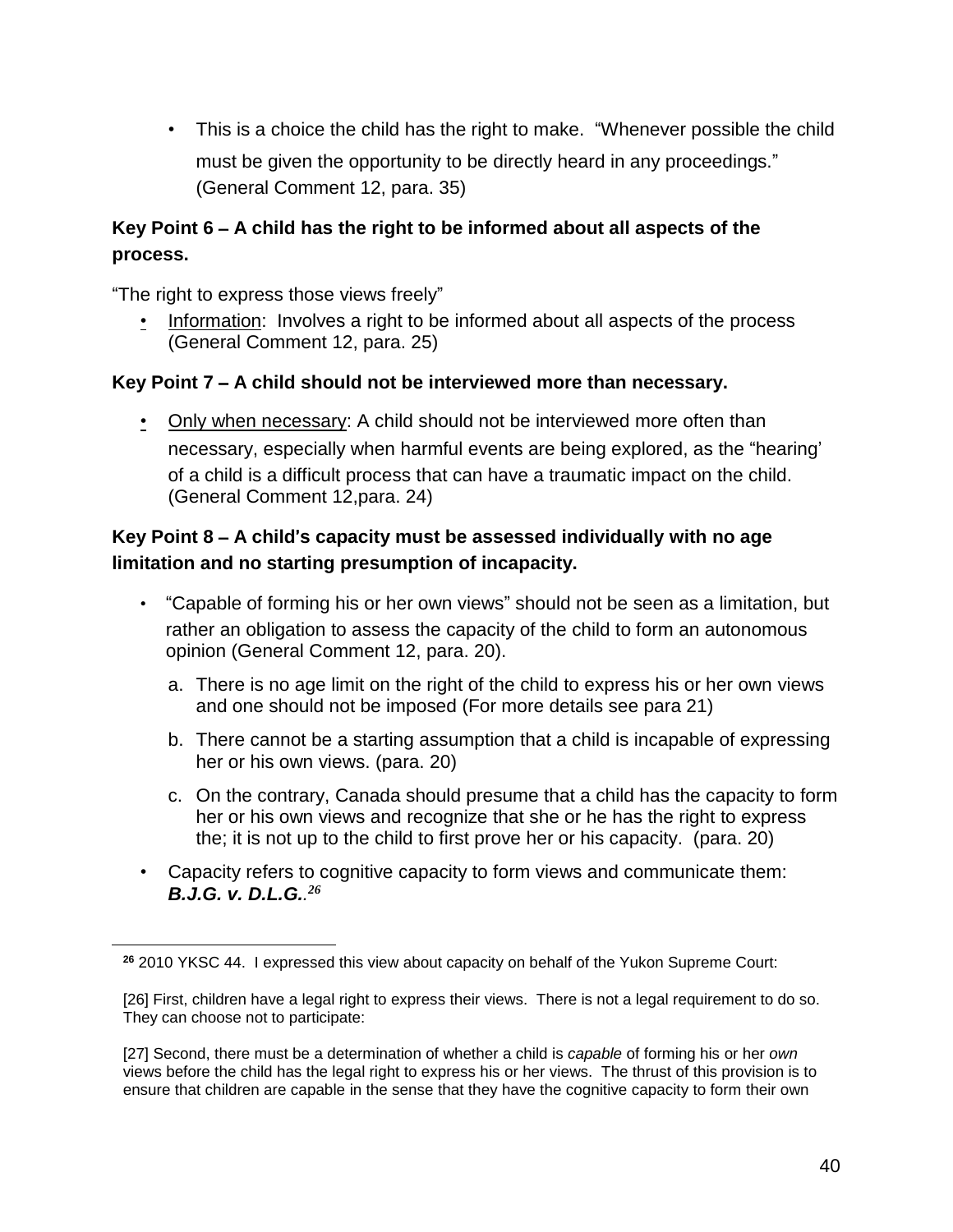# **Key Point 9** – **Age alone cannot determine the significance of a child**'**s views; there must be a case by case assessment of** "**due weight**"**.**

- "Being given due weight in accordance with the age and maturity of the child"
- Age alone cannot determine the significance of a child's views. "Research has shown that information, experience, environment, social and cultural expectations, and levels of support all contribute to the development of a child's capacity to form a view. For this reason, the views of the child have to be assessed on a case by case basis." (General Comment 12, para. 29.)

**Key Point 10** – **The UN Committee recommends a five step implementation process: preparation (including information about the right to be heard and the process to be followed at the hearing); the hearing; assessment of capacity; information about the weight given to the views of the child; and complaints, remedies and redress.**

• The UN Committee recommends a **five step implementation process** for the right to participate: (General Comment 12, paras. 40 – 47)

#### **Step one: Preparation** (para. 41):

- **o** the child must be informed about
	- **▪** the right to express the opinion in all matters affecting the child, and, in particular in any judicial and administrative decision-making processes, and
	- about the impact his or her expressed views will have on the outcome
- **o** the child must be informed about the option of either communicating directly or through a representative and the consequences of this choice
- **o** the decision maker must adequately prepare the child before the hearing, providing explanations as to how, when and where the hearing will take

views and to communicate them. In alienation cases, for example, the issue of parental conduct that may amount to alienation should generally not be considered at this stage, but rather at the stage dealing with the second legal right, the right to have a child's views given due weight in accordance with the child`s age and maturity. However in some cases the alienating conduct of a parent may be such that the child is not really capable of forming his or her *own* views.

<sup>[28]</sup> Third, decision makers can deal with all of the circumstances of the case when deciding what weight should be given to a child's views. This second legal right of children is based on the best interests of children principle. It gives children a voice, not the choice, as others have put it; they are *not* required to make the decision.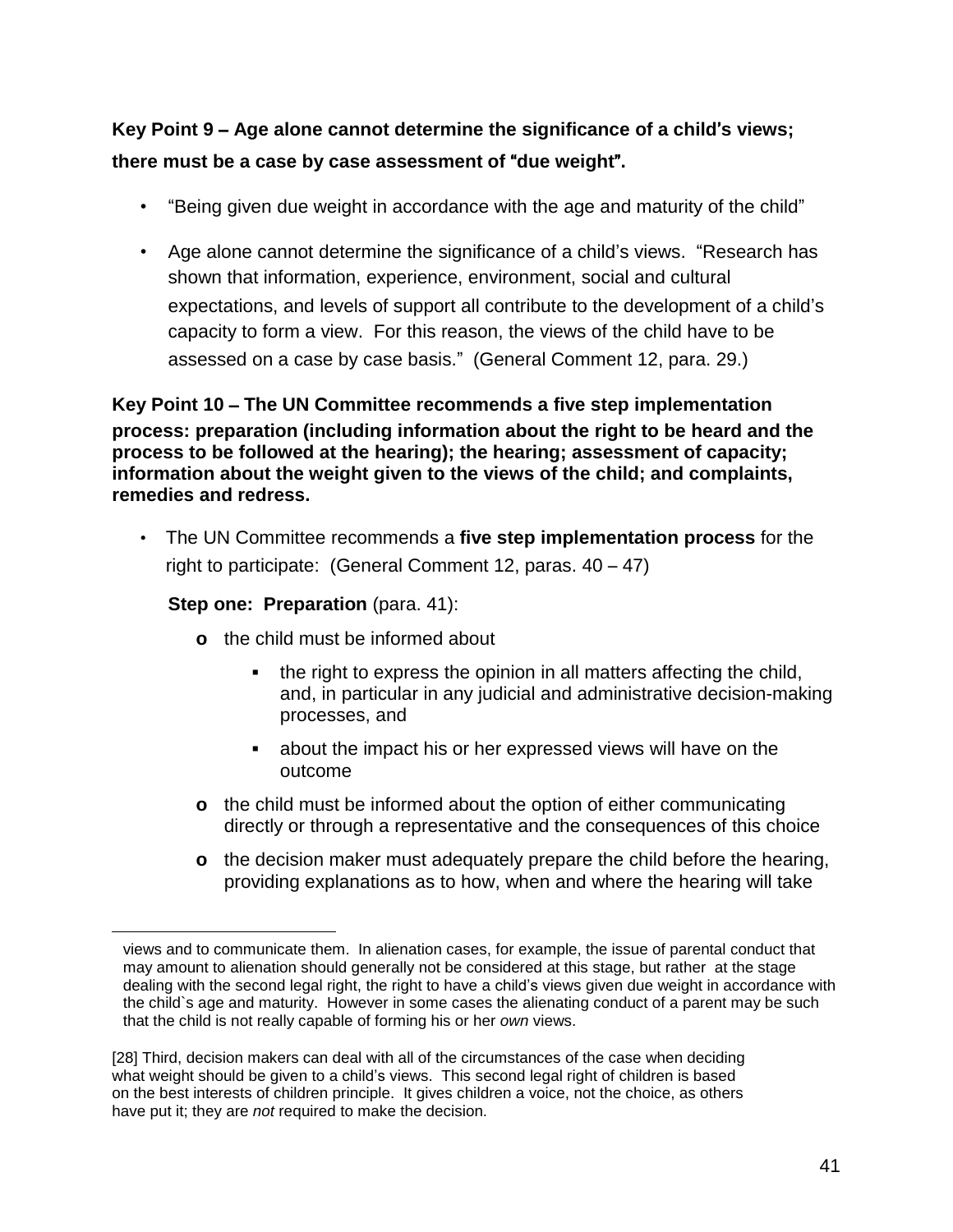place, who the participants will be, and has to take account the views of the child in this respect.

#### **Step two: The hearing:** (para. 42)

- o The context must be enabling and encouraging
- o "Experience dictates that the situation should have the format of a talk rather than a one-sided examination. Preferably, a child should not be heard in open court, but under conditions of confidentiality.

**Step three: Assessment of capacity of the child** (General Comment 12, para. 44)

**Step four: Information about the weight given to the views of the child (the feedback** (General Comment 12, para. 45)

- o Since the child has the rights to have his or her views given due weight, the decision maker has to:
	- inform the child of the outcome of the process and
	- explain how the views were considered.

**Step five: Complaints remedies and redress.** (General Comment 12, para. 46-47)

**Key Point 11** – **The UN Committee recommends 9 basic requirements for the implementation of the right to be heard to avoid tokenism: transparent and informative; voluntary; respectful; relevant to children**'**s lives; child friendly; inclusive; supported by appropriately trained adults; safe and sensitive to risk; and accountable.**

- To avoid "tokenistic approaches" to children's participation, the Committee sets out some basic requirements for the implementation of the right of the child to be heard. All processes in which a child or children are heard and participate, must be: (General Comment 12, para. 134)
	- a) Transparent and informative providing full, accessible, diversity sensitive and age-appropriate information about their participation rights;
	- b) Voluntary;
	- c) Respectful, giving respect to children's views;
	- d) Relevant to children's lives;
	- e) Child friendly;
	- f) Inclusive, recognizing that children are not a homogenous group;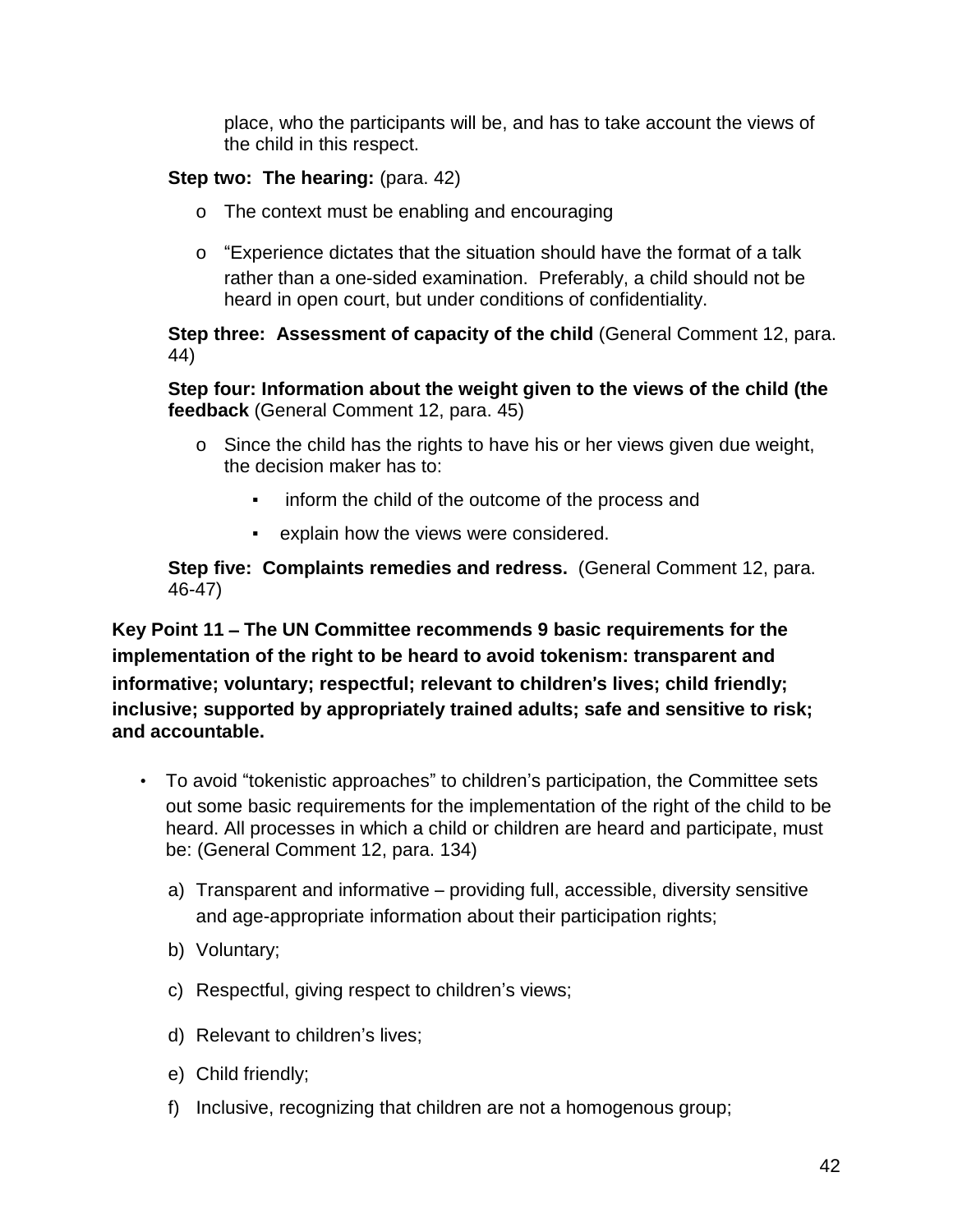- g) Supported by appropriately trained adults;
- h) Safe and sensitive to risk; and
- i) Accountable.

# **V** – **When Children**'**s Best Interests Must Be Considered**

As we have seen, Article 3(1) of the CRC states that:

*in all actions concerning children, whether undertaken by public or private social welfare institutions, courts of law, administrative authorities or legislative bodies, the best interests of the child shall be a primary consideration.* 

#### **Key Point 1** – "**Courts of Law**" **includes civil and criminal cases and all relevant procedures concerning children, including mediation and arbitration processes.**

- Courts of law includes all relevant procedures concerning children, without restriction. "This includes conciliation, mediation and arbitration processes" (General Comment 14, para 27)
	- i. Criminal cases (General Comment 14, para. 28
	- ii. Civil cases (General Comment 14, para 29)

#### **Key Point 2** – "**Administrative Authorities**" **means those at all levels including education, health care, immigrations and the like.**

• Administrative authorities at all levels including education, care, health, the environment, living conditions, protection, asylum, immigration, access to nationality among others (General Comment 14 para 30)

## **Key Point 3** – "**Legislative Bodies**" **includes all laws and regulations and related budgets, not just those directly affecting children.**

- Legislative Bodies includes: (General Comment 14, para. 31)
	- o All relevant laws and regulations, not just those directly relating to children, and
	- o Extends to the approval of budgets

## **Key Point 4** – "**Public or Private Social Welfare Institutions**" **include all institutions whose work and decisions impact on children and the realization of their rights.**

- Public or private social welfare institutions (Comment 14, para. 26)
	- o Should not be narrowly interpreted.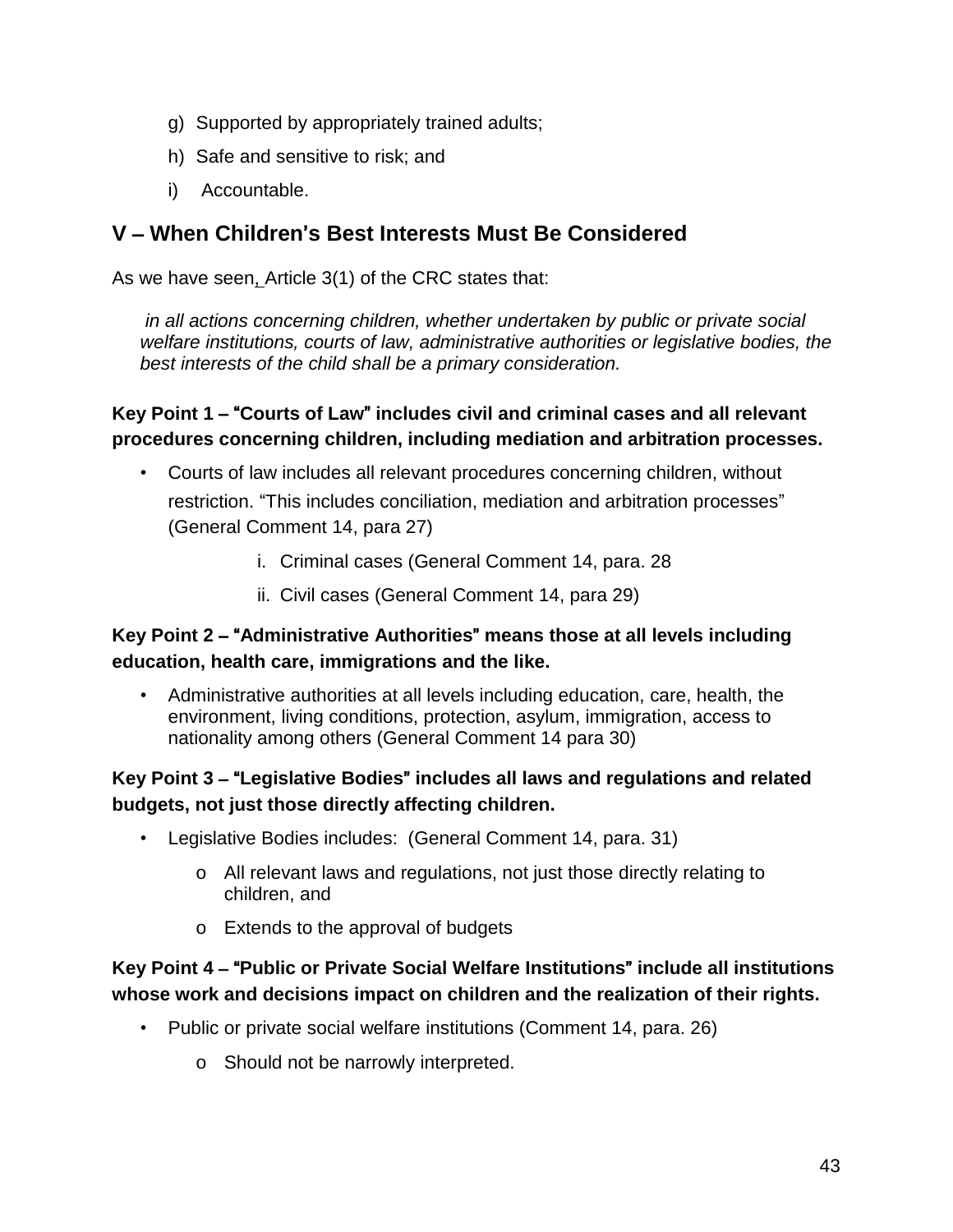- o These terms include all institutions whose work and decisions impact on children and the realization of their rights. Therefore they include:
	- Not only those relating to economic, social and cultural rights (e.g. Care, health, environment, education, business, leisure and play, etc.)
	- But also institutions dealing with civil rights and freedoms (e.g. birth registration, protection against violence in all settings, etc.
- **•** Private social welfare institutions include private sector organizations either forprofit or non-profit – which play a role in the provision of services that are critical to children's enjoyment of their rights, and which act on behalf of or alongside Government services as an alternative.

## **Key Point 5** – **The phrase** "**all actions**" **is very broad, going beyond just decisions.**

- **•** "All actions" means not just decisions, but also: (General Comment 14 para. 18)
	- a. acts;
	- b. conduct;
	- c. proposals;
	- d. services;
	- e. procedure;
	- f. other measures; and
	- g. Inaction.

# **Key Point 6** – **The word** "**concerning**" **applies to all decisions and actions that directly or indirectly affect children.**

**•** "Concerning" must be understood in a very broad sense, applying to all decisions and actions that directly or indirectly affect children (General Comment 14 para. 19).

# **VI. The Committee on the Rights of the Child Concluding Observations - Canada**

As noted in Part II, Article 44 of the Convention requires States Parties to submit "reports on the measures they have adopted which give effect to the rights recognized herein and on the progress made on the enjoyment of those rights."The Committee then prepares "Concluding Observations". The Committee also receives submissions from non-governmental organizations.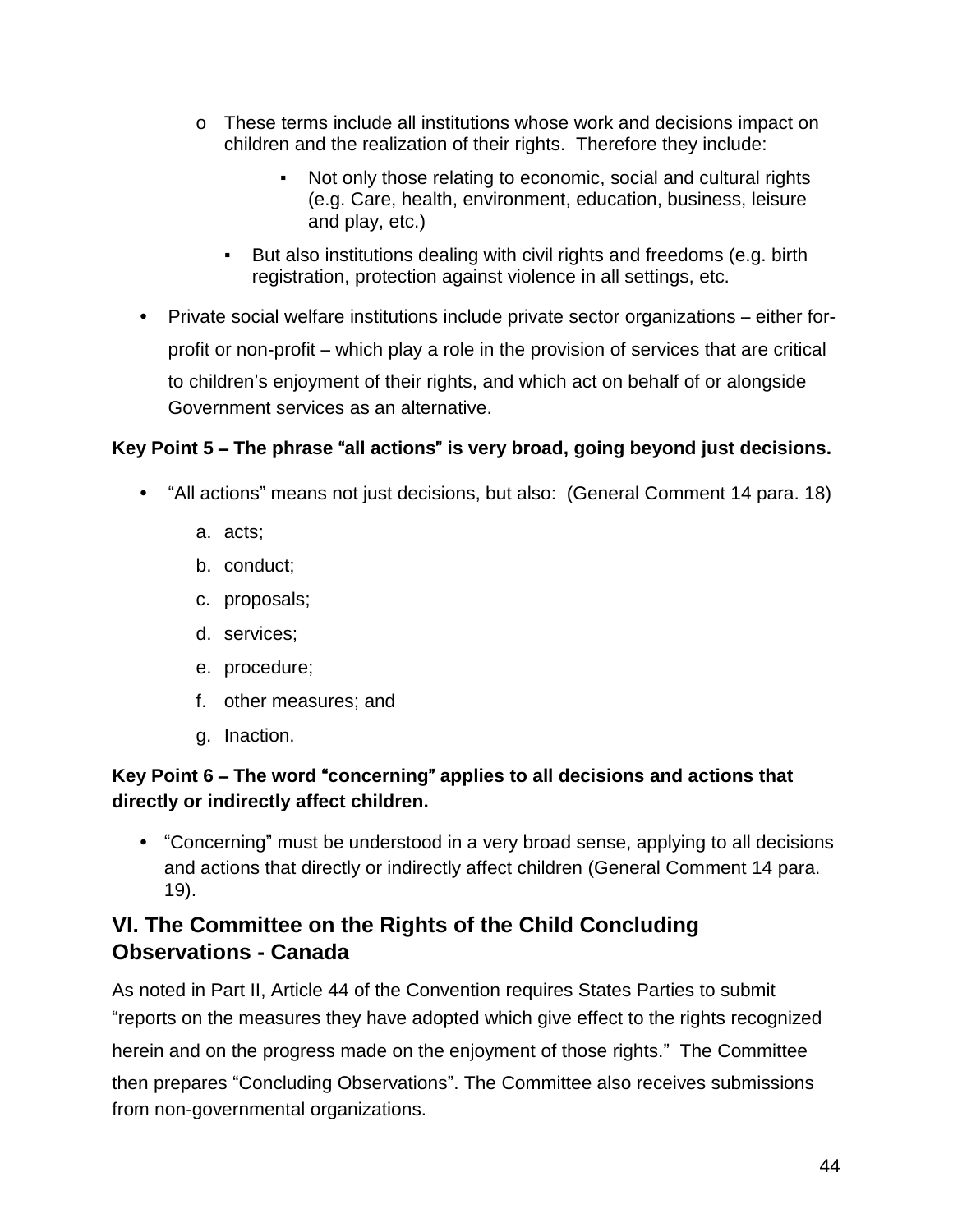Canada's third and fourth reports to the Committee were submitted as required.*<sup>27</sup>*

Canada's last Concluding Observations Report was prepared by the Committee on the Rights of the Child in 2012.*<sup>28</sup>* The Concluding Observations comment favourably on aspects of Canada's reports:

II. Follow-up measures undertaken and progress achieved by the State Party 4. The Committee welcomes the adoption of the following legislative measures:

- a. The law amending the Citizenship Act which came into effect on 17 April 2009, and
- b. Bill c-49 in 2005, an Act to amend the Criminal Code (trafficking in persons) 25 November 2005, which creates indictable offences which specifically address trafficking in persons.
- 5. The Committee also welcomes the ratification of the Convention on the Rights of Persons with Disabilities, in March 2010.
- 6. The Committee notes as positive the following institutional and policy measures:
	- a. National Action Plan to Combat Human Trafficking in June 2012;
	- b. Homelessness Partnering Strategy (HPS) in April 2007.
	- c. National Plan of Action for children, A Canada Fit for Children, launched in April 2004, and
	- d. National Strategy to Protect Children from Sexual Exploitation on the Internet, launched in May 2004.

The Committee also raised concerns about Canada's implementation of the Convention and made recommendations to address the concerns. It is beyond the scope of this paper to review all of the areas of concern and the recommendations found in the Concluding Observations. Here are some of them.

#### **Need for National Implementation Legislation**

**•** There is a lack of national implementation legislation for the Convention which must be remedied: paras. 10 and 11.

 $\overline{a}$ *<sup>27</sup>* http://www.pch.gc.ca/eng/1356643877151/1356644060906

*<sup>28</sup>*http://rightsofchildren.ca/wp-content/uploads/Canada\_CRC-Concluding-Observations\_61.2012.pdf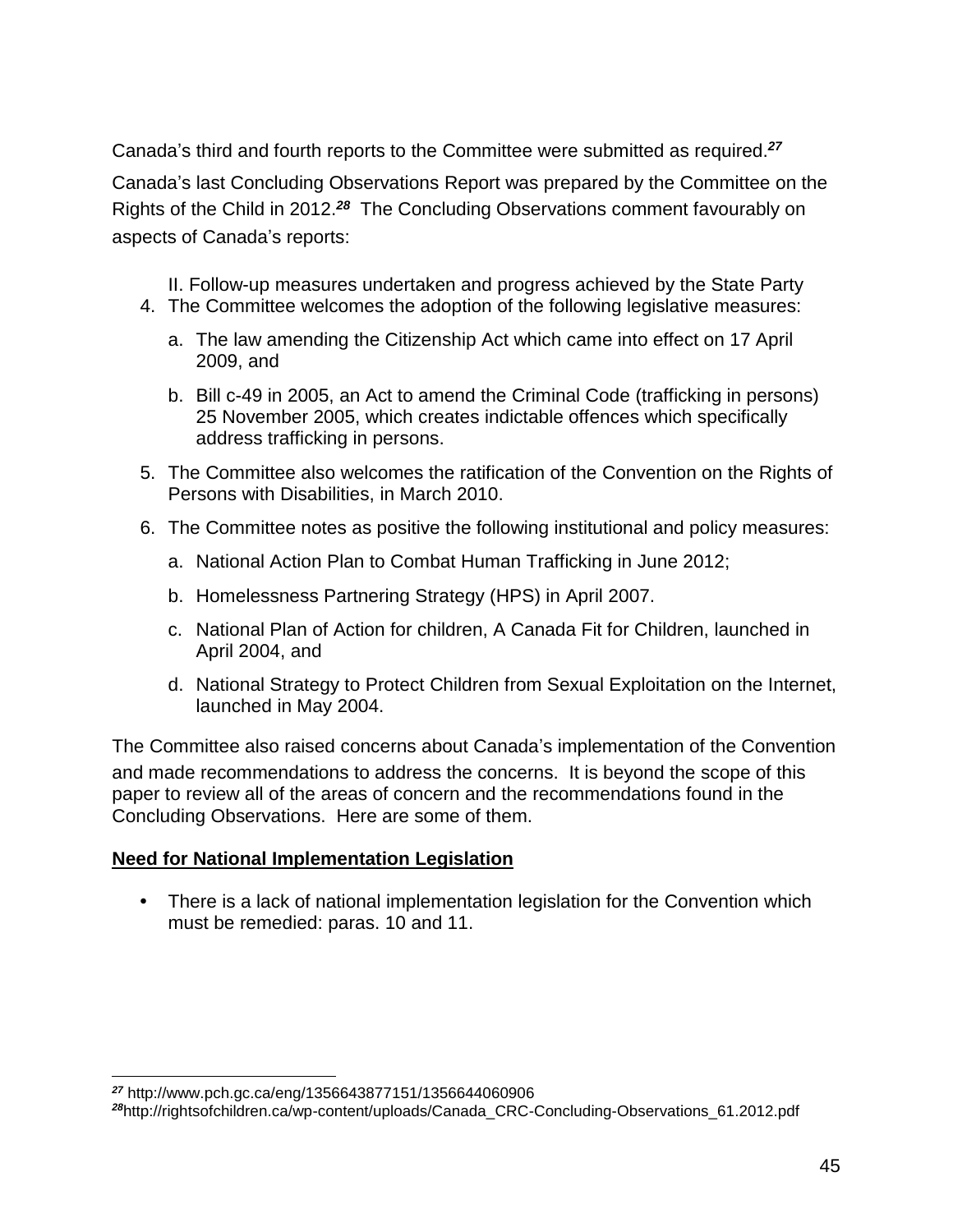#### **Need for a Comprehensive Implementation Strategy**

- **•** Canada's National Action Plan for Children lacks clear division of responsibilities, clear priorities, targets and timetables, resource allocation and systematic monitoring: para. 12.
- **•** Canada therefore needs to adopt a national strategy which address these concerns which allocates adequate human, technical and financial resources for the implementation, monitoring and evaluation of the comprehensive strategy: para. 13.

#### **Need for a Coordinating Body**

- While some positive coordinating steps have been taken, including the establishment of the Interdepartmental Working Group on Children' s Rights (2007), the Committee is concerns that the overall coordination has not been effective in practice, leading to disparities in the implementation of the Convention: para. 14.
- The Committee recommends a coordinating body for the implementation of the convention and the national strategy and the strengthening of the Interdepartmental Working Group: para. 15.

#### **Need for a National Children**'**s Commissioner**

- While noting that most provinces have an Ombudsman for Children, there is a concern about the absence on an independent Ombudsman for Children at the federal level: para. 23.
- The Committee recommends that Canada takes the steps necessary to establish a fully independent federal Children's Ombudsman to ensure comprehensive and systematic monitoring of all children's rights at the federal level: para. 23.

#### **Need to Strengthen Efforts to Appropriately Integrate and Apply the Best Interests of the Child Principle across Systems**

- **•** The principle of the best interests of the child is not widely known, appropriately integrated and consistently applied to all legislative, administrative and judicial proceedings and in policies, programs and projects relevant to and with an impact upon children: paras. 34 and 35.
- **•** There is particular concern that the best interest of the child is not appropriately applied in asylum-seeking, refugee and/or immigration detention situations: para. 34.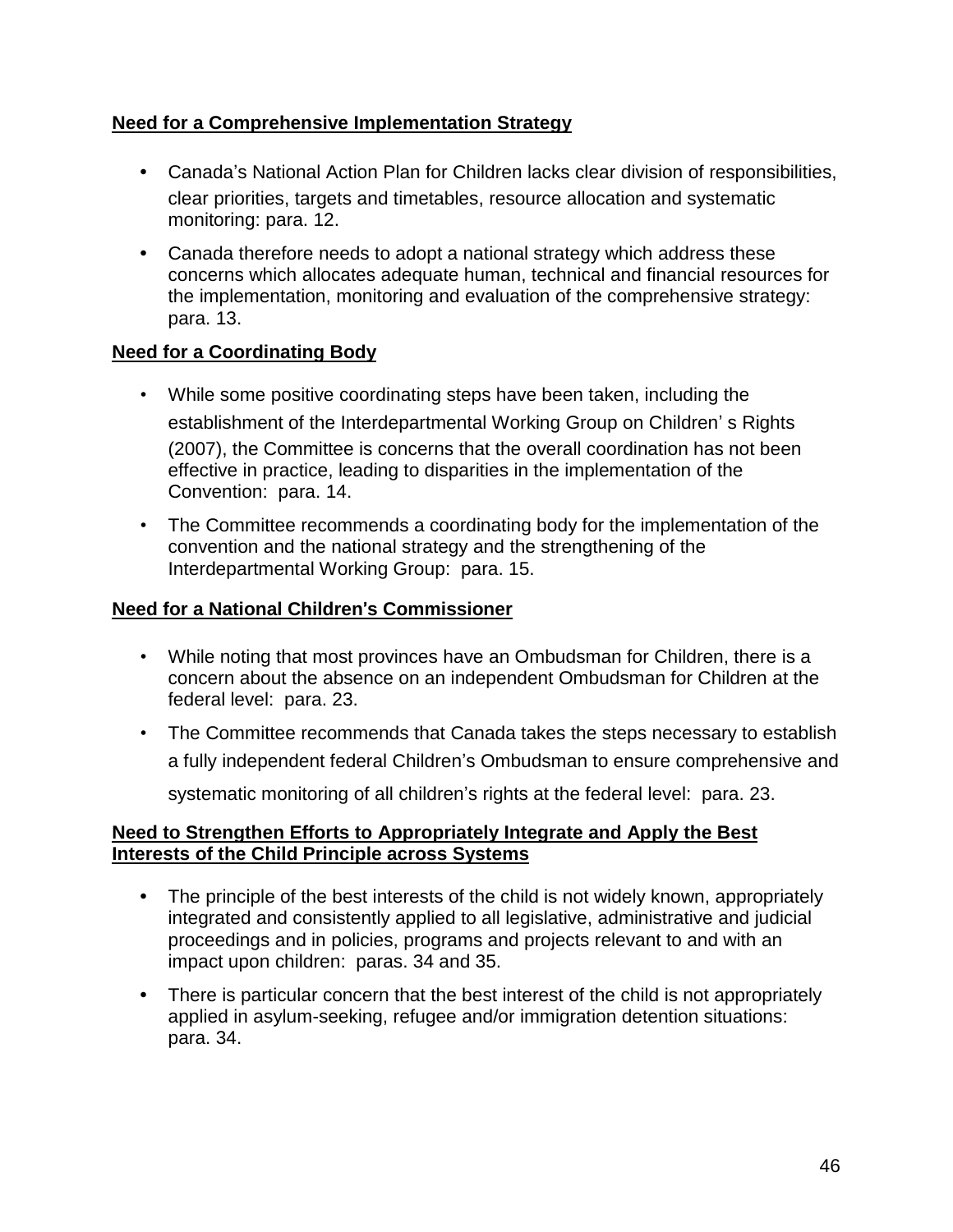#### **Need to Address the Lack of Respect for the Views of the Child**

- The Committee specifically commented on the question of respect for the views of the child, stating that it is concerned that there are inadequate mechanisms for facilitating meaningful and empowered child participation in legal, policy, and environmental issues, and administrative processes that impact children: para. 36.
- The Committee therefore recommends that Canada: (para. 37)

Promote the meaningful and empowered participation of all children, within the family, community, and schools, and develop and share good practices. Specifically the committee recommends that the views of the child be a requirement for all official decision making processes that relate to children, including custody cases, child welfare decisions, criminal justice, immigration, and the environment. The committee also urges Canada to ensure that children have the possibility to voice their complaints if their right to be heard is violated with regard to judicial and administrative proceedings and that children have access to an appeals procedure.

#### **Need to Address the Lack of Education on Children**'**s Human Rights**

- The Committee concluded that there is no systematic training on children's rights and the Convention for all professional groups working for or with children: para. 26.
- The Committee therefore recommends an Integrated strategy for training on children's rights for all professionals, including government officials and judicial authorities, is needed which focuses on the use of the Convention in legislation and public policy, program development, advocacy, and decision making processes and accountability: para. 27.

#### **Need for More Effective Allocation of Resources Using a Child-Specific Approach**

• The Committee notes that, bearing in mind that Canada is one of the most affluent economies in the world and that it invests sizeable amounts of resources in child-related programs, it does not use a child-specific approach for budget planning and allocation, making it practically impossible to identify, monitor and report and evaluate the impact of investment in children and the overall application of the Convention in budgetary terms: para. 16.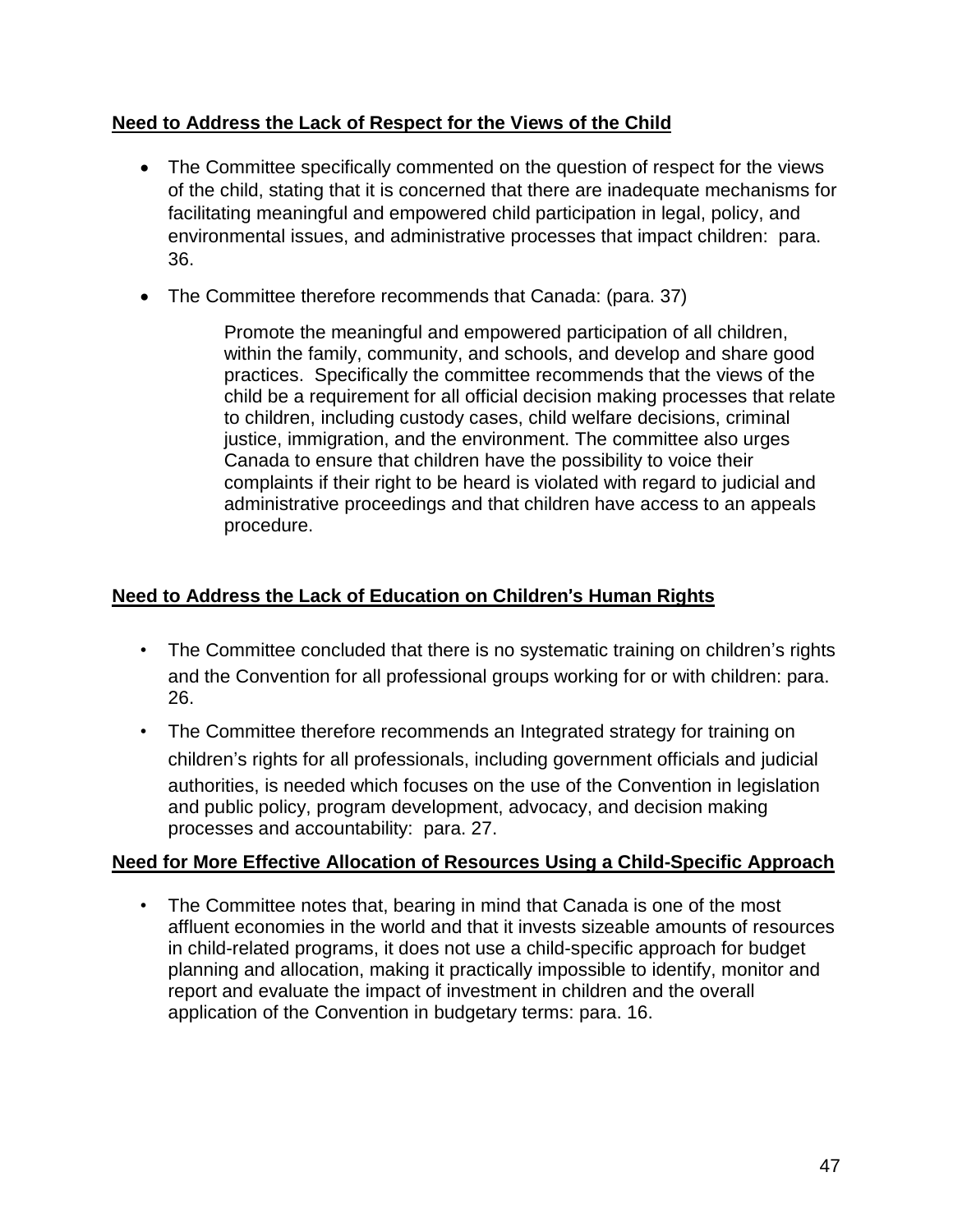#### **Need for Better Data Collecting and Monitoring of Child Well-being.**

- **•** There is a concern about the limited progress Canada has made in establishing a national, comprehensive data collection system covering all areas of the Convention. In particular Canada's report lacks data on the number of children aged 14 to 18 placed into alternative care facilities: para. 20.
- **•** Canada should set up a national and comprehensive data collection system: para. 21.

#### **Need to Address Discrimination against Canadian Children**

- The Committee recommends that Canada address discrimination Canadian children continue to face by: (paras. 32 and 33)
	- a. Taking urgent measures to address the overrepresentation of Aboriginal and African-Canadian children in the criminal justice system and out of home care;
	- b. Addressing disparities in access to services by all children facing situations of vulnerability, including ethnic minorities, children with disability, immigrants and others;
	- c. Ensuring the incorporation of a gender perspective in the development and implementation of any program or stimulus package, especially programs related to combatting violence, poverty and redressing other vulnerabilities; and
	- d. Taking immediate steps to ensure that in law and practice, Aboriginal children have full access to all government services and receive resources without discrimination.

#### **Need to Address Violence against Children**

#### Corporal Punishment

**•** The Committee is "gravely concerned" that s. 43 of the Criminal Code continues to condone corporal punishment of children. The Committee recommends that s. 43 should be repealed, that there is awareness raising on alternative forms of punishment and the adverse consequences of corporal punishment, and training of professionals to promptly identify, address and report all cases of violence against children: paras. 44 and 45.

#### Abuse and Neglect

**•** While noting programs such as *The Family Violence Prevention Program*, the Committee is concerned about the high levels of violence and maltreatment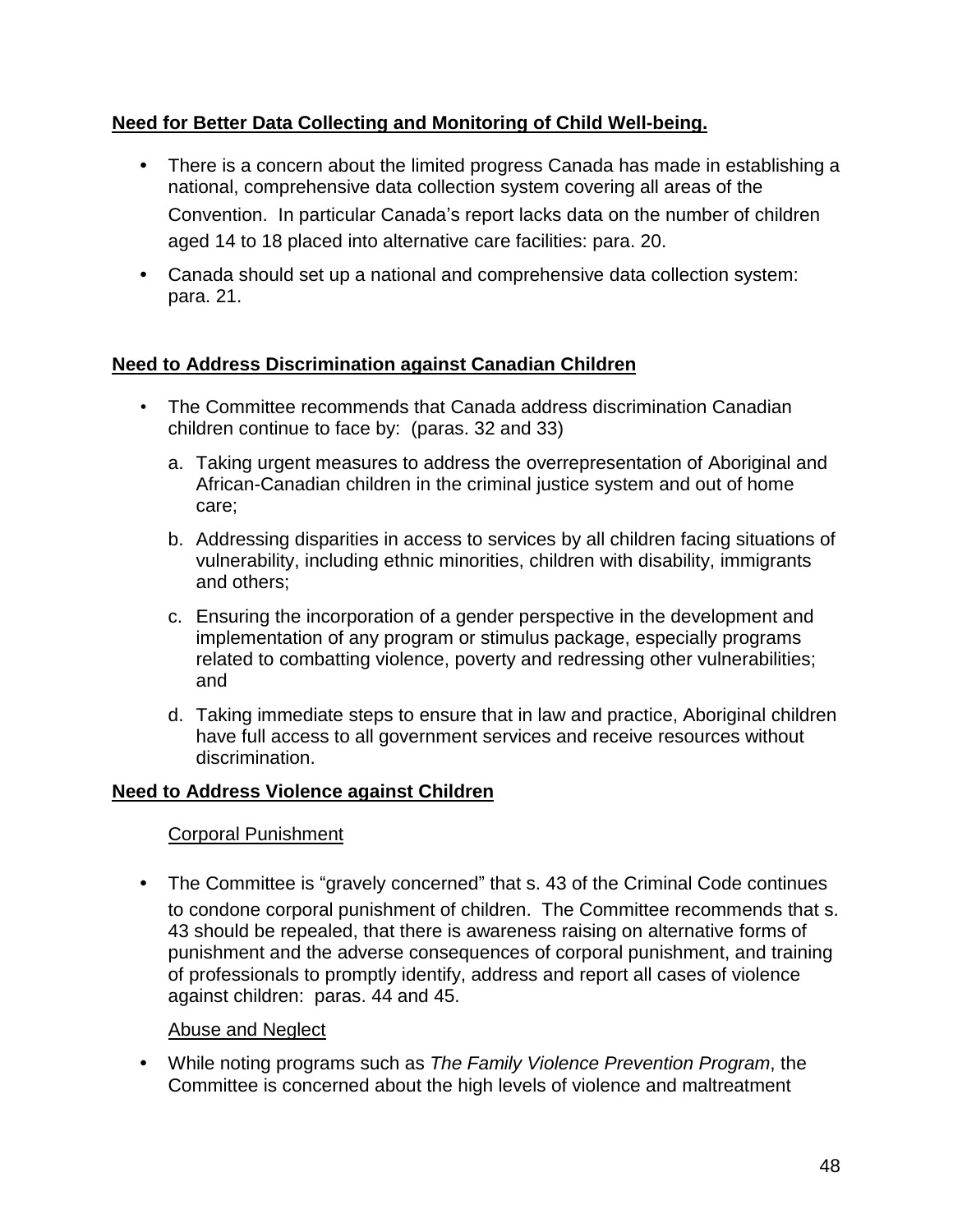against children evidence by the *Canadian Incidence Study of Reported Child abuse and Neglect 2008.* 

- **•** The Committee recommends that Canada take into account its General Comment 13 (Freedom from all forms of violence) and:
	- **a.** Develop and implement a national strategy for the prevention of all forms of violence against all children and allocate the necessary resources to this strategy and ensure that there is a monitoring mechanism;
	- **b.** Ensure that the factors contributing to the high levels of violence among Aboriginal women and girls are well understood and addressed in national and province/territory plans;
	- **c.** Ensure that all child victims of violence have immediate means of redress and protection, including protection or restraining orders; and
	- **d.** Establish mechanisms for ensuring effective follow-up support for all child victims of domestic violence upon their family reintegration.

#### Sexual Exploitation and Abuse

• While the Committee is encouraged by work that has been done by Canada relating to child sexual exploitation on the internet, more needs to be done to address other forms of sexual exploitation such as child prostitution and child sexual abuse: paras. 48 and 49.

#### Harmful Practices

• The Committee recommends that Canada take all necessary measures, including legislative measures and targeted improvement of investigation and law enforcement to protect all children from unde4rage forced marriages and to enforce the legal prohibition against polygamy.

#### Freedom from all forms of Violence

- The Committee recommends that Canada prioritize the elimination of all forms of violence against child, and in particular:
	- a. Develop a comprehensive national strategy to prevent and address all forms of violence against children.
	- b. Adopt a national coordinating framework to address all forms of violence against children.
	- c. Pay particular attention to the gender dimension of violence. And
	- d. Cooperate with the Special Representative of the Secretary-general on violence against child and relevant United Nations Institutions.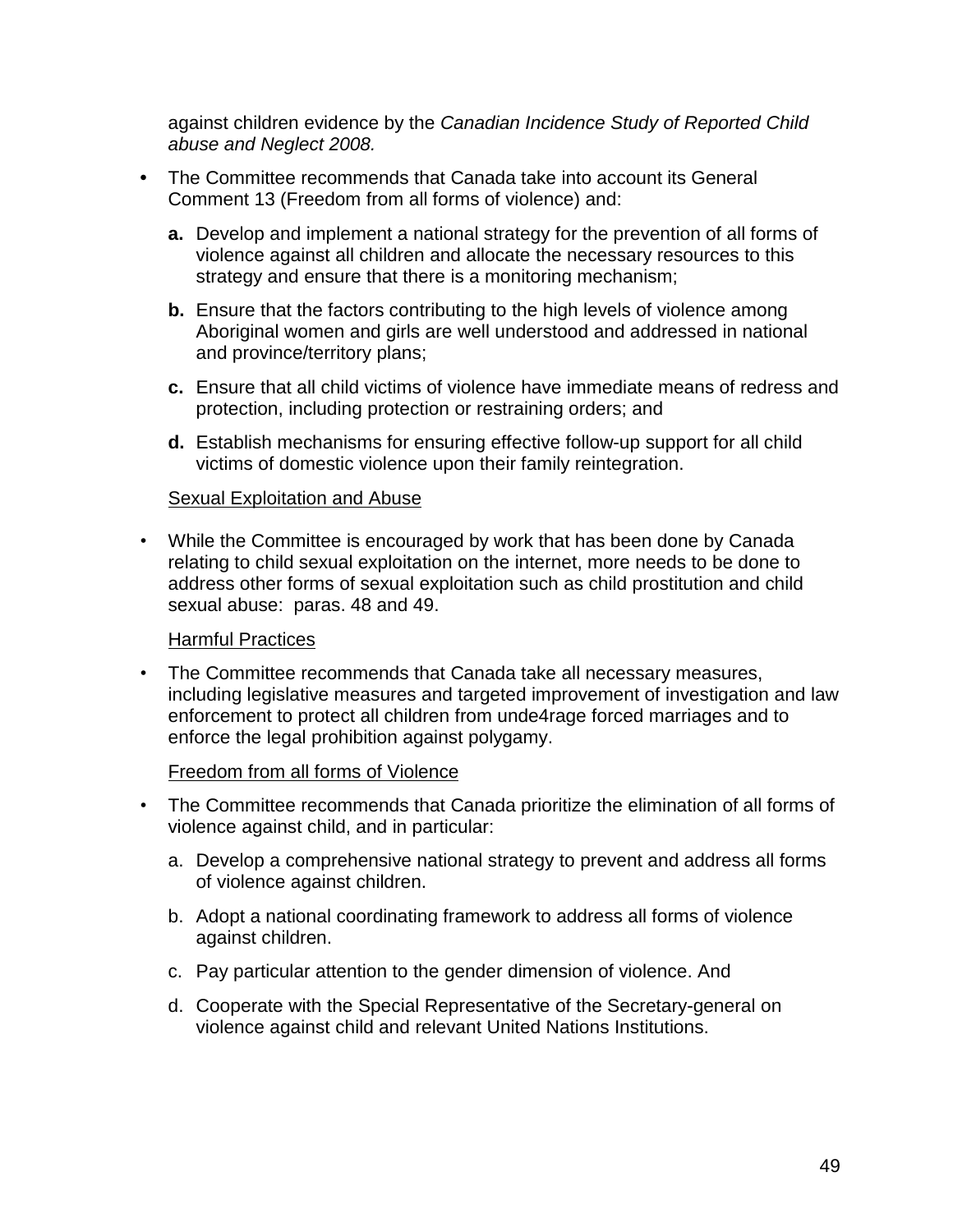#### **Human Rights and the Business Sector**

The Committee referred to child rights and the business sector (paras. 28 and 29), suggesting that Canada:

- **o** establish and implement regulations to ensure that the business sector complies with international and national human rights, labour, environment and other standards, particularly with regard to child rights and particularly in light of Human Rights Council resolutions:
	- **▪** Clear regulatory framework among other, the gas, mining and oil companies operating in territories outside Canada
	- **▪** Monitoring of implementation of companies at home and abroad
	- Assessment, consultations with and disclosure to the public by companies on plan to address environmental and health position and the human right impact of their decisions.

Similar concerns were raised at Canada' Universal Periodic Review, which reviews the implementation of all human rights instruments in Canada, in 2013. It is worth noting that The Canadian Bar Association (CBA) has responded to these Concluding Observations. On March 10, 2104, the then President wrote on behalf of the CBA, and at the instigation of the CBA Children's Law Committee, to the Prime Minister and other Government Officials:*<sup>29</sup>*

to enjoin the Government of Canada to make a detailed action plan to effectively implement the UN Convention of the Rights of the Child (UN CRC). The Concluding Observations of the UN Committee on the Rights of the Child (UN Committee) constitute a road map that could prove transformational in improving the lives of Canadian children. We urge you to follow this in tabling a detailed Government Action Plan.

*<sup>29</sup>*[http://www.repeal43.org/wp-content/uploads/2013/05/CBA-Letter-to-PM-re-CRC-](http://www.repeal43.org/wp-content/uploads/2013/05/CBA-Letter-to-PM-re-CRC-Implementation.pdf)[Implementation.pdf](http://www.repeal43.org/wp-content/uploads/2013/05/CBA-Letter-to-PM-re-CRC-Implementation.pdf)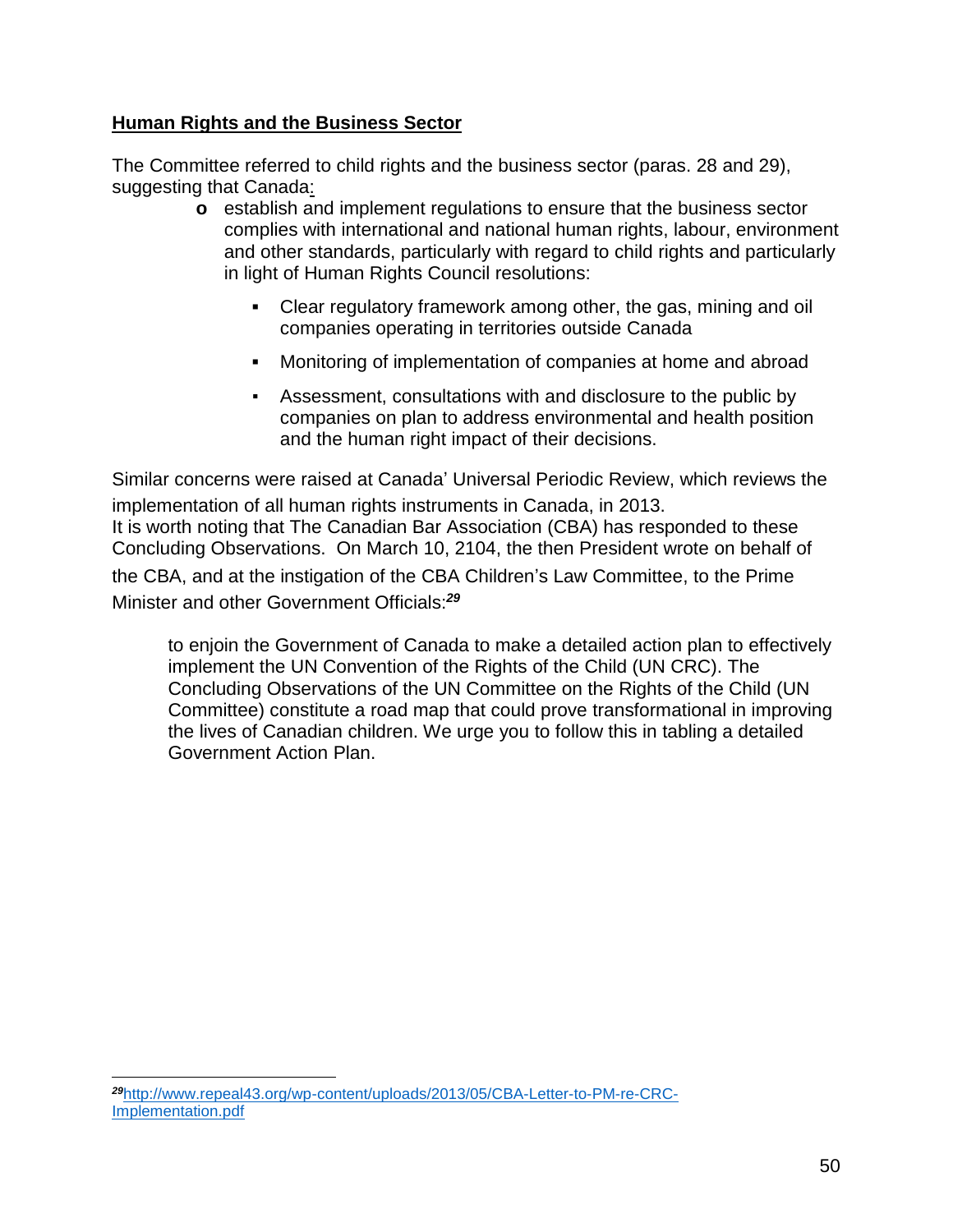# **PART TWO - A ROADMAP FOR CHANGE FOR CHILDREN***<sup>30</sup>*

# **I. Need for a Specific Roadmap for Change for Children**

Access to justice reports such as the Canadian Bar Association's *Reaching Equal Justice, Roadmap for Change,* and *Meaningful Change for Family Justice -* **Beyond Wise Words**,<sup>31</sup> point out that the justice system often is not able to provide just, timely cost effective outcomes in civil and family law cases at a time when legal problems are pervasive in people's daily lives. They say that many people have lost confidence in the justice system. The reports make far-reaching recommendations about ways in which the justice system, broadly defined, and access to it, can be achieved. Important work is being done across the country to try to make this happen.

While the access to justice concerns raised apply with even greater force to children, the recommendations made are primarily, though not exclusively, focused on access to justice for adults. Children's access to justice issues are, for the most part, considered by looking at the ways in which children benefit from a system which operates more effectively for adults. While the steps being taken are laudable and that benefit is welcome, Canada has legal obligations to recognize the special access to justice considerations that apply to children and act on them.

I have explained why special considerations apply when considering justice for children that require more than merely making them an add-on to general access to justice plans. As is often said in this context, they are people, but they are not little adults. I respectfully suggest that now is the time to integrate into our national access to justice discussions a specific roadmap which recognizes the special considerations that apply in order to achieve justice for children. Justice for children must be, as the Convention emphasizes, a **primary** consideration.

Much important, admirable work has been done over many years, and continues to be done, by advocates for children and their rights across the country; this is so both within and beyond the legal profession. The fact remains that there are many children in Canada who experience human rights violations on a daily basis but they don't have

adequate information about their rights, and don't have the ability to remedy those violations. Too many children are living in poverty, without adequate education or

 $\overline{a}$ **<sup>30</sup>**Based on a paper by the author called *Justice, Not Just Access – Effective Outcomes for Children (Children's Legal Rights – the Fundamentals),* prepared for *Access to Justice for Children,* a Continuing Legal Education Society of British Columbia education conference, May 14-15, 2015, Vancouver, British Columbia.

<sup>31</sup>*Access to Civil and Family Justice, A Roadmap for Change***,** Final Report of the National Action Committee on Civil and Family Justice**,** October 2013; *Meaningful Change for Family Justice – Beyond Wise* **Words**; *Reaching Equal Justice*, the Canadian Bar Association, August 2013; **Reaching Equal Justice: An Invitation to Envision and Act,** Canadian Bar Association, December 2013; *Foundation for Change,* Report of the Public Commission on Legal Aid in British Columbia, March 2011.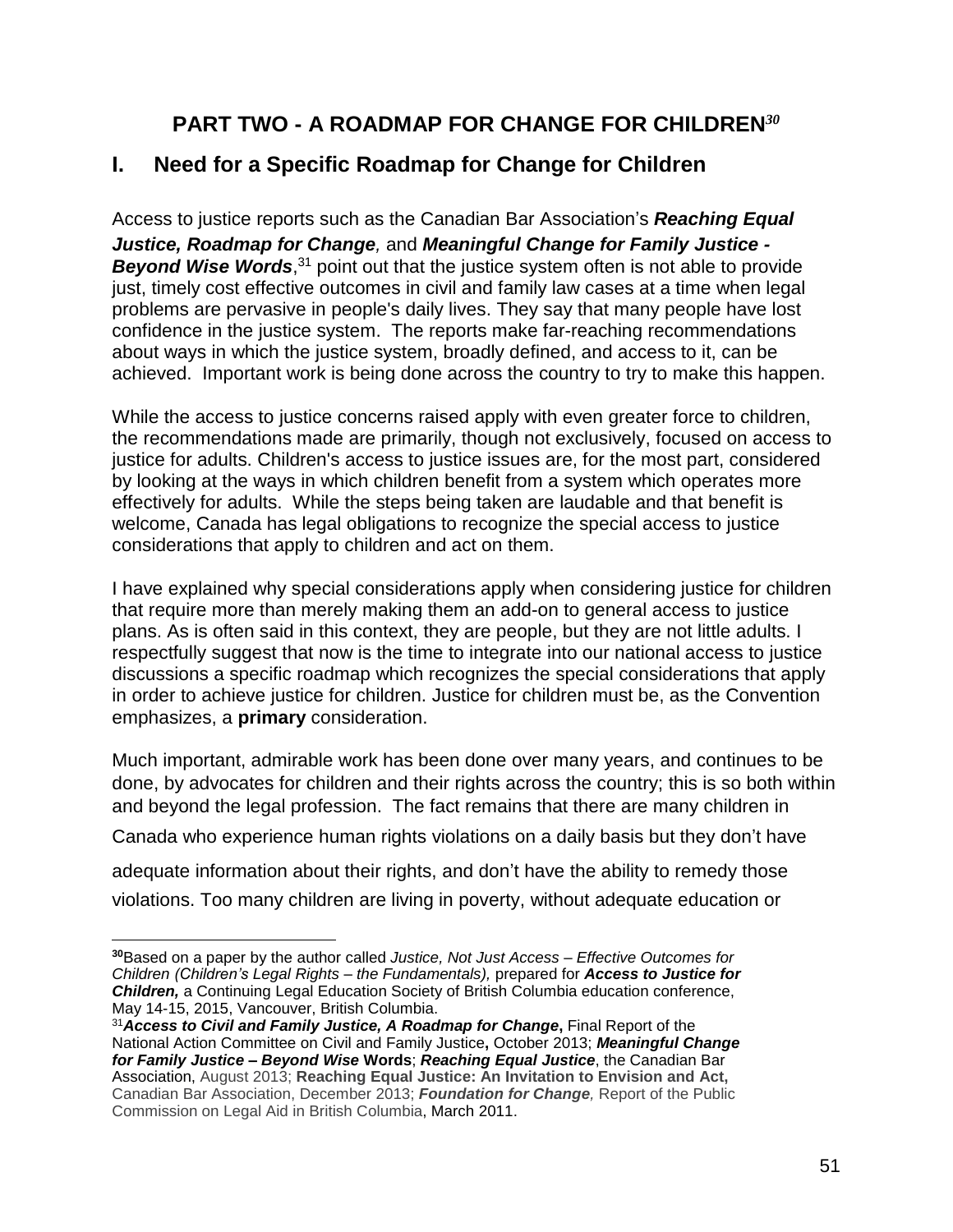healthcare, and experiencing violence of all kinds, while at the same time having their best interests undervalued or completely ignored. Children rarely have the chance to participate in the making of decisions that impact significantly upon their lives, and they almost never have separate legal representation. Urgent attention is required both generally, and with respect to the particular concerns of Indigenous children.

Legal and other professionals have limited educational opportunities to learn about children's legal rights. Many law schools do not have such courses, and if they do, they

can be narrowly focused. In *Meaningful Change for Family Justice - Beyond Wise Words,* the National Action Committee Report from which many of the *A Roadmap for*

*Change* recommendations came, family law is referred to as the "poor cousin" in the

justice system.<sup>32</sup> The report states that, "Family law has been de-emphasized by law

schools, in favour of subjects more attractive to large law firms and global practice."33 The situation is even worse for courses concerning children and the law.

# **II. The UN Concluding Observations and A Roadmap for Change: Opportunities to Advance Children**'**s Rights**

The Concluding Observations of the UN Committee on the Rights of the Child, dealt with in Part VII, provide helpful direction. The access to justice reports themselves also provide useful guidance. For example, many recommendations in *A Roadmap for* **Change** either apply directly to processes that would work effectively for children, or can be adapted to do so. This section contains examples from the report and discusses their relevance. The quotes provided have been adapted to show how they apply to children. (The parts added are bolded. If words are replaced, they follow the bolded words in brackets, in italics.)

# **A. PUTTING CHILDREN FIRST**

*A Roadmap for Change* states there must be a focus on children as users of the justice system, and they must be involved in reform: **<sup>34</sup>**

The focus must be on **children** *(people)* who need to use the system… **Children who are before the courts** *(Litigants and especially self-represented litigants)* are not, as they are too often seen, an inconvenience; they are why the system exists.

…

 $\overline{a}$ <sup>32</sup> Above, note 31 at p. 13.

<sup>33</sup> Above, note 31 at pp. 28-29

<sup>34</sup> Above, note 31 at p. 07.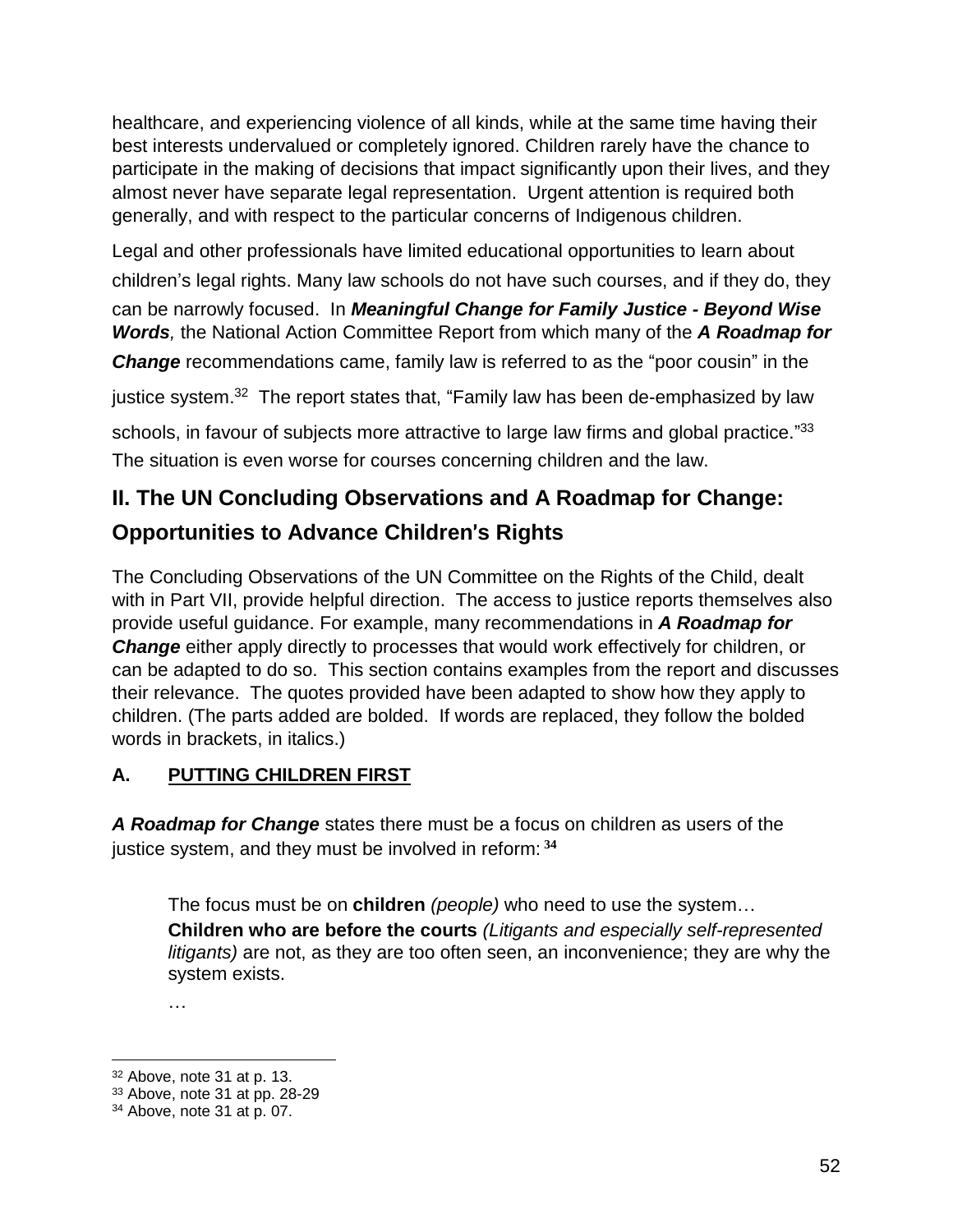Until we involve those who use the system**, including children,** in the reform process, the system will not really work for those who use it…

Putting children first is consistent with making their best interests a primary consideration, as required by the Convention. Including children in the reform process emphasizes the importance of children's participation - hearing from them how the justice system would operate most effectively for them - which is highlighted in the Convention, and referred to as a concern in the Concluding Observations.

## **B. FOCUSING ON JUST OUTCOMES FOR CHILDREN**

The entire thrust of the Convention is to achieve just outcomes for all children in all aspects of their lives. That approach is consistent with that taken in *A Roadmap for Change***:** *35*

…We should not be preoccupied with fair processes for their own sake, but with achieving fair and just results for **children** *(those who use the system*)…

…

Providing justice – not just in the form of fair and just process but also in the form of fair and just outcomes – must be our primary concern.

# **C. MAKING JUSTICE FOR CHILDREN A CENTRAL ASPECT OF LEGAL PROFESSIONALISM**

*A Roadmap for Change* emphasizes making legal professionalism an important part of the concept of legal professionalism. The recommendation, as it relates to children, is that:*<sup>36</sup>*

Access to justice **for children** must become more than a vague and aspirational principle. Law societies and lawyers must see it as part of a modern —

"sustainable"— notion of legal professionalism. Access to justice **for children,**

**including specific courses on children**'**s legal rights** should feature prominently in law school curricula, bar admission and continuing education programs, codes of conduct, etc….

<sup>&</sup>lt;sup>35</sup> Above, note 31 at p. 09.

<sup>36</sup> Above, note 31 at p. 15.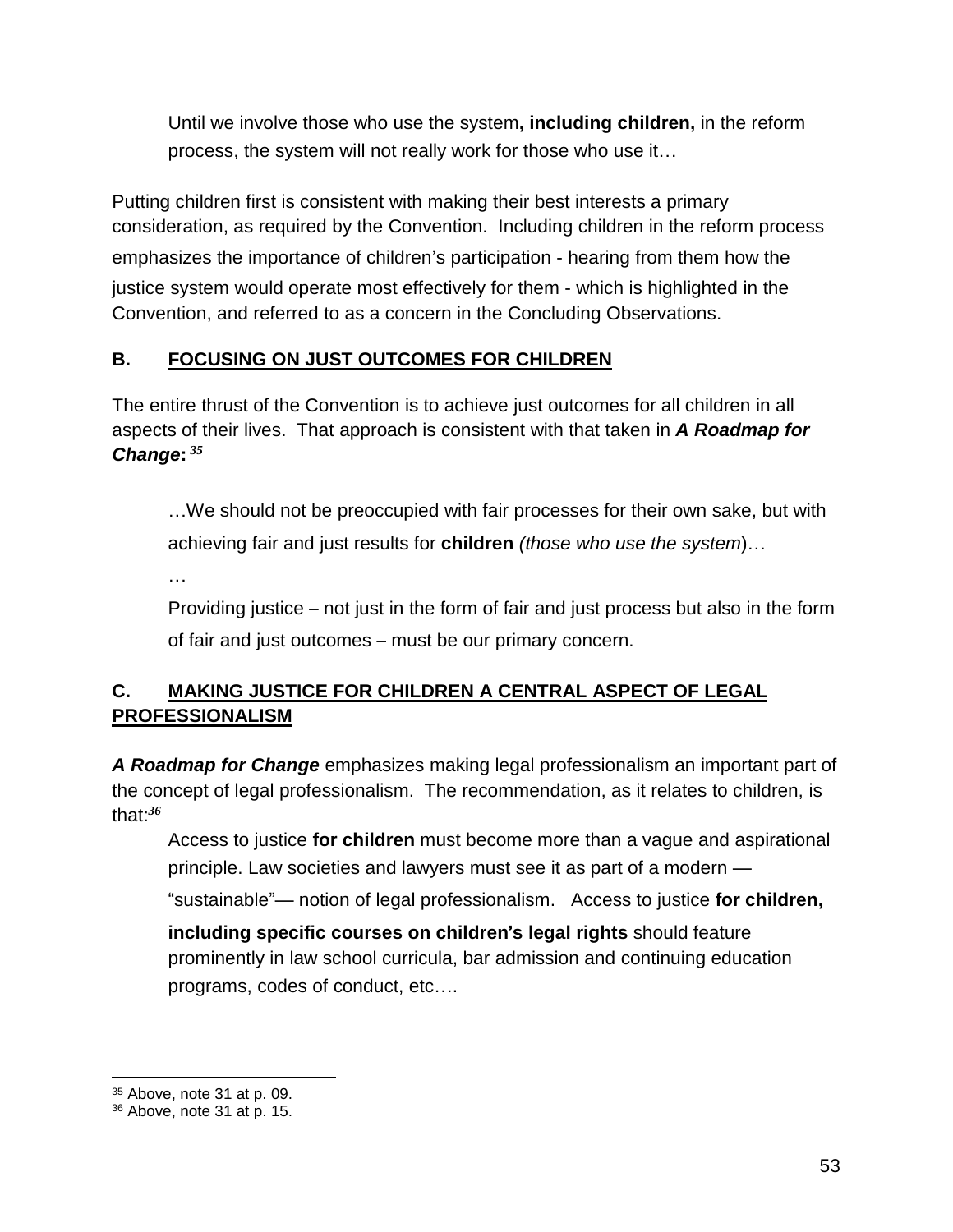Making education on children's legal rights a foundational aspect of legal professionalism in this manner would go a long way in addressing the concerns about the lack of human rights education raised in the Concluding Observations.

#### **D. TAKING AN EXPANDED VIEW OF ACCESS TO JUSTICE FOR CHILDREN**

The National Action Committee has emphasized the importance of looking at everyday legal problems. The report says that: *<sup>37</sup>*

When thinking about access to justice **for children**, the starting point and consistent focus of the Action Committee is on the broad range of legal problems experienced by **children** — not just those that are adjudicated by courts. Key to this understanding of the justice system is that it looks at everyday legal problems from the point of view of the **children** experiencing them…

As we have seen, children's legal rights must, under the Convention, be considered in

almost all aspects of children's lives. They are more likely to experience injustices in such places as schools, rather than experiencing it in ways that would lead them to court.

#### **E. COLLABORATING AND COORDINATING**

The Concluding Observations point to the need for more effective coordination and the need for a National Children's Commissioner who could facilitate that coordination. *A Roadmap for Change* emphasizes the importance of both coordination and collaborations: <sup>38</sup>

We also need to focus on collaboration and coordination. The administration of justice in Canada is fragmented. In fact, it is hard to say that there is a system – as opposed to many systems and parts of systems…

…

We can and must improve collaboration and coordination across and within jurisdictions, and across and within all sectors and aspects of the justice system (civil, family, early dispute resolution, courts tribunals, the Bar, the Bench, court administration, the academy, the public, etc.)…"

We can and must improve collaboration, coordination and service integration with other social service sectors and providers as well.

<sup>37</sup> Above, note 31 at p. 02.

<sup>38</sup> Above, note 31 at p. 07.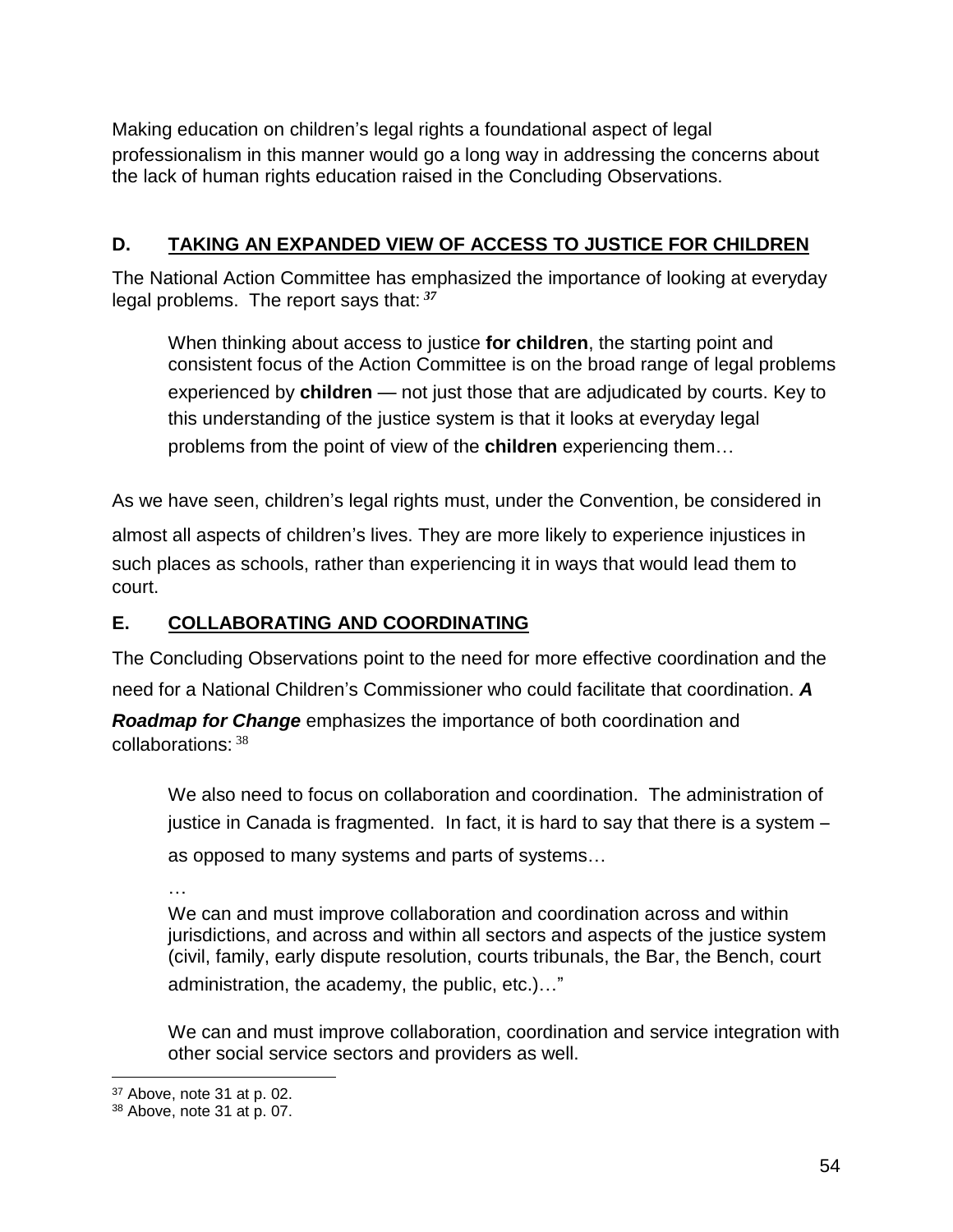#### **F. RESEARCHING ABOUT CHILDREN AND JUSTICE**

There is very little research in Canada about children and their ability to access justice. *A Roadmap for Change* suggests that we need more: <sup>39</sup>

more research **about children and the way they experience justice** to promote evidence based policy making **about them**.

This approach is consistent with the recommendation in the Concluding Observations that Canada needs better data collecting and monitoring of child well-being. It would, as required by the Convention, involve the participation of children in all aspects of the research. It is also critical in determining what really needs to be done to provide children with meaningful access.

# **G. SIGNIFICANTLY SHIFTING LEGAL CULTURE RELATING TO CHILDREN**

An important recommendation coming out of the work of the National Action Committee is the need to change the legal culture: *<sup>40</sup>*

We need a fresh approach and a new way of thinking. In short, we need a significant shift in culture to achieve meaningful improvement to access to justice **for children** in Canada – a new culture of reform **for them**.

It is easy to look to how things have been traditionally done as an excuse not to make changes. Shifting our thinking to help children access justice involves looking for opportunities for change, not obstacles to change.

# **III. Final Thoughts** – **The Importance of Effective Legal Representation for Children**

While laws alone cannot solve all of the issues that children face, applying "the law", using a child rights based approach, is a very important method of effectively advancing their overall interests and well-being and of including their meaningful participation. We can no longer afford to view justice for children as a "wouldn't it be nice if we could fix it but we can't" kind of issue. Children both deserve and are legally entitled to much

<sup>39</sup> Above, note 31 at p. 10.

<sup>40</sup> Above, note 31 at p. 06.